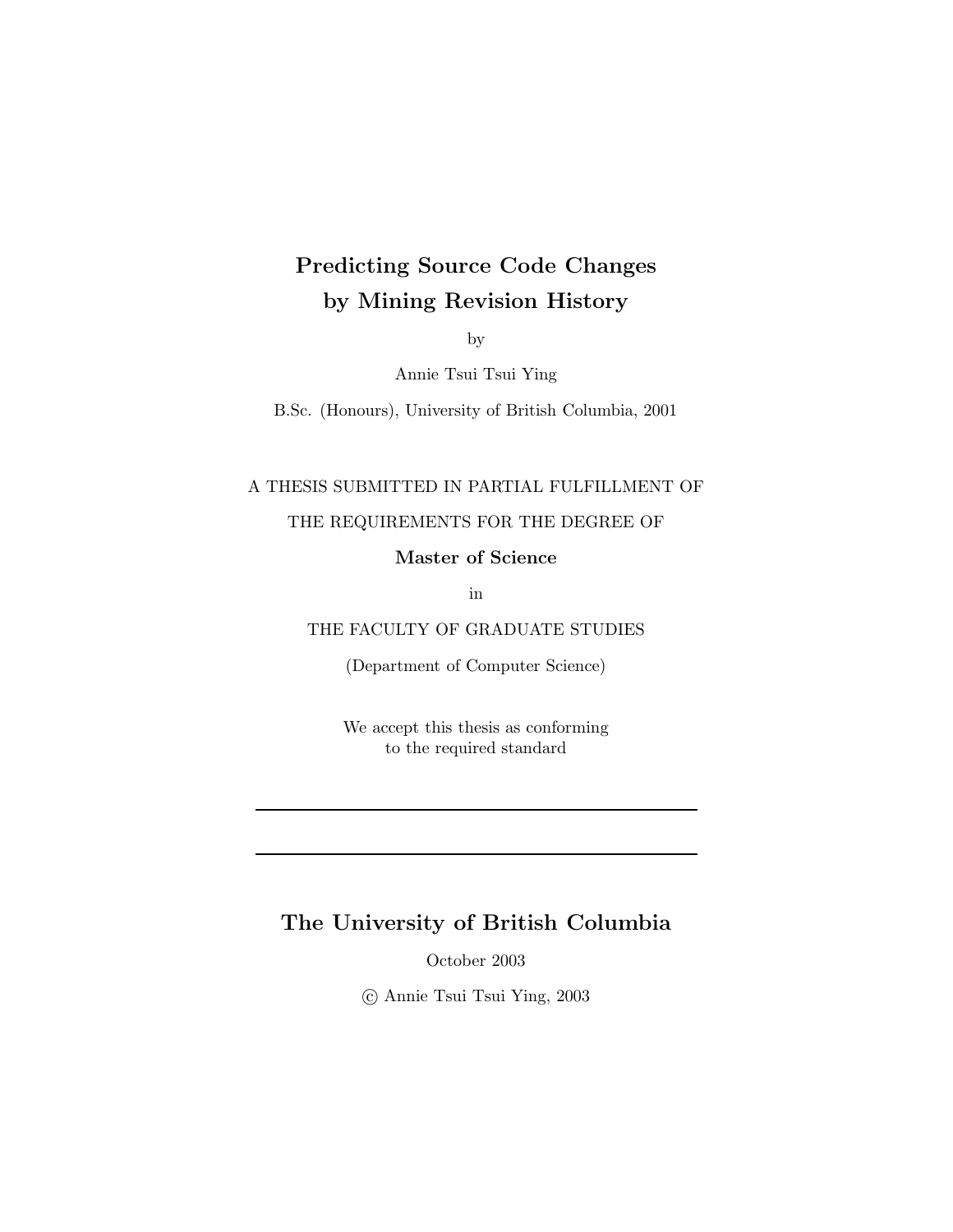### Abstract

Software developers are often faced with modification tasks that involve source which is spread across a code base. Some dependencies between source, such as the dependencies between platform dependent fragments, cannot be determined by existing static and dynamic analyses. To help developers identify relevant source code during a modification task, we have developed an approach that applies data mining techniques to determine change patterns—files that were changed together frequently in the past—from the revision history of the code base. Our hypothesis is that the change patterns can be used to recommend potentially relevant source code to a developer performing a modification task. We show that this approach can reveal valuable dependencies by applying the approach to the Eclipse and Mozilla open source projects, and by evaluating the predictability and interestingness of the recommendations produced.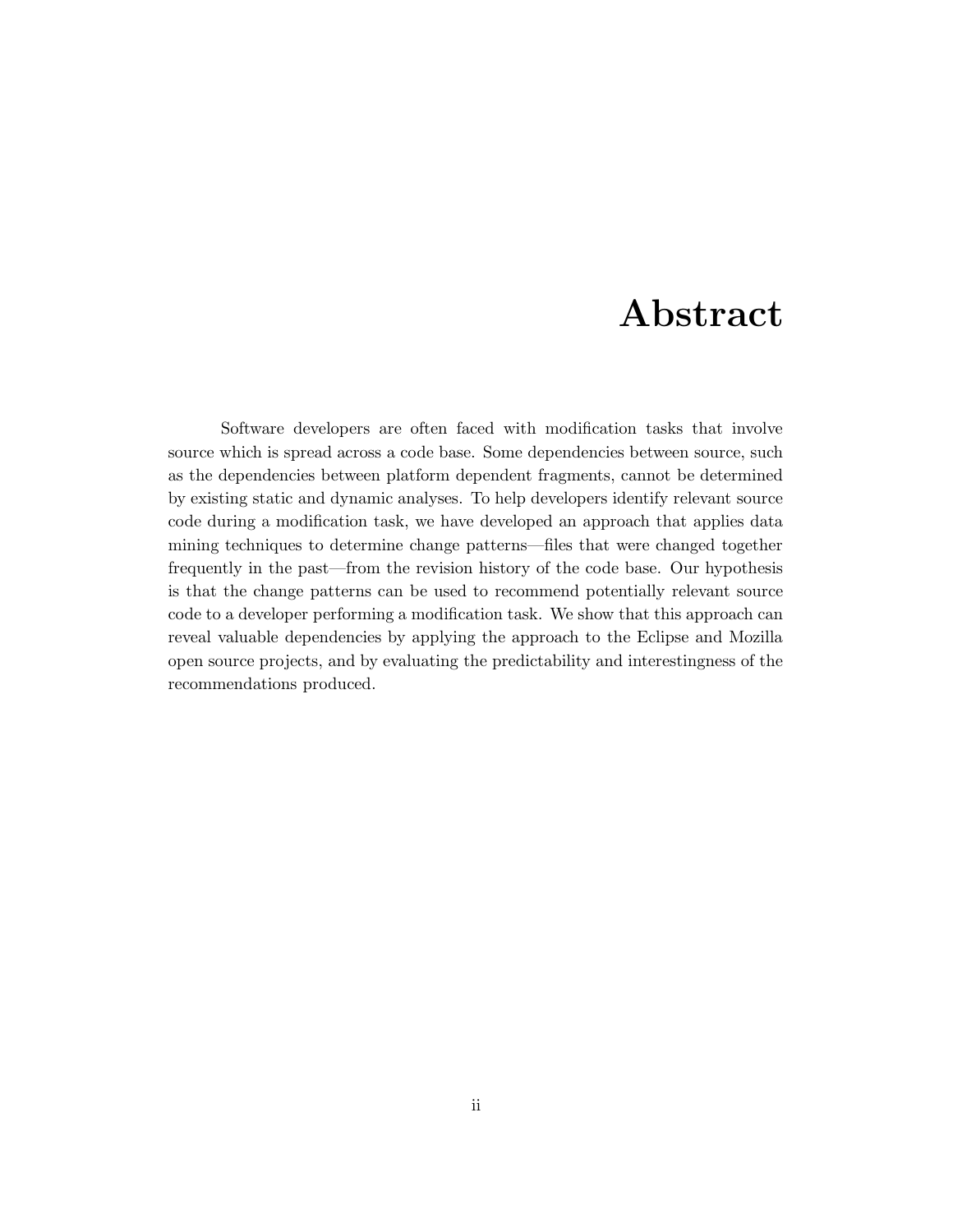# **Contents**

|              | Abstract        |                                                                              | ii             |
|--------------|-----------------|------------------------------------------------------------------------------|----------------|
|              | <b>Contents</b> |                                                                              | iii            |
|              |                 | List of Tables                                                               | vi             |
|              |                 | List of Figures                                                              | vii            |
|              |                 | Acknowledgements                                                             | viii           |
| $\mathbf{1}$ |                 | Introduction                                                                 | $\mathbf 1$    |
|              | 1.1             | Motivation                                                                   | 1              |
|              | 1.2             |                                                                              | $\overline{2}$ |
|              | 1.3             |                                                                              | 3              |
|              | 1.4             |                                                                              | 3              |
|              |                 | 1.4.1<br>Scenario 1: Incomplete change                                       | $\overline{4}$ |
|              |                 | 1.4.2                                                                        | 5              |
|              |                 | Scenario 3: Narrowing down structural relationships $\ldots \ldots$<br>1.4.3 | $\overline{5}$ |
|              | 1.5             |                                                                              | 6              |
| $\bf{2}$     |                 | Approach                                                                     | 7              |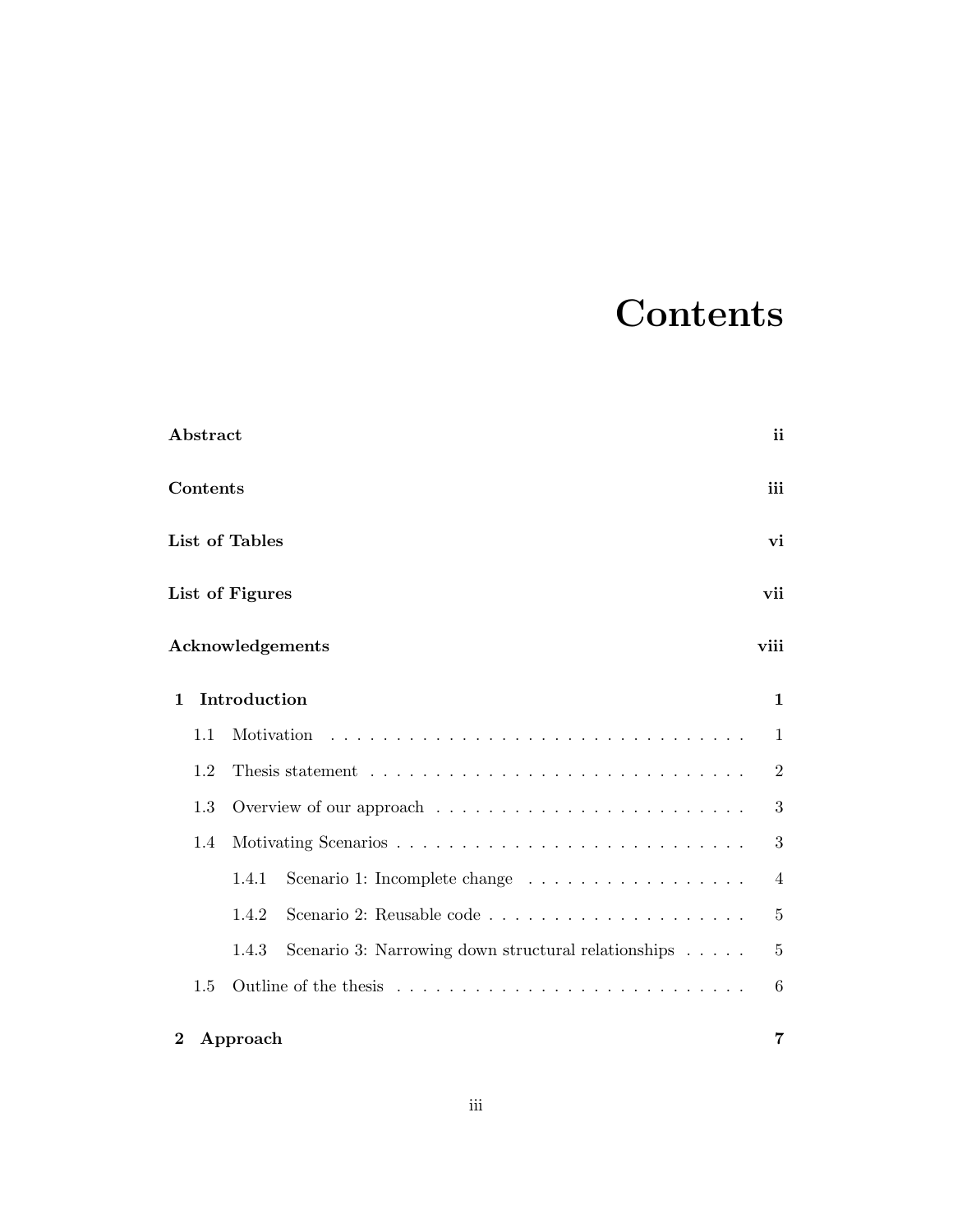|   | 2.1 |                   | Stage 1: Data pre-processing $\ldots \ldots \ldots \ldots \ldots \ldots \ldots$         | $\overline{7}$ |
|---|-----|-------------------|-----------------------------------------------------------------------------------------|----------------|
|   |     | 2.1.1             | Identifying atomic change sets                                                          | 9              |
|   |     | 2.1.2             |                                                                                         | 9              |
|   | 2.2 |                   |                                                                                         | 10             |
|   |     | 2.2.1             |                                                                                         | 10             |
|   |     | 2.2.2             |                                                                                         | 14             |
|   | 2.3 |                   |                                                                                         | 16             |
|   | 2.4 |                   |                                                                                         | 16             |
| 3 |     | Evaluation        |                                                                                         | 19             |
|   | 3.1 |                   | Evaluation strategy $\dots \dots \dots \dots \dots \dots \dots \dots \dots \dots \dots$ | 19             |
|   |     | 3.1.1             |                                                                                         | 21             |
|   |     | 3.1.2             |                                                                                         | 22             |
|   | 3.2 |                   |                                                                                         | 25             |
|   |     | 3.2.1             | Patterns                                                                                | 26             |
|   |     | 3.2.2             |                                                                                         | 28             |
|   |     | 3.2.3             |                                                                                         | 30             |
|   | 3.3 |                   |                                                                                         | 32             |
|   |     | 3.3.1             |                                                                                         | 33             |
|   |     | 3.3.2             |                                                                                         | 34             |
|   | 3.4 |                   | Performance                                                                             | 42             |
|   | 3.5 |                   |                                                                                         | 43             |
| 4 |     | <b>Discussion</b> |                                                                                         | 44             |
|   | 4.1 |                   |                                                                                         | 44             |
|   |     | 4.1.1             |                                                                                         | 44             |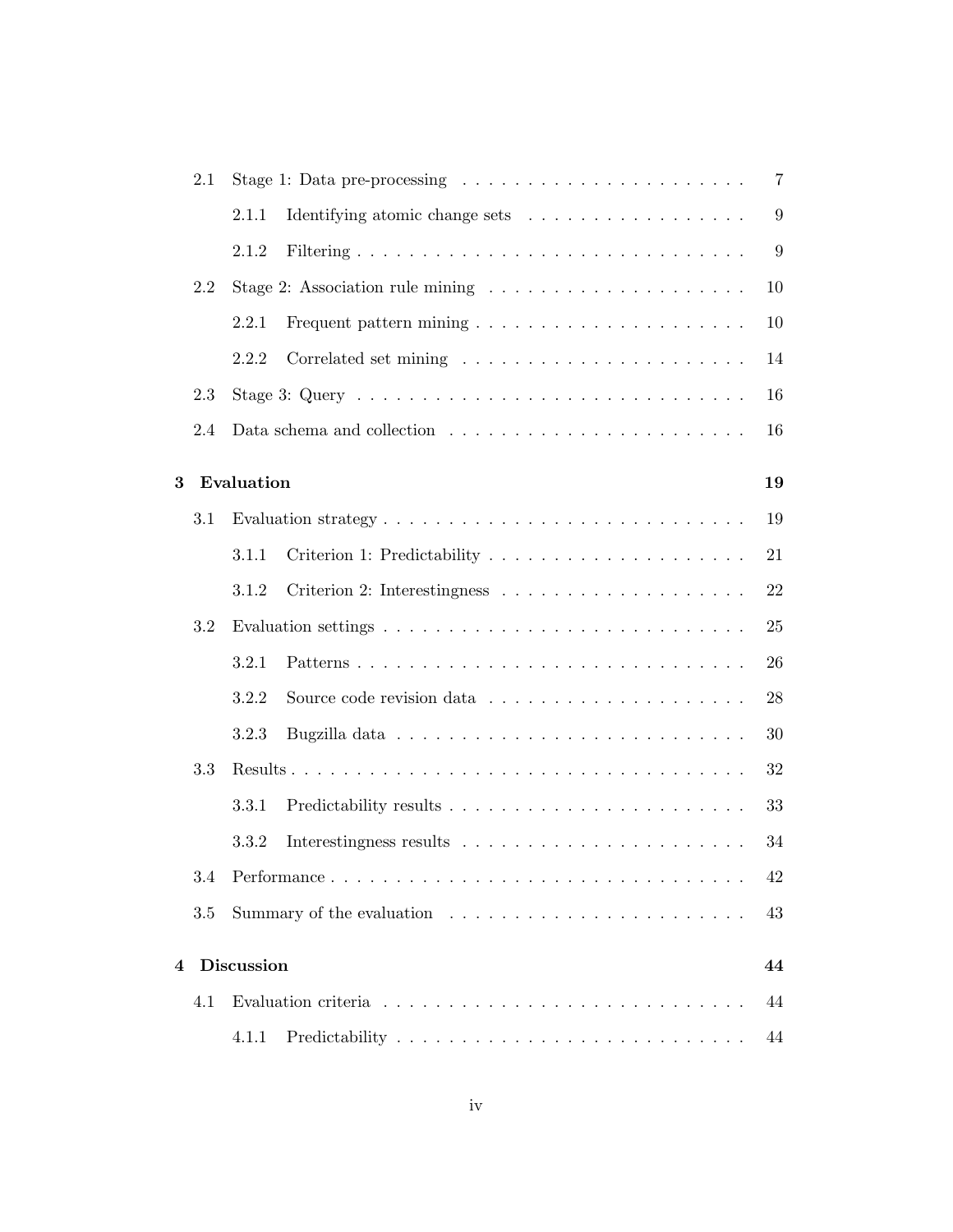|   | 4.2 | Evaluation results $\dots \dots \dots \dots \dots \dots \dots \dots \dots \dots$ | 45 |
|---|-----|----------------------------------------------------------------------------------|----|
|   | 4.3 |                                                                                  | 46 |
|   | 4.4 |                                                                                  | 47 |
|   | 4.5 | Applicability of correlated mining algorithm                                     | 47 |
| 5 |     | <b>Related Work</b>                                                              | 49 |
|   | 5.1 | Determining the scope of modification tasks from development histories 49        |    |
|   | 5.2 |                                                                                  | 52 |
|   | 5.3 |                                                                                  | 53 |
| 6 |     | Conclusion                                                                       | 54 |
|   |     | Appendix A An example of FP-tree based mining algorithm                          | 56 |
|   |     | Bibliography                                                                     | 60 |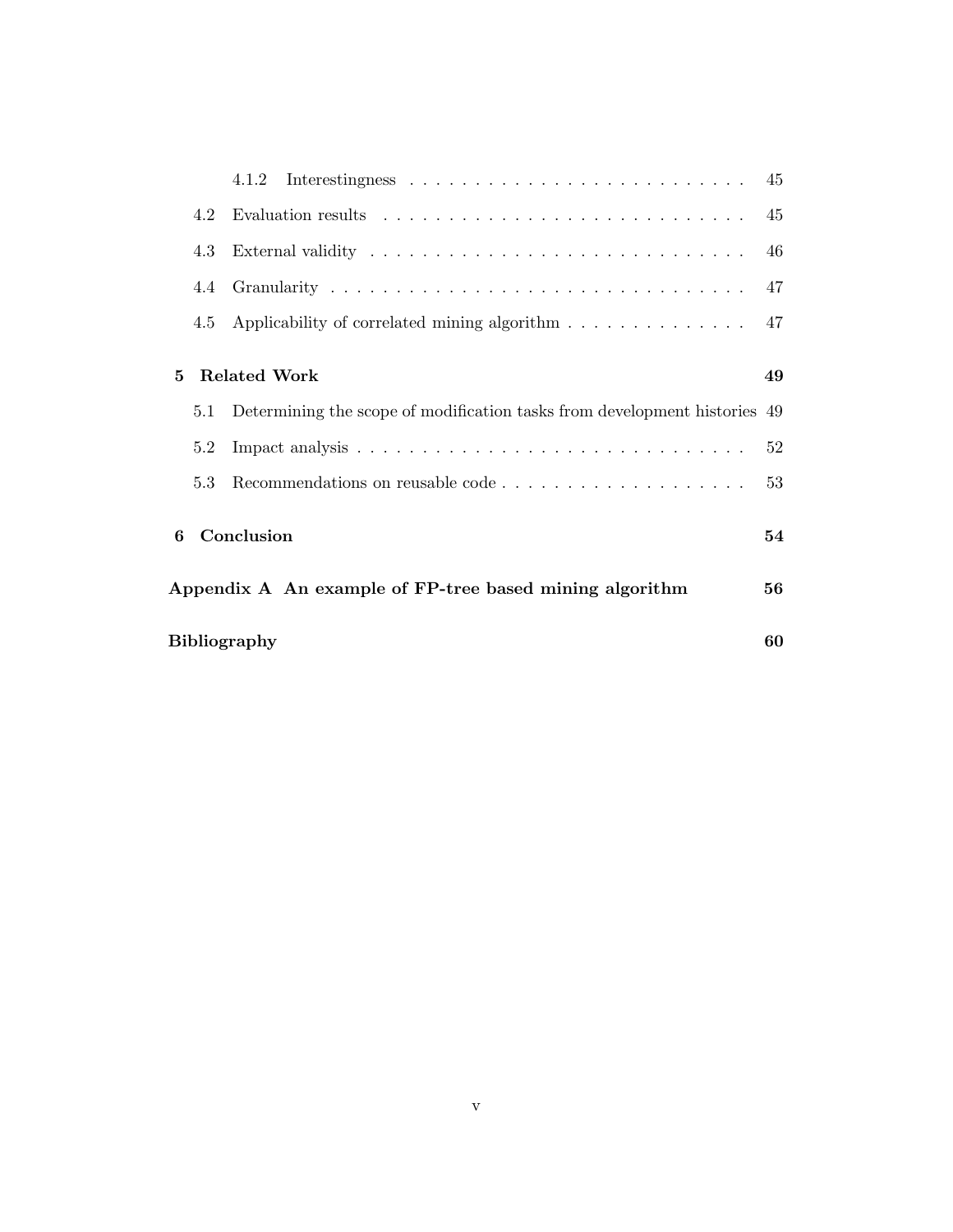# List of Tables

| 2.1 | Transaction counts table used in correlated set mining algorithm                | 15     |
|-----|---------------------------------------------------------------------------------|--------|
| 3.1 | Structural relationships used in our criteria for Java source code              | 23     |
| 3.2 | Structural relationships used in our criteria for $C++$ source code             | 24     |
| 3.3 | Statistics from patterns formed in the training data of Eclipse and             |        |
|     |                                                                                 | 27     |
| 3.4 |                                                                                 | 28     |
| 3.5 | Statistics on patterns in Mozilla                                               | $28\,$ |
| 3.6 | Transaction statistics of Eclipse and Mozilla                                   | 29     |
| 3.7 | Statistics about modification tasks in Eclipse                                  | 31     |
| 3.8 | Statistics about modification tasks in Mozilla                                  | 32     |
| 3.9 | Mozilla recommendation categorization by interestingness value                  | 36     |
|     | 3.10 Eclipse recommendation categorization by interestingness value             | 40     |
|     | 3.11 Statistics on pattern computation on Eclipse                               | 43     |
|     | 3.12 Statistics on pattern computation on Mozilla $\ldots \ldots \ldots \ldots$ | 43     |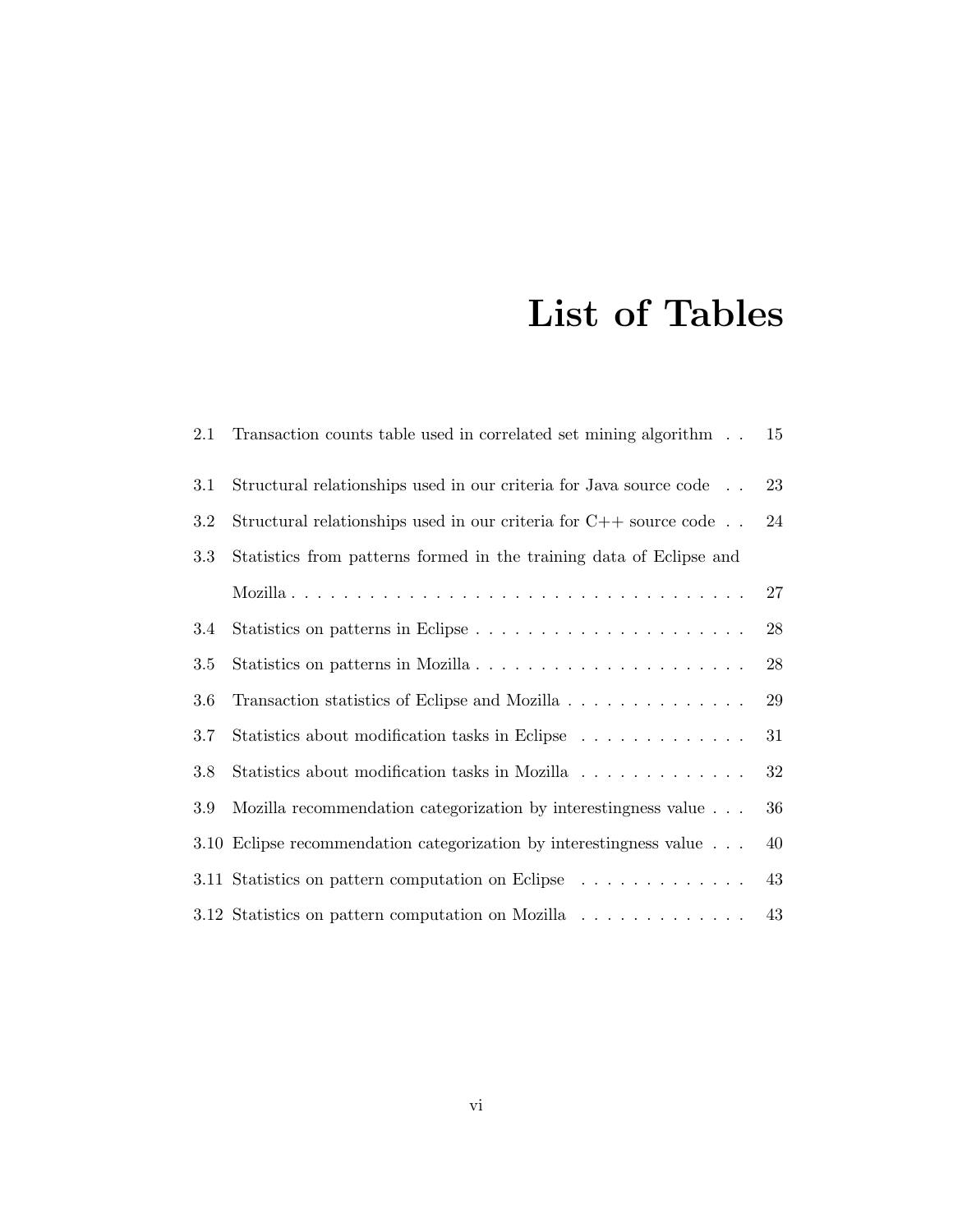# List of Figures

|                  | 2.1 Three stages in the approach $\ldots \ldots \ldots \ldots \ldots \ldots \ldots$ 8 |    |
|------------------|---------------------------------------------------------------------------------------|----|
|                  | 2.2 Data linkage schema in the mining process 17                                      |    |
| 3.1              |                                                                                       |    |
| $3.2\phantom{0}$ | Statistics on the Eclipse and Mozilla CVS repositories  29                            |    |
| 3.3              | Data linkage schema in the mining process $\dots \dots \dots \dots \dots \dots$       |    |
| 3.4              | Recall versus precision plot showing the frequent pattern algorithm                   |    |
|                  |                                                                                       |    |
|                  |                                                                                       | 57 |
|                  | A.2 Illustration of the recursive step in the FP-tree based algorithm                 | 59 |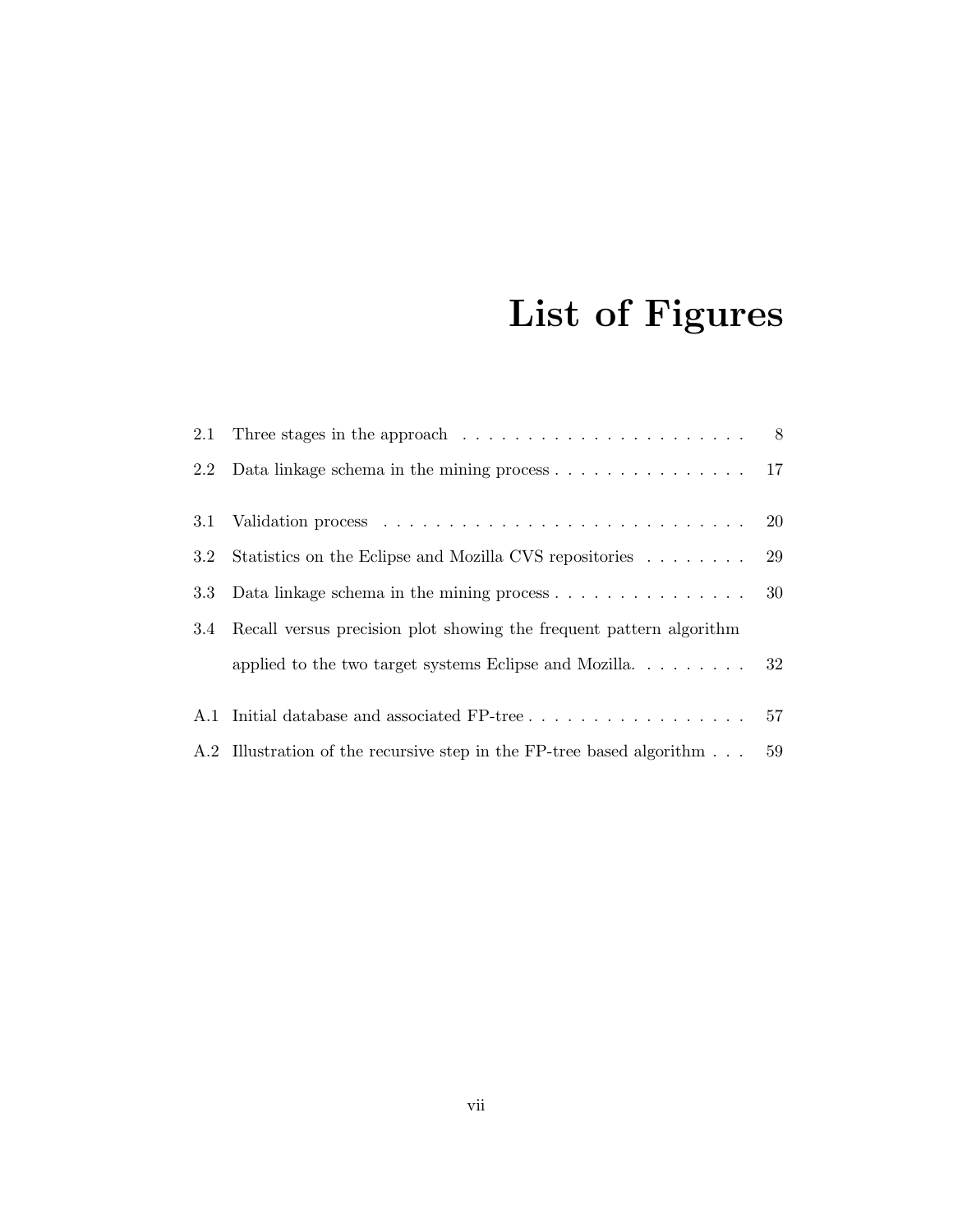# Acknowledgements

I'm so grateful to have Professors Gail Murphy and Raymond Ng as my supervisors. They've constantly guided and encouraged me, even though I sometimes I lost conscious in the direction and did stupid things.

In addition, thank you so much Gail, for everything: introducing me to software engineering research, teaching me to be critical about research, and being amazingly prompt and helpful, especially on commenting the endless number of revisions of the thesis and the paper. I don't think I would even do software engineering research if I didn't know Gail.

I'd like to express special thanks to Mark Chu-Carroll for ideas about the thesis topic and his valuable comments and encouragement throughout my research. I'd also like to thank Rob O'Callahan for his help on the Mozilla validation and his comments about the general validation strategy.

I'm indebted to Professor Kris de Volder and lab-mate Brian de Alwis, who proofread my thesis and provided me helpful feedback, even with the tight thesis submission deadline.

I'd like to thank my colleagues, especially the following people: Davor Cubranic for his help on the Hipikat database; my lab-mate Chris Dutychn who always lends his ears for my whines when I discover bugs in my program or bad results; Carson Leung and Martin Robillard who have been my mentors and role models since my undergraduate years; and Miryung Kim for her encouragement during my most discouraged period. All these nice things really mean a lot to me.

Finally, I'd like to thank my family and friends for their endless support.

Annie Tsui Tsui Ying

The University of British Columbia October 2003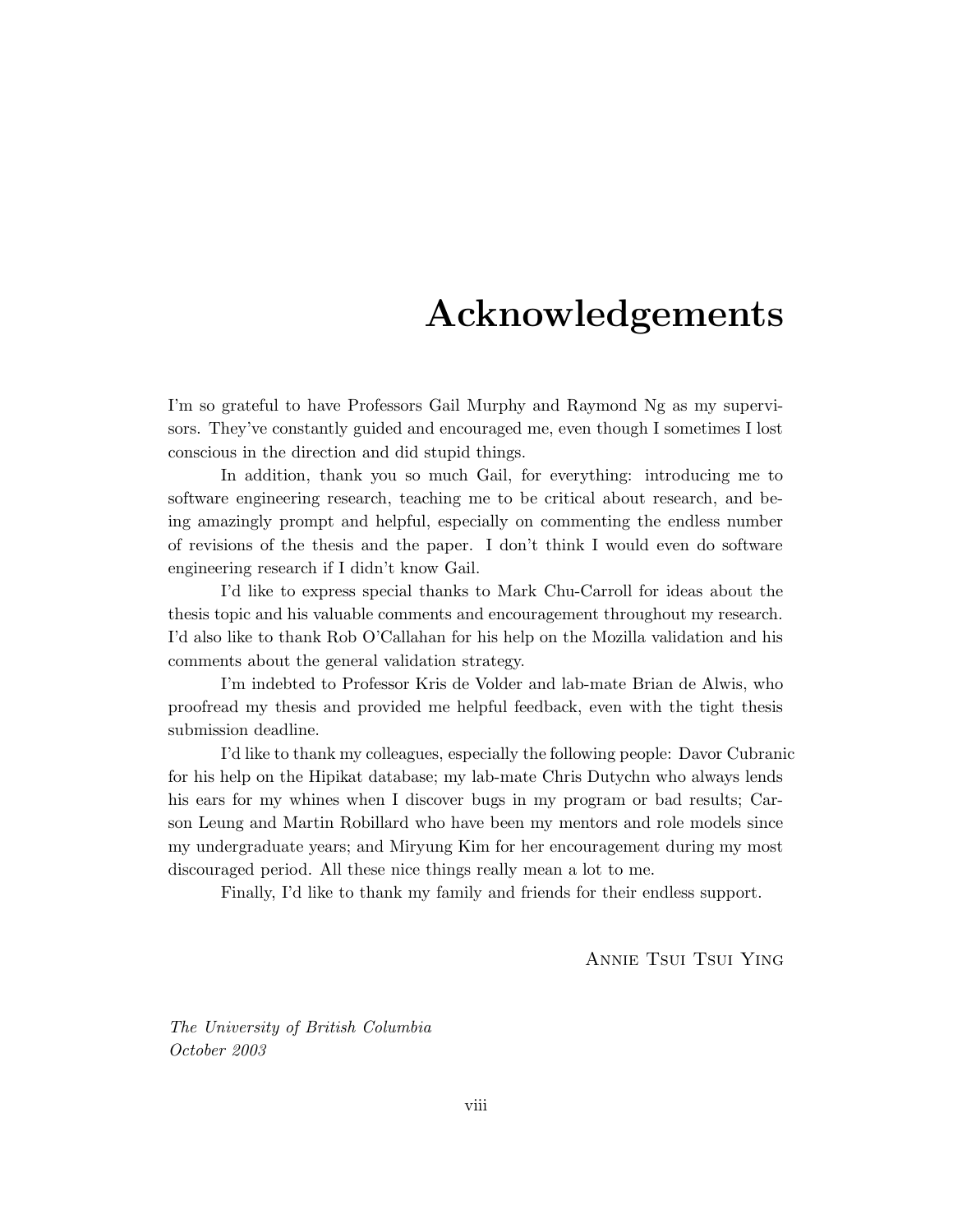### Chapter 1

## Introduction

Software is consistently changing and evolving to new circumstances. The existing source code may be well-modularized with respect to a limited number of anticipated modifications but is unlikely be well-modularized for all modification tasks [16]. Modifications to software do not always involve changes to a single, well-encapsulated module, so software developers are often faced with modification tasks that involve changes to source code artifacts that are spread across the code base [19].

#### 1.1 Motivation

Developers may use static and dynamic analyses to identify relevant parts of the code in a modification task (e.g.,  $[20, 1]$ ). Such analyses can help a developer with determining the scope of the task, but they cannot always identify all of the code relevant to the change.

For example, in a software system with a module whose interface represents multiple platforms but for which there is a different implementation for each plat-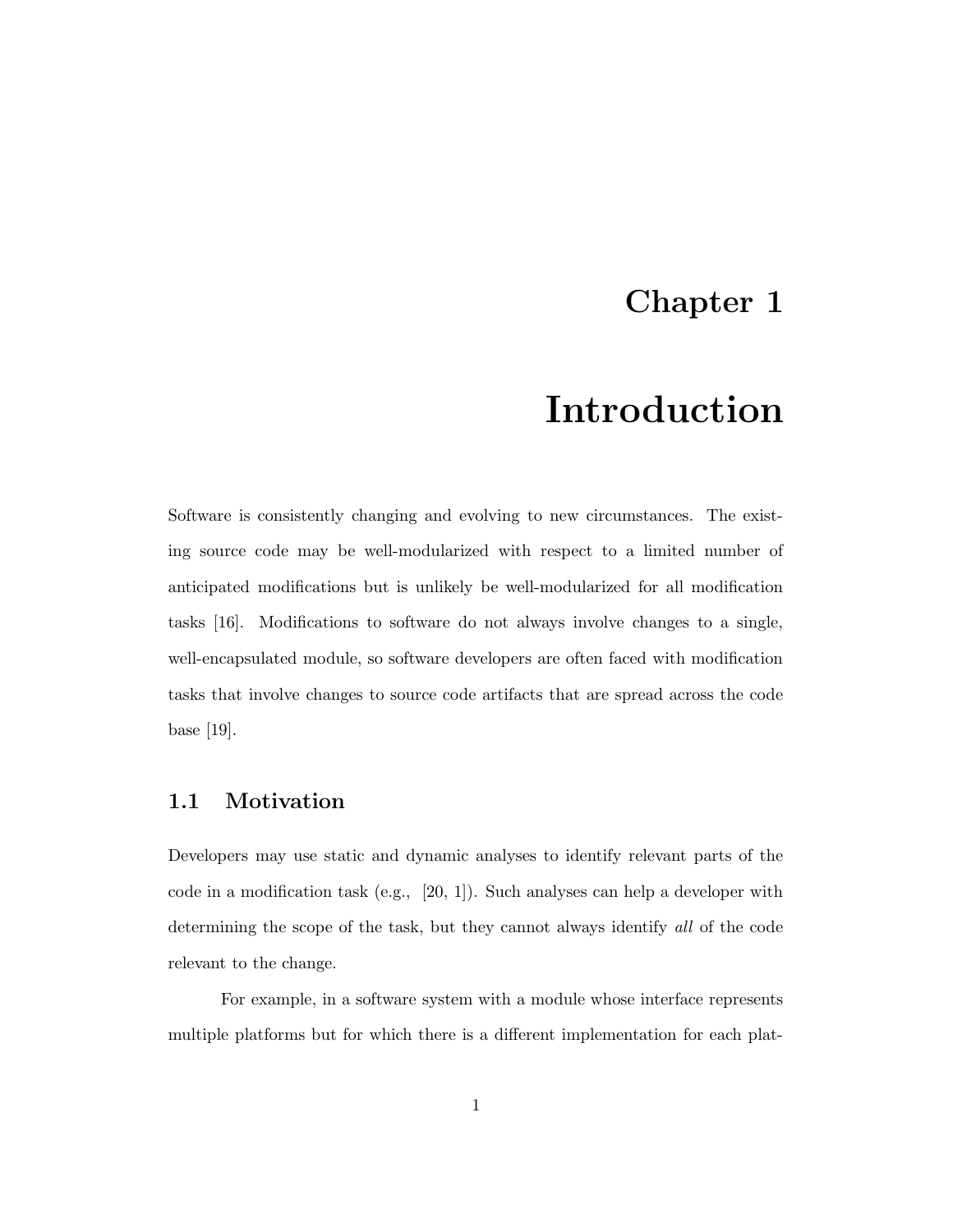form, whenever a change is made to one platform version, changes are often required in the other platform versions as well. Since different target platforms are involved, static analysis may be hard to apply in the absence of a cross-compilation environment. In addition, dynamic analysis is costly to apply for inferring relationships across versions of different platforms because it can involve running different platform versions and integrating the results from separate runs.

As another example, consider changing code in different programming languages, such as changing Java source code that manipulates textual data in XML format. In static analyses on Java source code, XML data is typically external to the analyses. Tracing-based dynamic analysis can be hard to apply because the tracer needs to generate events with a cross-language event API.

#### 1.2 Thesis statement

When relevant parts of source code are changed together repeatedly, relationships between such parts of source code—including structural dependencies and other dependencies such as cross-platform and cross-language dependencies—may become apparent from analysis of the development history.

We hypothesize that *change patterns*—files that have changed together frequently enough in the development history— can be used to recommend potentially relevant source code to a developer performing a modification task. The process of determining change patterns is introduced in the next section, Section 1.3.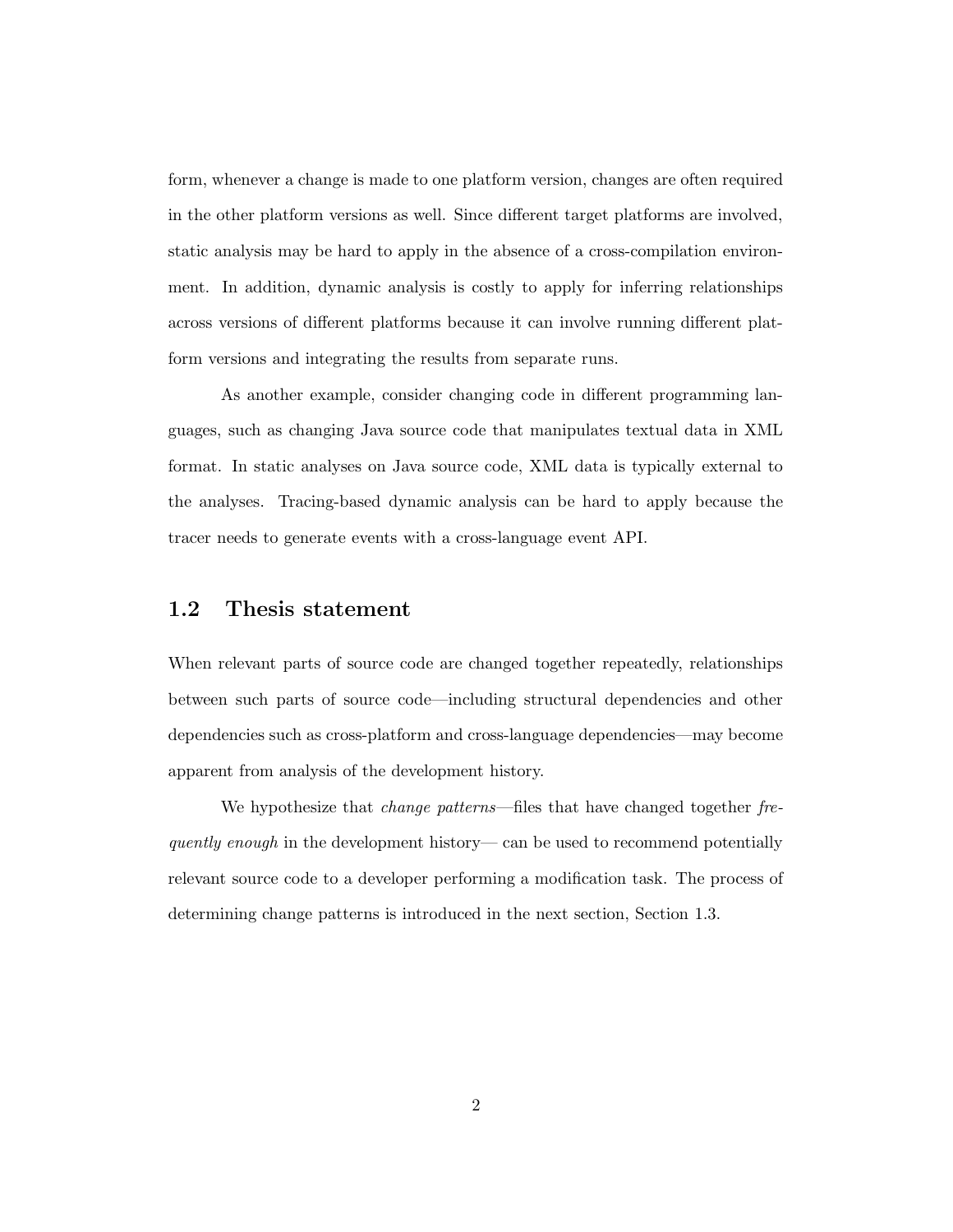#### 1.3 Overview of our approach

Our approach consists of mining change patterns—files that have changed together frequently enough—from the source code versioning data, and then recommending files from relevant patterns as a developer performs the modification task. Specifically, as a developer starts changing files, denoted by the set  $f<sub>S</sub>$ , our approach recommends additional files for consideration, denoted by the set  $f_R$ . Our initial focus has been on the use of association rule mining to determine the change patterns. In this thesis, we report on our use of two different association rule mining algorithms, each of which has its own notion of "frequently enough": frequent pattern mining [2], which is based on frequency counts, and correlated set mining [5], which is based on the chi-squared test.

To assess the utility of our approach, we evaluate the recommendations our tool can make on two large open source projects,  $Eclipse<sup>1</sup>$  and Mozilla<sup>2</sup>, based on the predictability and the interestingness of the recommendations. The predictability criteria measures the coverage and the accuracy of the recommendations against the files actually changed during modification tasks recorded in the development history. The interestingness criteria measures the value of correct recommendations. Our results show that we can provide useful recommendations that complement the information obtained through static or dynamic analyses.

#### 1.4 Motivating Scenarios

To illustrate the difficulty developers sometimes face in finding relevant source code during a modification task, we outline the changes involved in three modification

 $1$ URL at http://www.eclipse.org/

<sup>2</sup>URL at http://www.mozilla.org/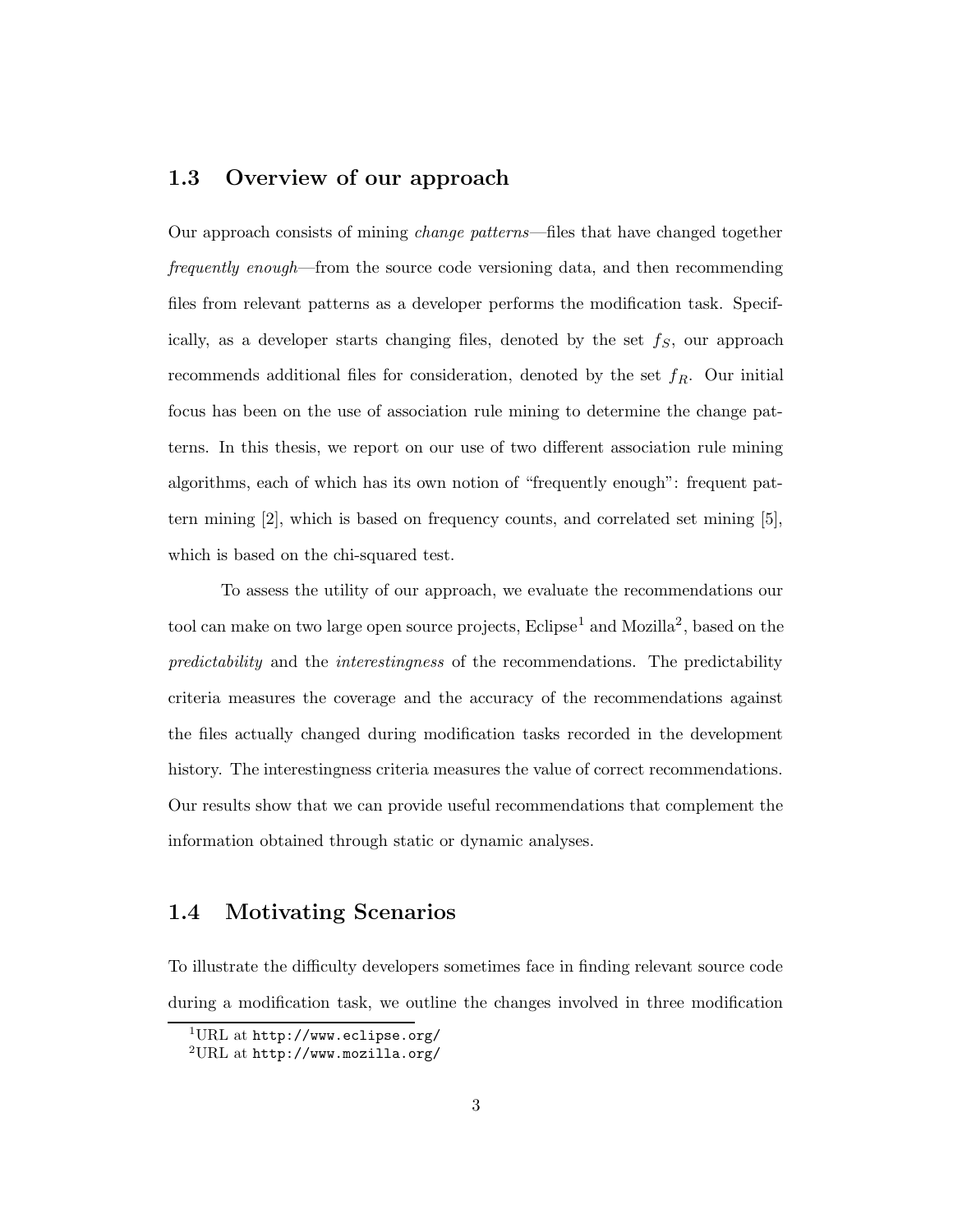tasks<sup>3</sup>: two from the Mozilla revision history, and one from the Eclipse revision history. Mozilla is an open source web browser primarily written in  $C_{++}$ . Eclipse is an open source integrated development environment primarily implemented in Java.

#### 1.4.1 Scenario 1: Incomplete change

The Mozilla web browser includes a web content layout engine, called Gecko, that is responsible for rendering text, geometric shapes, and images. Modification task #150339 for Mozilla, entitled "huge font crashes X Windows", reports on a bug that caused the consumption of all available memory when a web page with very large fonts displayed. As part of a solution<sup>4</sup> for this modification task, a developer added code to limit the font size in the code for a module in one layer of the system gtk, but missed a similar required change in the code for a dependent module xlib. The comments in the modification task report include:

2002-06-12 14:14: "This patch [containing the file gtk/nsFontMetricsGTK.cpp] limits the size of fonts to twice the display height. I've actually wanted fonts bigger than the display at times, but limiting font size to twice the display height seems reasonable."

2002-06-12 14:37: "The patch misses the Xlib gfx version." [A patch was later submitted with the correct changes in the X-windows font handling code in the file xlib/nsFontMetricsXlib.cpp.]

The source code in  $gtk/nsFontMetrices$  cpp does not directly reference the code in xlib/nsFontMetricsXlib.cpp. However, an analysis of the CVS revision history for Mozilla indicates that these two files were changed 41 times together

 $3A$  modification task is often referred as a bug.

<sup>4</sup>We refer to the files that contribute to an implementation of a modification task as a solution.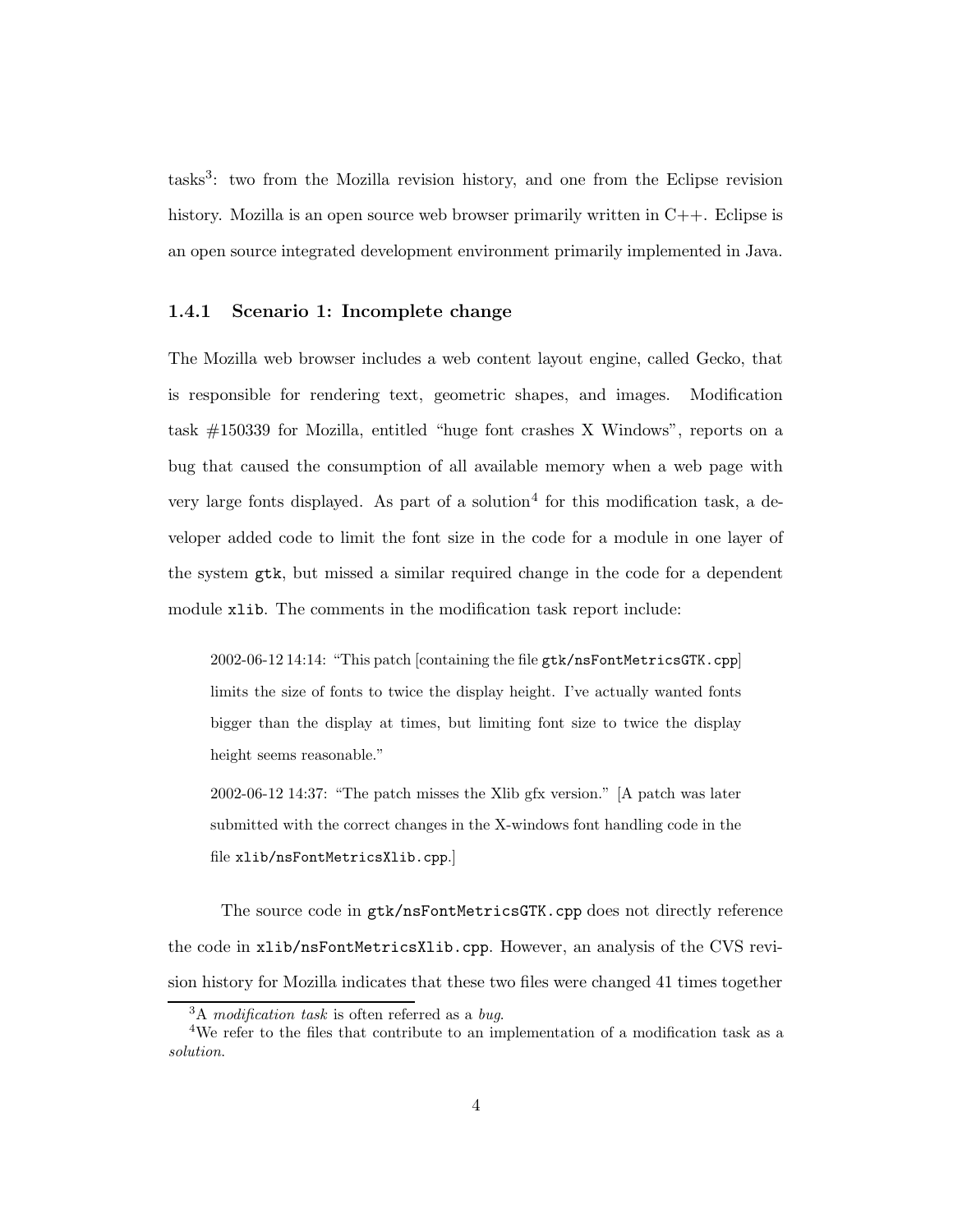in the development of Mozilla.

When we applied our approach to Mozilla, we extracted a change pattern with three files: gtk/nsFontMetricsGTK.cpp, xlib/nsFontMetricsXlib.cpp, and gtk/nsRenderingContextGTK.cpp. Changing the gtk/nsFontMetricsGTK.cpp triggers a recommendation for the other two files, one of which had been missed in the first patch.

#### 1.4.2 Scenario 2: Reusable code

Modification task #123068 in the Mozilla development involved adding the hostname of a SMTP server in the error message that results from a failed attempt to connect to the server. A developer initially submitted a solution in which the host-name of the SMTP server was constructed in a file representing the messagesend operation (nsMsgSend.cpp). Another developer later suggested a better way of retrieving the host-name of the server by reusing the code in the SMTP server in the file nsSmptServer.cpp.

Changing nsMsgSend.cpp could trigger our approach to recommend nsSmptServer.cpp in which the first developer did not consider. Our approach also suggested 15 other files that are not in the solution. Had the developer who submitted the initial change used our approach, he might have investigated the file nsSmptServer.cpp.

#### 1.4.3 Scenario 3: Narrowing down structural relationships

Eclipse is a platform for building integrated development environments. "Quick fix" is a feature of the Java development support in Eclipse that is intended to help a developer easily fix compilation errors. Modification task  $\#23587$  describes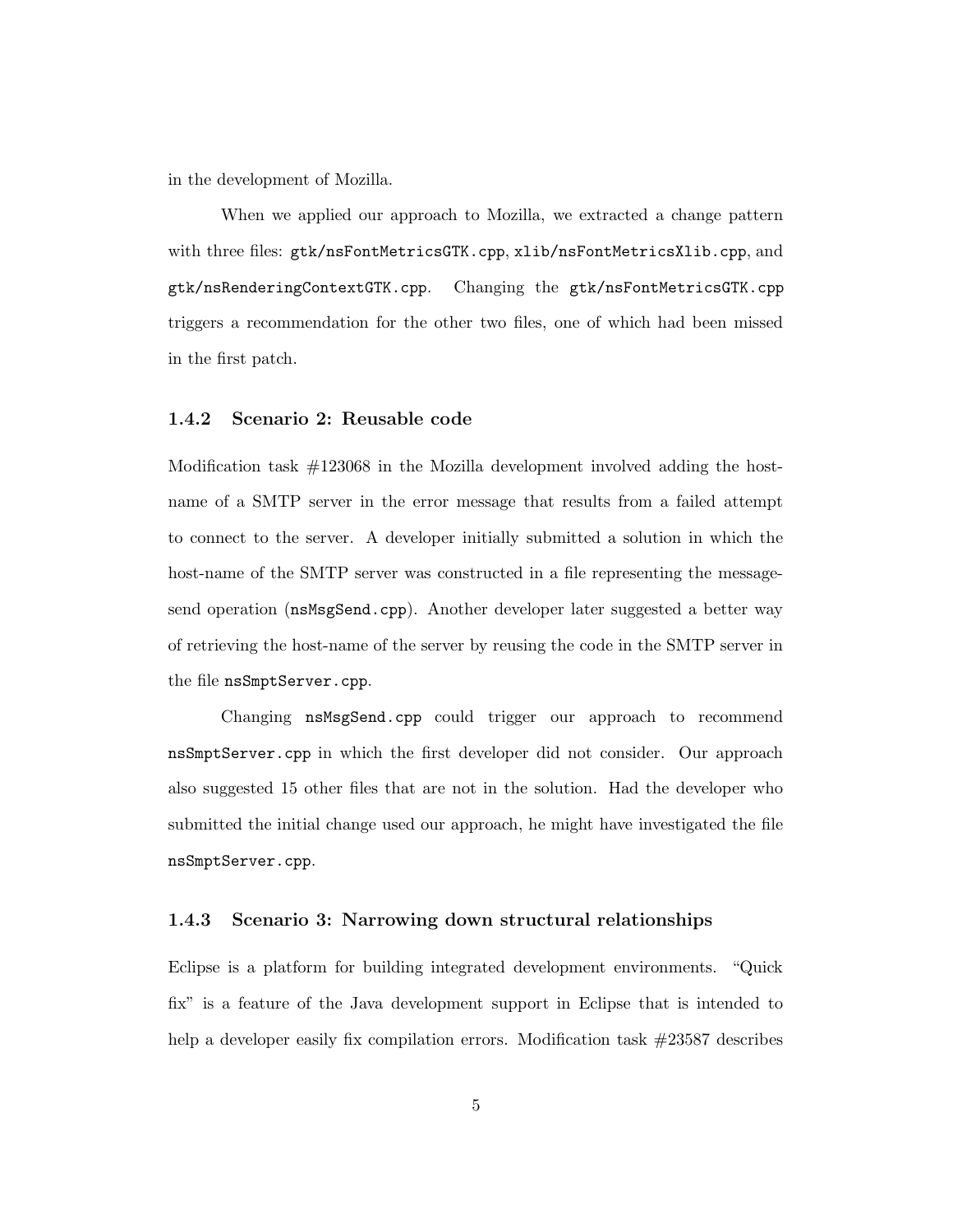a missing quick fix that should be triggered when a method accesses a non-existent field in an interface.

The solution for the modification task involved the class ASTResolving<sup>5</sup> in the text correction package. This class was structurally related to many other classes: It was referenced by 45 classes and references 93 classes; many of these classes were involved in a complicated inheritance hierarchy. This large number of structural dependencies may complicate the determination of which classes should be changed with ASTResolving when replying solely on static information.

Having applied our approach, we found that ASTResolving had been changed more than ten times in the revision history in conjunction with three classes: NewMethodCompletionProposal, NewVariableCompletionProposal, and UnresolvedElementsSubProcessor. These three classes were part of the solution for the modification task. The other four classes that were part of the solution were not recommended, however, because they had not been modified together a sufficient number of times.

#### 1.5 Outline of the thesis

This chapter presented the motivation, thesis statement, and an overview of our approach. The remaining chapters of the thesis are organized as follows. Chapter 2 explains our approach and implementation issues. Chapter 3 presents an evaluation of our approach on Eclipse and Mozilla. Chapter 4 provides a discussion of outstanding issues. Chapter 5 covers related work. Finally, Chapter 6 concludes, highlighting the contributions of our research.

<sup>&</sup>lt;sup>5</sup>In Java, the name of a file that contains a publicly accessible class C is C.java.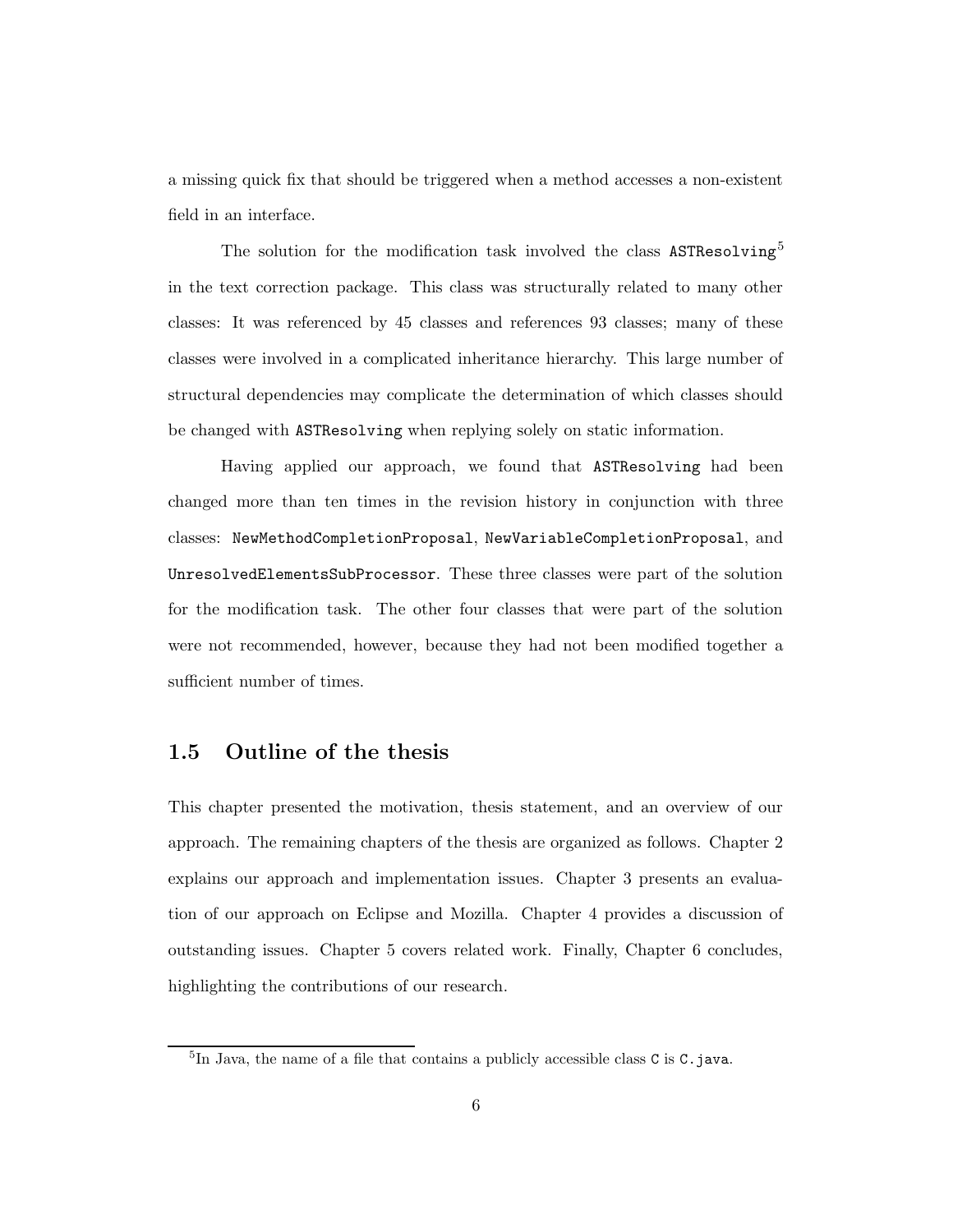### Chapter 2

# Approach

Our approach consists of three stages (Figure 2.1). In the first stage, data is extracted from the software configuration management system and is pre-processed to be suitable as input to a data mining algorithm. In the second stage, we apply an association rule mining algorithm to form change patterns. In the final stage, we recommend relevant source files as part of a modification task by querying against mined change patterns. Having extracted the change patterns in the first two stages, we do not need to re-generate the change patterns each time we query for a recommendation.

In this chapter, we describe each of the three stages in our approach, covering Sections 2.1 to 2.3. In addition, we present some issues with the implementation of our prototype in Section 2.4.

#### 2.1 Stage 1: Data pre-processing

Our approach relies on being able to extract information from a software configuration management system that records the history of changes to the source code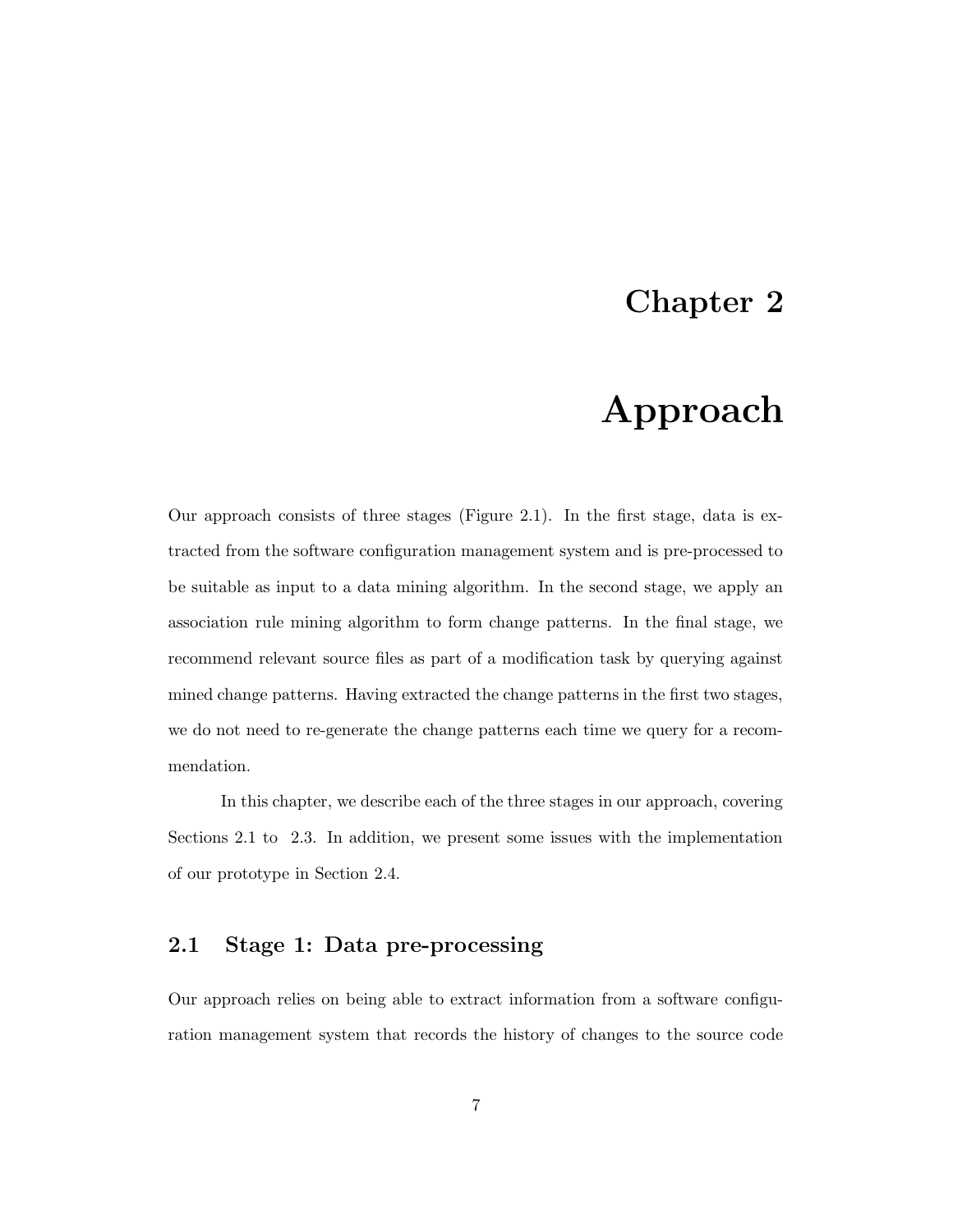

Figure 2.1: Three stages in the approach

base. In addition to the actual changes made to the source code, these systems typically record meta-data about the change, such as the time-stamp, author and comments on the change. Most of these systems manage software artifacts using a file as unit. Some support finer-grained artifacts such as classes and methods in an object-oriented programming language (e.g., Coop/Orm [11]). Our initial focus has been on revision histories stored in a  $CVS<sup>1</sup>$  repository, which records and manages changes to source files.

Before attempting to find patterns in the change history, we need to ensure the data is divided into a collection of atomic change sets, and we need to filter atomic changes that do not correspond to meaningful tasks.

 $1$ URL at http://www.cvshome.org/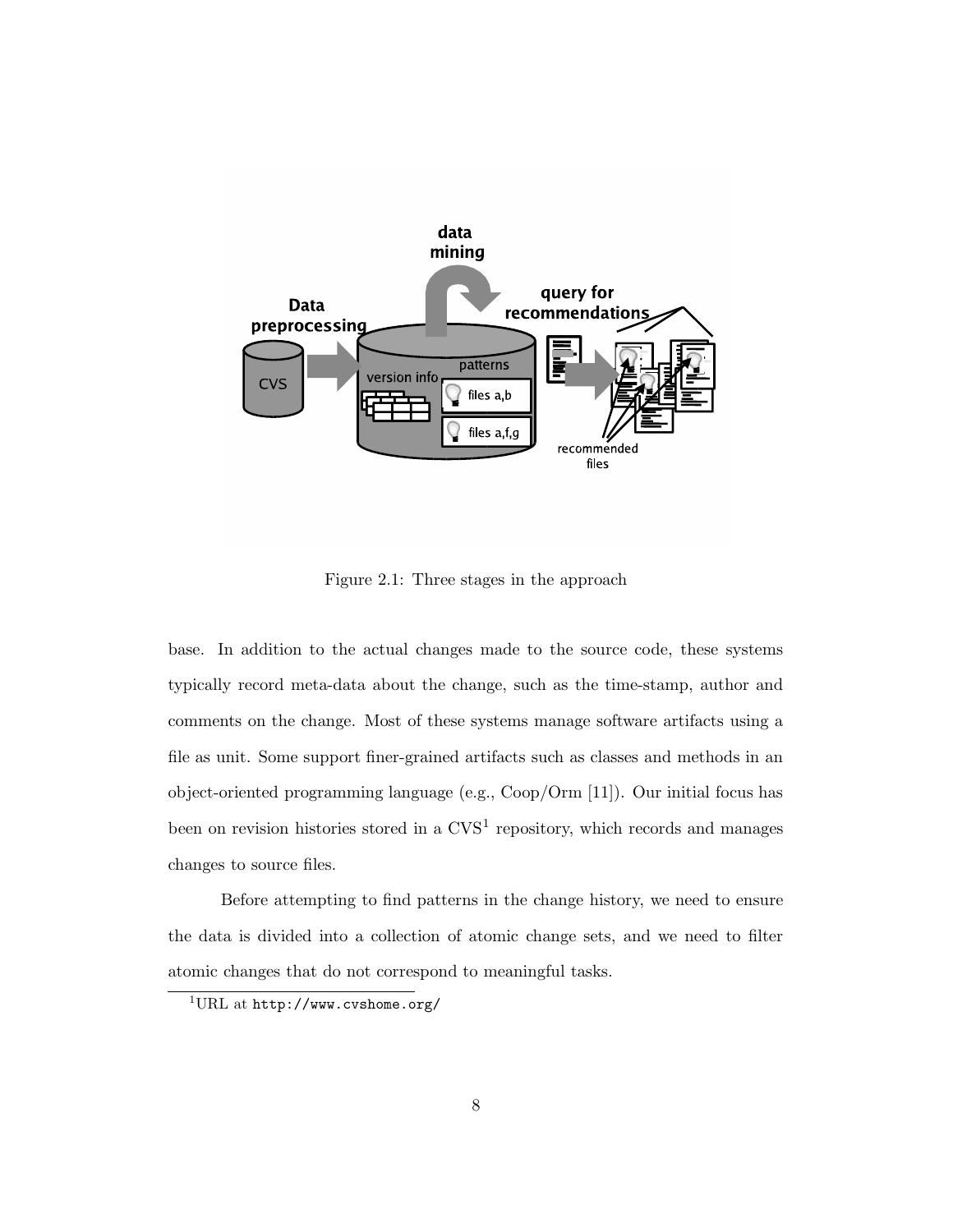#### 2.1.1 Identifying atomic change sets

The first pre-processing step involves determining which software artifacts—in our case, files—were checked in together. This step is not needed when the history is stored in a software configuration management system that provides atomic change sets, such as  $ClearCase$ ,  $^2$  in which the concept of an atomic change set is built into the system. However, other systems such as CVS, which is used for the systems we targeted in our evaluation, do not track this information, and as a result, we must process the revision history to attempt to recreate these sets. We form the sets using the following heuristic: an atomic change set consists of file revisions that were checked in by the same author with the same check-in comment close in time. We follow Mockus and colleagues in defining proximity in time of check-ins by the check-in time of adjacent files that differ by less than three minutes [14]. Our proposed architecture in Figure 2.1 works as well even if we use different heuristics for identifying transactions.

#### 2.1.2 Filtering

The second pre-processing step consists of eliminating transactions consisting of more than a certain number of files because these long transactions usually do not correspond to meaningful atomic changes. In our research, we chose 100 as the threshold for the maximum cardinality of a transaction. An example is when an integrated development environment, such as Eclipse, is used to remove unnecessary import declarations in all of the Java files in a project. This organize-import operation changes many files but does not correspond to a meaningful modification task.

<sup>2</sup>URL at http://www.rational.com/index.jsp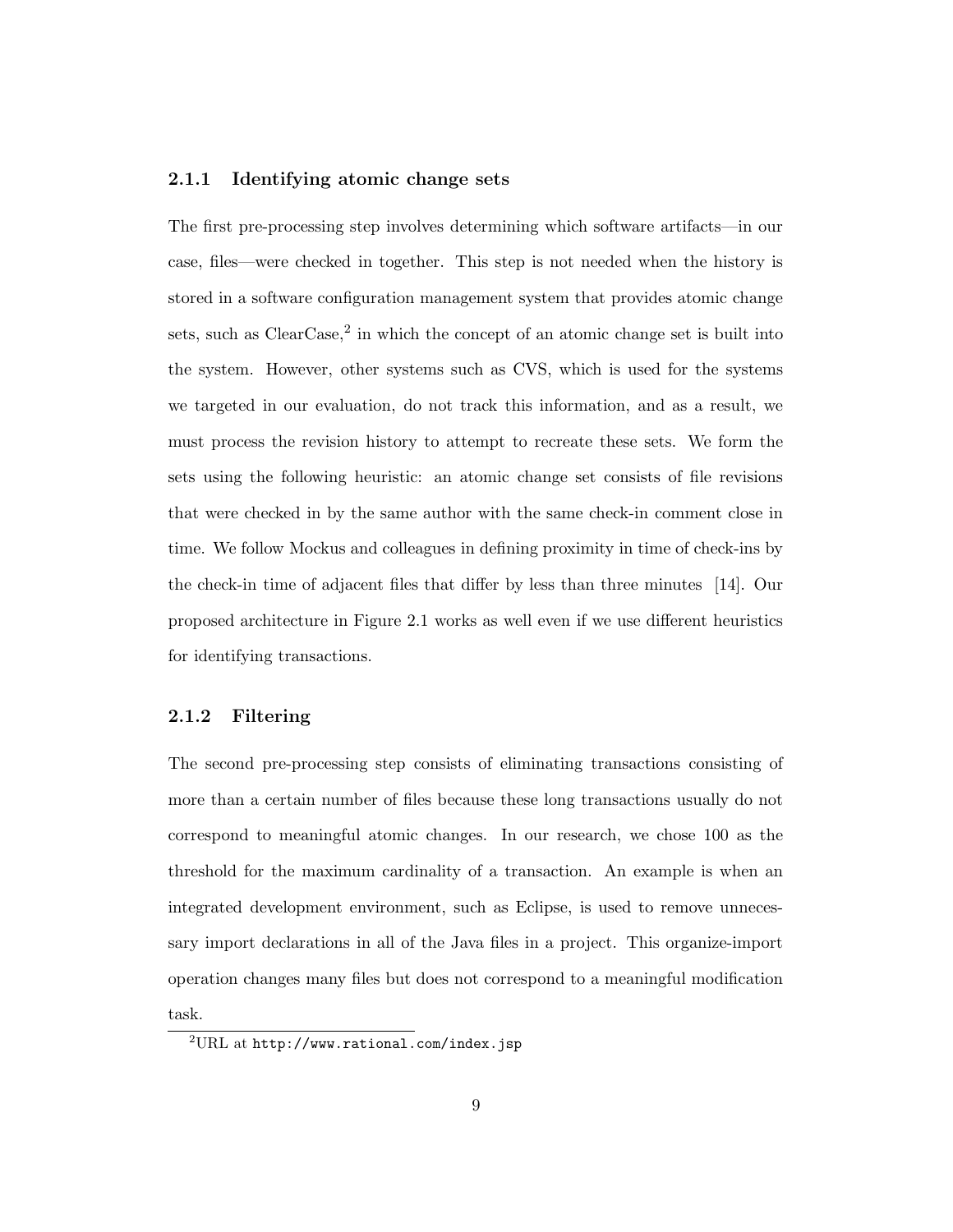#### 2.2 Stage 2: Association rule mining

Association rule mining finds relationships among items by determining sets of items that occur frequently enough amongst the transactions in a database [2]. One wellknown use of such associations is marketing. Organizations use purchase associations of the form "when a customer purchases item  $x$ , the customer is likely to also purchase item y" to establish strategies for targeting customers. In our context, we apply association rule mining to find sets of source files that tend to change together.

These associations correspond to relationships between items, each with a single, boolean-valued attribute. This describes whether or not an item—or file in our context—occurs in a transaction. There are other extensions to this basic type of associations, including quantitative associations involving numeric attributes [17], multi-dimensional associations involving multiple attributes [10], and multi-level associations that describe associations with different levels of abstraction [18]. Our initial focus has been on associations on related items with a single, boolean-valued attribute. In this thesis, we investigate two algorithms that find such associations: frequent pattern mining [2] which is based on frequency counts, and correlated set mining [5], which is based on the chi-squared test.

#### 2.2.1 Frequent pattern mining

The idea of frequent pattern mining is to find recurring sets of items among transactions in a database  $D$  [2]. As mentioned before, the items are source files. The strength of the pattern  $\{s_1, \ldots, s_n\}$  is measured by *support*, which is the number of transactions in D containing  $s_1, \ldots, s_n$ . A frequent pattern describes a set of items that has support greater than a predetermined threshold *min\_support*.

The problem of finding all frequent patterns efficiently is not trivial because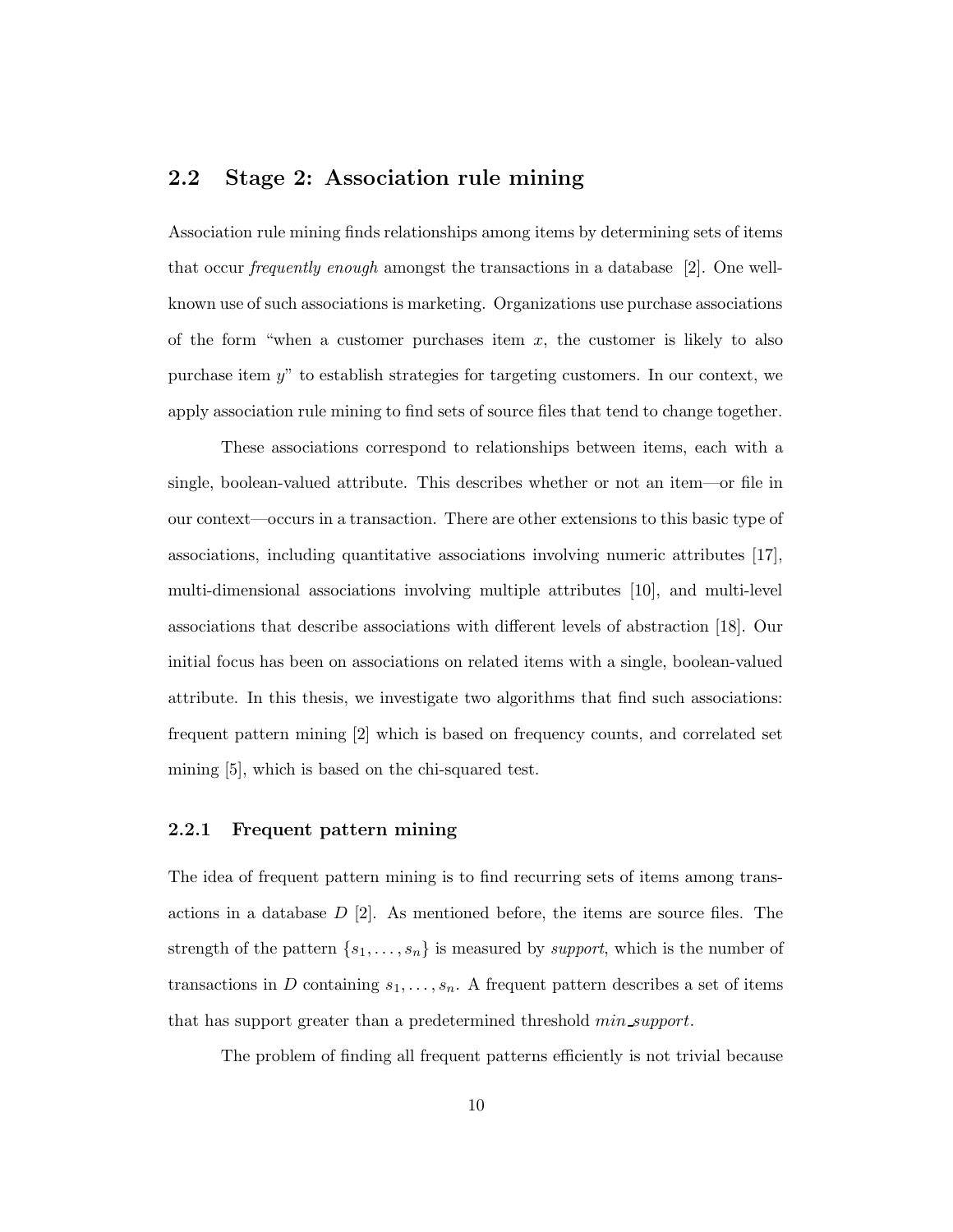the performance can be exponential with respect to the number of items in  $D$  when the support threshold *min\_support* is low. Efficient algorithms to this problem have been proposed (e.g., [3, 15, 8]).

In the rest of this section, we outline an algorithm called Apriori that uses a breadth-first approach to find frequent patterns [3]. The drawbacks of a breadthfirst approach motivates us to consider another algorithm that uses a depth-first approach to mine frequent patterns on a compact tree data structure FP-tree [8]. In our research, we use the algorithm that is based on FP-trees to find change patterns. We also describe the modifications we made to the FP-tree based algorithm.

#### Breadth-first approach

Breadth-first frequent pattern mining algorithms find all frequent patterns of a certain cardinality k and then use them to find frequent patterns with cardinality  $k+1$ . The Apriori algorithm is one algorithm [3]. Apriori first finds all frequent items by counting the number of transactions containing each item. The algorithm then finds frequent patterns of cardinality two by first generating candidate patterns using the frequent items and then verifying if the support of candidate patterns is greater than the threshold *min\_support*. The algorithm continues until all candidate patterns of cardinality k do not have sufficient support.

The performance of this algorithm can be costly. One reason is that the number of candidate sets can be exponential with respect to the number of items. For example, Eclipse–one of the two projects we investigated–has more than 20,000 files during two years of development, and the number of candidate sets of size two alone is exponential to 20, 000 in the worst case. Pruning on sets that cannot possibly result in a frequent pattern can reduce the number of candidate sets, for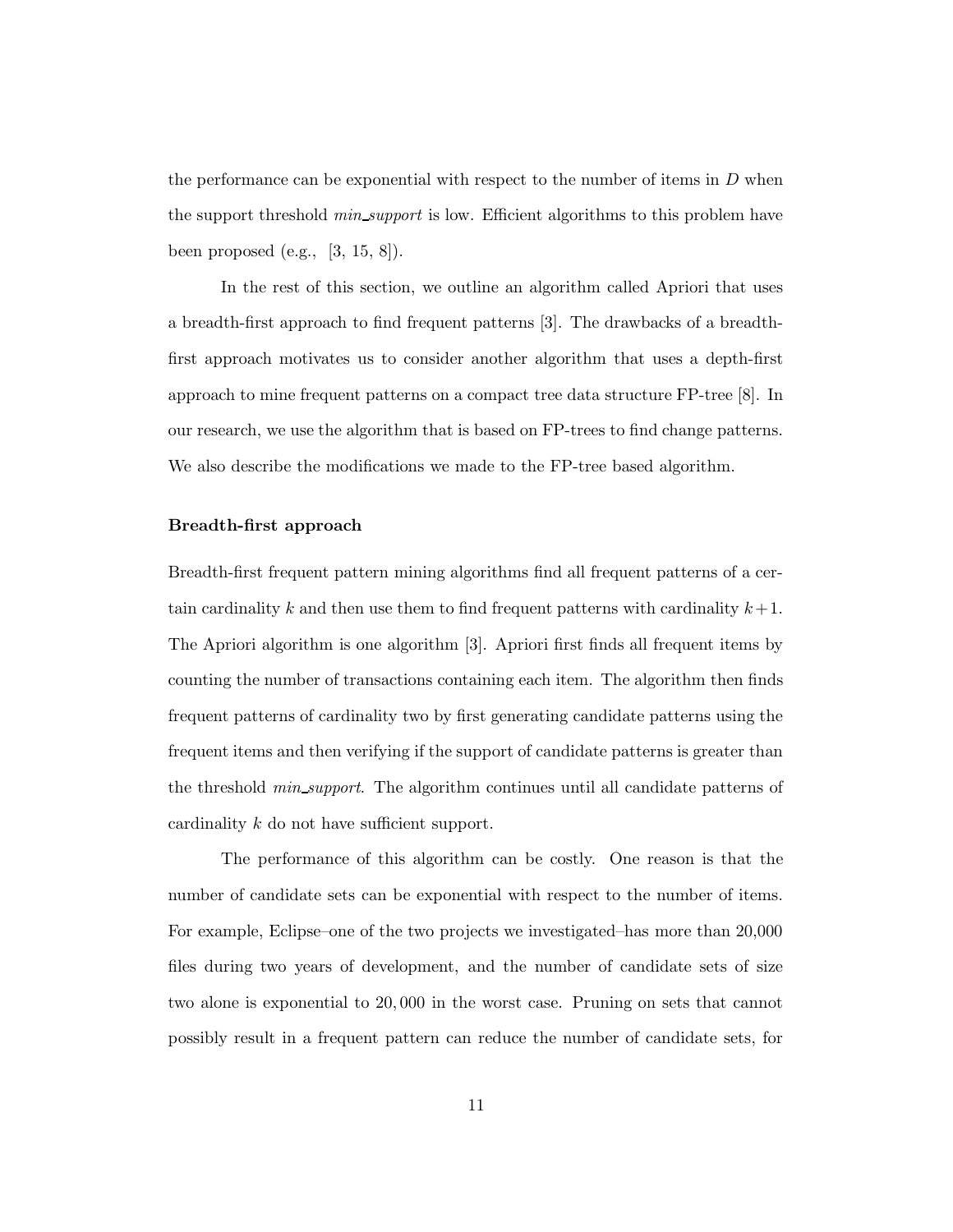example, as in the Apriori algorithm. However, the amount of reduction on the number of candidate sets depends on whether *min\_support* is high enough to prune away sets that cannot satisfy the support threshold. In addition, each step of finding frequent patterns of a certain cardinality takes one scan over the whole database; hence the whole process of finding frequent patterns of all cardinality requires  $k$ scans of the database if the longest pattern has cardinality  $k$ .

#### Depth-first approach

The algorithm we chose to find frequent patterns uses a compact data structure called FP-tree to encode a database [8]. The idea of the algorithm is to find frequent patterns by a depth-first approach of recursively mining a pattern of increasing cardinality from the data structure FP-tree that encodes D, as opposed to a breadthfirst approach of finding all patterns of the same cardinality before finding patterns of a larger cardinality in the Apriori algorithm. In a FP-tree, each node represents a frequent item in D, except for the root node that represents an empty item. Each path from the root to a node in the FP-tree corresponds to a collection of transactions in  $D$ , each of which contains all the items on the path. Items in a path are in descending order of support (and in lexicographical order of item name if two items have the same support). The mining process involves decomposing a FPtree associated with database D into smaller FP-trees, each of which corresponds to a partition of D. This divide-and-conquer approach allows the determination of frequent patterns to focus on the decomposed database rather than the whole database.

More specifically, the algorithm for finding all patterns from an FP-tree is as follows. For each frequent item  $s$  in  $D$ , we construct a FP-tree from transactions in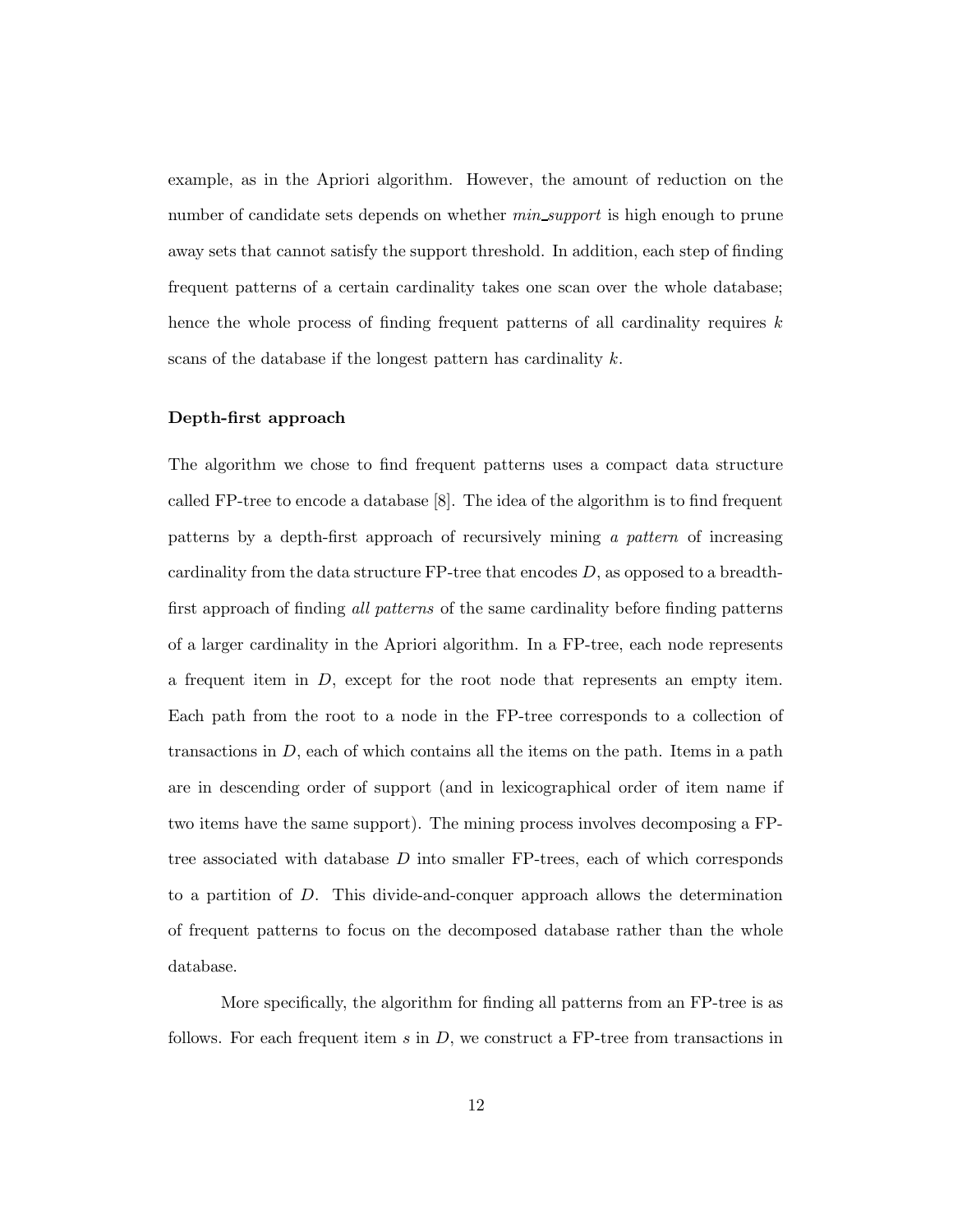D containing s. To determine whether the pattern  $\{s_1, \ldots, s_{k-1}, s_k\}$  has sufficient support in D, we find all transactions containing  $\{s_1, \ldots, s_{k-1}\}\$ , referred to as  $D'$ , by traversing the FP-tree on  $D$ , with the paths in the FP-tree on  $D$  representing transactions in D. If  $s_k$  have sufficient support in D', then  $\{s_1, \ldots, s_{k-1}, s_k\}$  also have sufficient support in  $D$  and the mining process continues on  $D'$ . We repeat the process until the FP-tree is empty or contains only one single branch. A FPtree with only a single branch means that all transactions encoded in the FP-tree contain the same patterns. We further illustrate this algorithm with an example in Appendix A.

We have modified the FP-tree mining algorithm so that we do not continue to generate subsets of patterns from a single-branched tree. In addition, we only output maximal patterns<sup>3</sup> with respect to  $D$  from the mining process, as opposed to all patterns and their subsets. Storing only the maximal patterns does not affect the recommendations generated by the patterns because recommendations generated by all patterns are contained in the recommendations generated using the maximal patterns. The recommendation step is described in more detail in Section 2.3.

Constructing a FP-tree from a database  $D$  requires two scans of the transactions in  $D$ , one to determine the frequent items and the second to construct the FP-tree. The mining process requires scanning the FP-tree and constructing new, smaller FP-trees.

Frequent pattern mining uses only support to determine the frequency of items occur jointly but does not consider how the joint frequency is different from the frequency of individual items [5]. To address this issue, we investigate another algorithm called correlated set mining.

 $3A$  pattern in D is maximal if it is not a subset of any other pattern in D.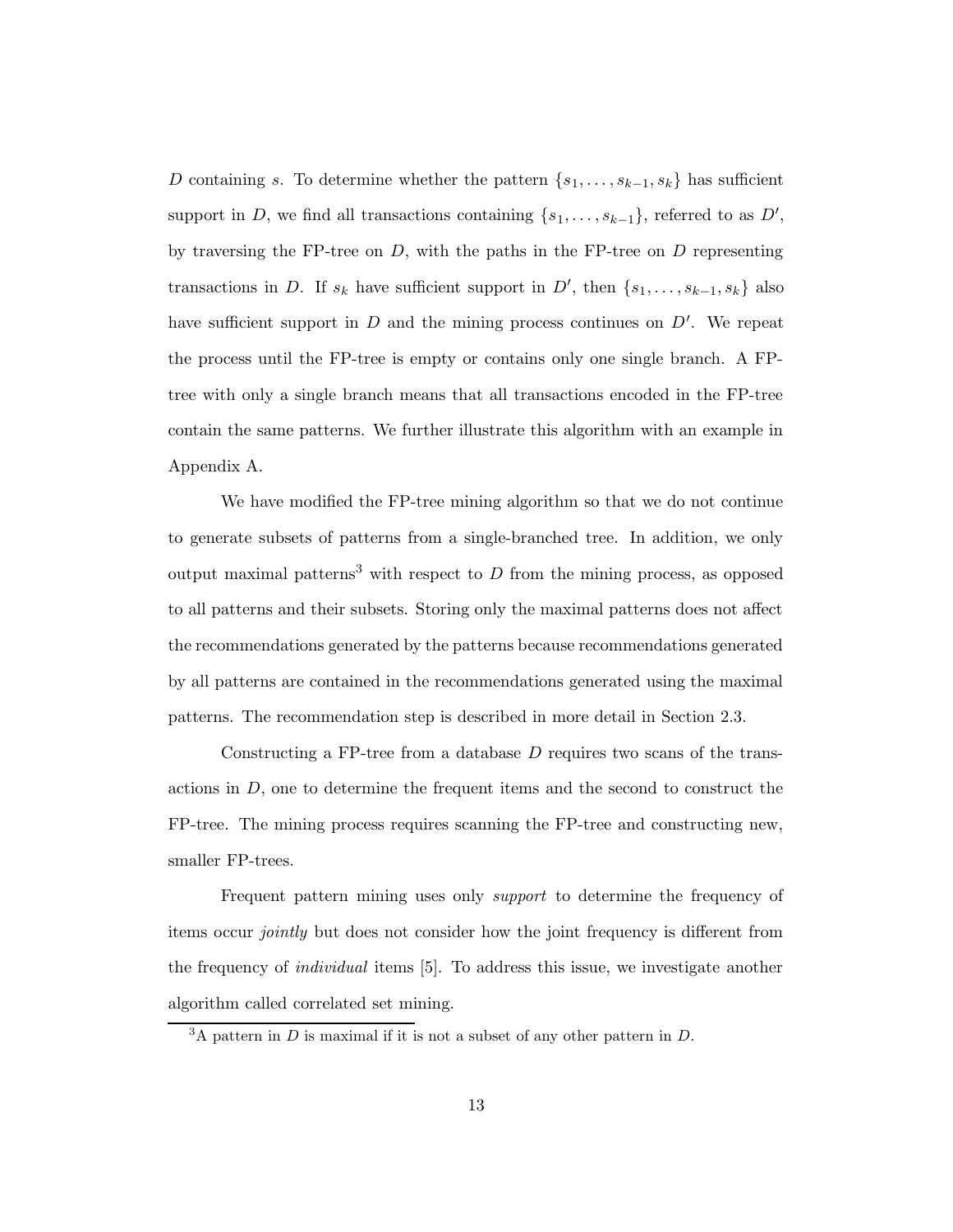#### 2.2.2 Correlated set mining

The idea of correlated set mining is to find all sets of items with sufficient correlation [5]. As in frequent pattern mining, the items are source files. Correlation among items  $\{s_1, \ldots, s_n\}$  is measured by the chi-squared test, which determines if there is a statistically significant difference between the frequency of items occurring (and not occurring) *jointly* and the frequencies of items occurring (and not occurring) *individually.* A set of items are correlated with  $\alpha$  significance if the chi-squared value from the test exceeds some threshold, which can be obtained from statistics tables. Our approach uses a 95% significance level with threshold equal to 3.84.

Equation 2.1 provides a formula for computing the chi-squared value  $\chi^2$ between two items in a set  $\{s_1, s_2\}$ . In the equation, we overload the notation  $s_1$  to denote the condition for a transaction containing  $s_1$  and the notation  $\overline{s_1}$  to denote the condition for a transaction *not* containing  $s_1$ . The notation  $D_{ij}$  denotes a set of transactions in  $D$ , each of which satisfies conditions i and j. For example,  $D_{s_1\overline{s_2}}$  denotes transactions in D, each of which contains item  $s_1$  but not item  $s_2$ .

$$
\chi^2 = \sum_{i \in \{s_1, \overline{s_1}\}} \sum_{j \in \{s_2, \overline{s_2}\}} \frac{(|D_{ij}| - E(D_{ij}))^2}{E(D_{ij})}
$$
(2.1)

Intuitively, the chi-squared value  $\chi^2$  is the sum of deviation (the ratio inside the double summation) between the *observed frequencies*  $(|D_{ij}|)$ 's) and expected frequencies  $(E(D_{ij}^{\prime}s))$  in four correlations. Each of the four correlations represents whether each, both, or neither of the items are present in transactions in  $D$ ; in our context, the four correlations represent whether each, both, or neither of the files are modified together. The observed and expected frequencies depend on the number of transactions containing or not containing the combination of two items,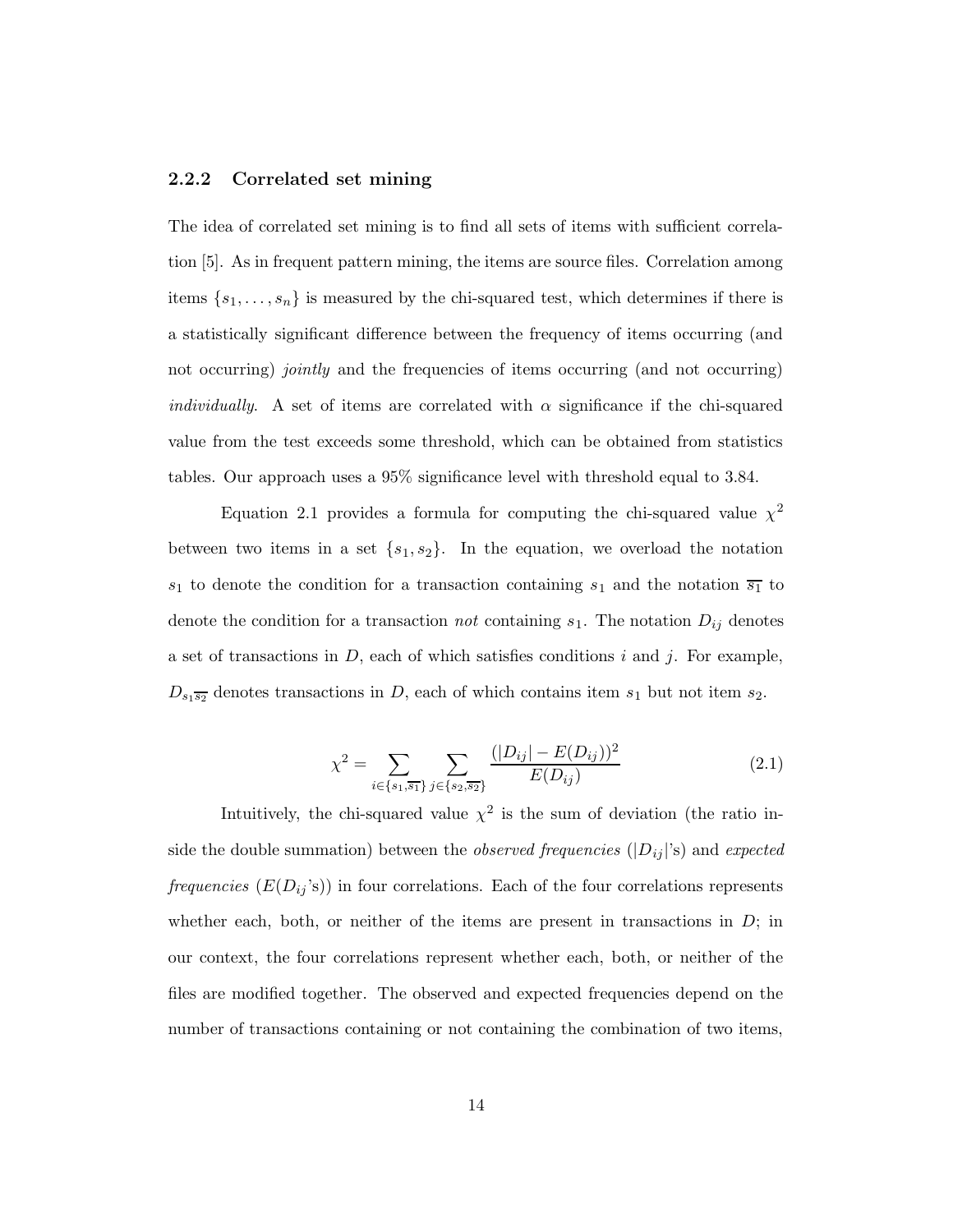|     |                     |         | row $\Sigma$ |
|-----|---------------------|---------|--------------|
| Sາ  | 1s <sub>2</sub>     | S9      |              |
| S9  | $s_1\overline{s_2}$ | $s_{2}$ |              |
| col |                     |         |              |

Table 2.1: Transaction counts table used in correlated set mining algorithm

which are listed in Table 2.1. The middle two columns in the table denotes transactions containing or not containing  $s_1$  and the middle two rows denotes transactions containing or not containing  $s_2$ . The *observed frequencies* are based on the joint probability of a transaction containing or not containing the two items, represented in the middle four cells of Table 2.1. The expected frequencies are based on the assumption that two items are independent of each other, calculated based on the product of the marginal probabilities of a transaction containing or not containing the individual items, given by  $E(D_{ij}) = \frac{|D_i||D_j|}{|D|}$  $\frac{i|D_j|}{|D|}$  for  $i \in \{s_1, \overline{s_1}\}\$  and  $j \in \{s_2, \overline{s_2}\}.$ 

Similar to frequent pattern mining, the problem of finding all correlated sets efficiently is a non-trivial problem because the performance can be exponential with respect to the number of items in  $D$ . One algorithm [5] follows a similar approach of the Apriori algorithm, which is to use breadth-first approach of finding all correlated sets of cardinality k and use them for finding correlated sets of cardinality  $k + 1$ .

Because correlations must be calculated for each pair of items in a pattern, this algorithm does not scale as the number of items in a pattern increases. In this thesis, we implemented the correlated sets mining algorithm to find patterns of size two. Another potential weakness of the correlated set mining algorithm is that it is not applicable on data where small frequency counts occur in the transactions in D because the chi-squared values  $\chi^2$  of such data can change dramatically given small changes in data [5]. A rule of thumb suggested by statistics texts is that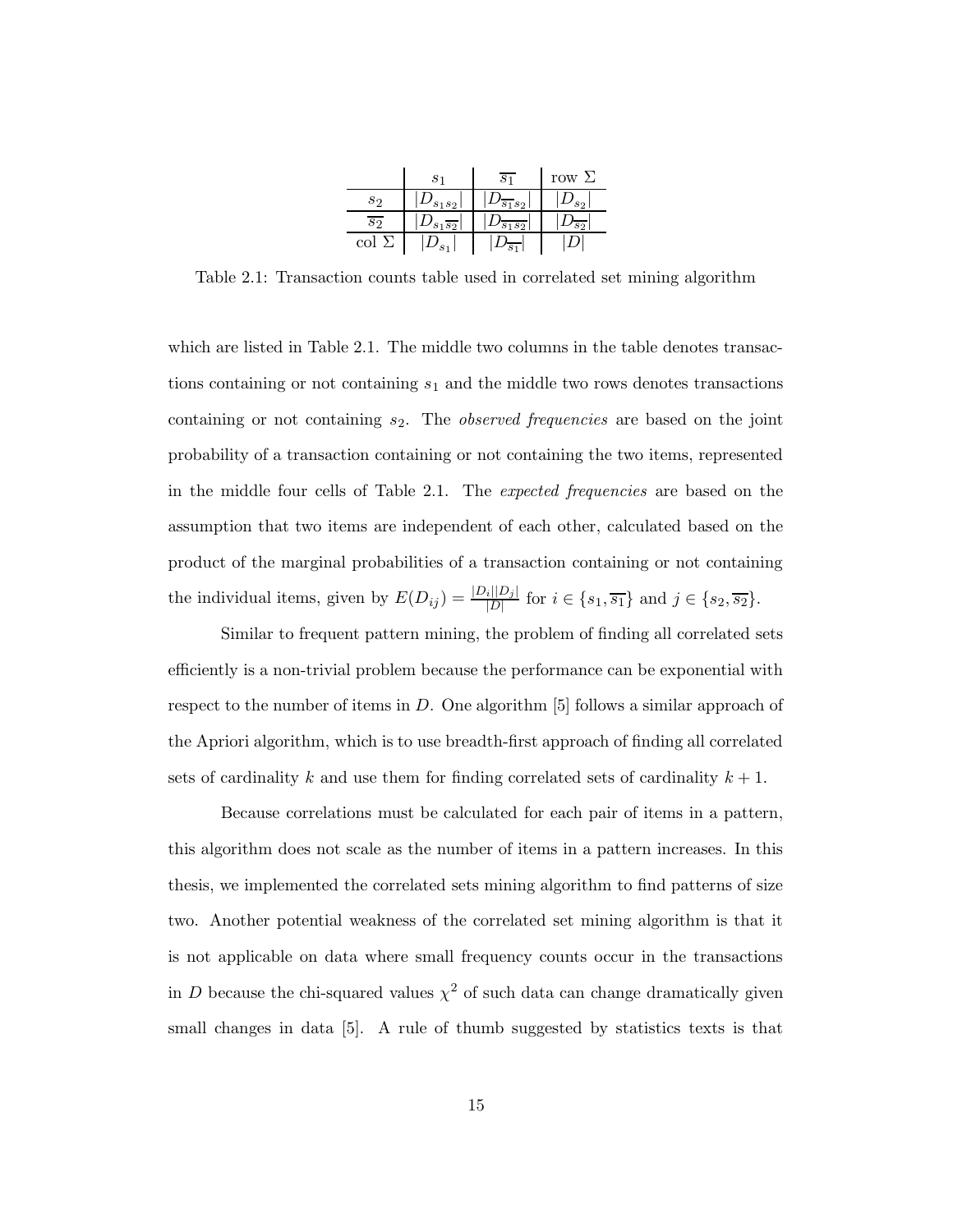the expected values of the items—calculated from frequencies of items occurring individually—should be greater than 1.

#### 2.3 Stage 3: Query

Applying a data mining algorithm to the pre-processed data results in a collection of change patterns. Each change pattern consists of the names of source files that have been changed together frequently in the past. To provide a recommendation of files relevant to a particular modification task at hand, the developer needs to provide the name of at least one file that is likely involved in the task. The files to recommend are determined by querying the relevant patterns to find those that include the identified starting file(s); we use the notation  $f_S \rightarrow f_R$  to denote that the set of files  $f_S$  results in the recommendation of the set of files  $f_R$ . When the set of starting file has cardinality of one, we use the notation  $f_s \rightarrow f_R$ .

The relationship  $\rightarrow$  is symmetric: since each pattern describes a set of files that change together, the recommendation  $f_1 \rightarrow f_2$  implies  $f_2 \rightarrow f_1$ . However, because recommendations are formed by patterns that contain the initial files  $f_S$  in  $f_S \to f_R$ , the relation  $\rightarrow$  is not necessarily transitive; if  $f_1 \rightarrow f_2$  and  $f_2 \rightarrow f_3$ , it may not be the case that  $f_1 \rightarrow f_3$ .

#### 2.4 Data schema and collection

Figure 2.2 shows the schema that represents four types of data related to our change pattern mining process:

• transaction represents transaction data on file revisions that are checked into the source code repository together, computed as in the data pre-processing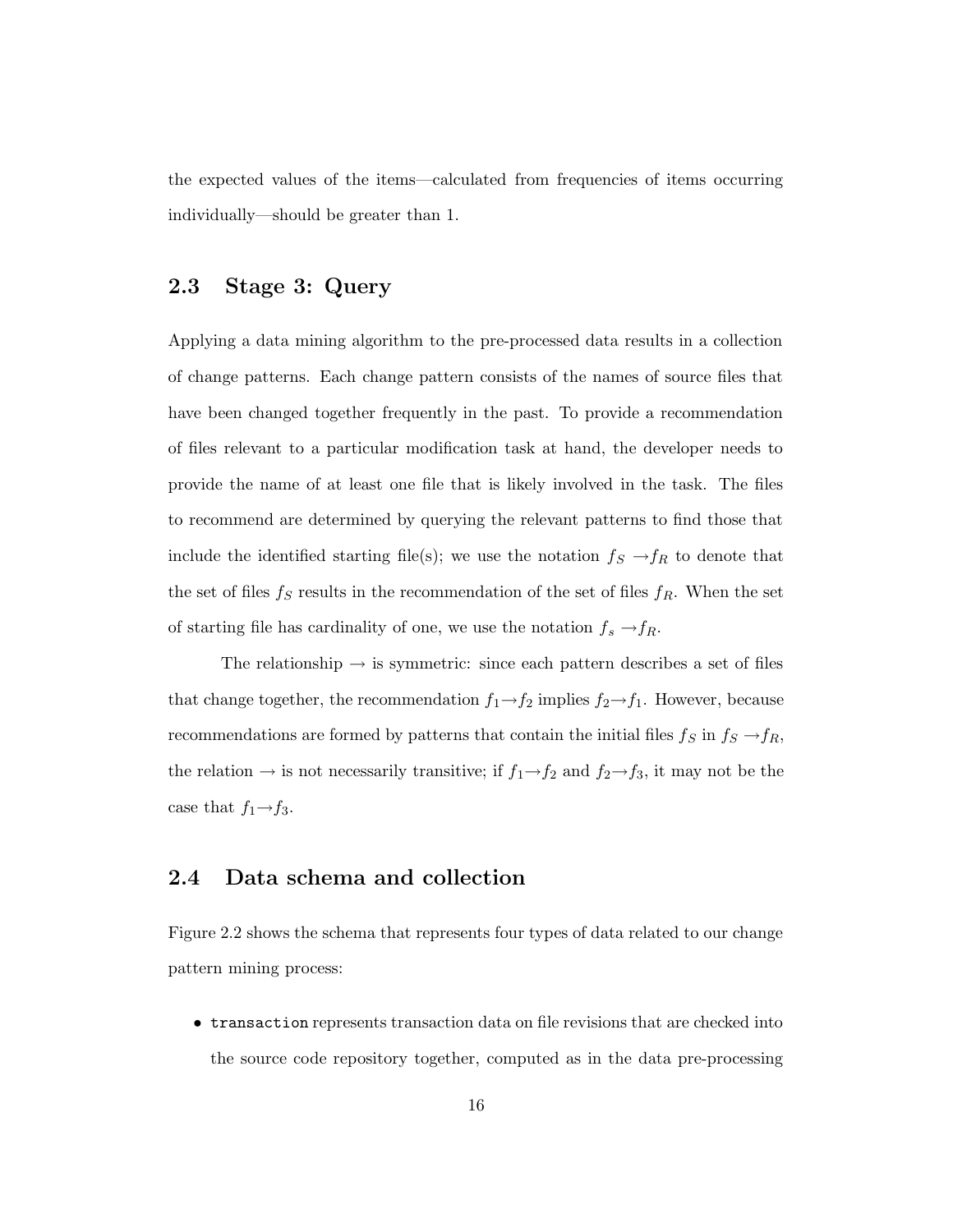

Figure 2.2: Data linkage schema in the mining process

step described in Section 2.1;

- pattern represents change pattern data on files modified together repeatedly generated from the data mining process described in Section 2.2;
- file represents file data including full path name of the file;
- file revision represents file revisions associated with each file.

In our implementation, we store these data in a relational database, with each type of data corresponding to a separate table in the database. We reuse the database infra-structure from Hipikat [6], which uses MySQL open source database<sup>4</sup> to store data related to CVS file revisions, modification task information, email messages and newsgroup messages. The file and file revision tables are part of the Hipikat database, whereas the pattern and transaction tables are specific to our change pattern mining process.

<sup>4</sup>URL at http://www.mysql.com/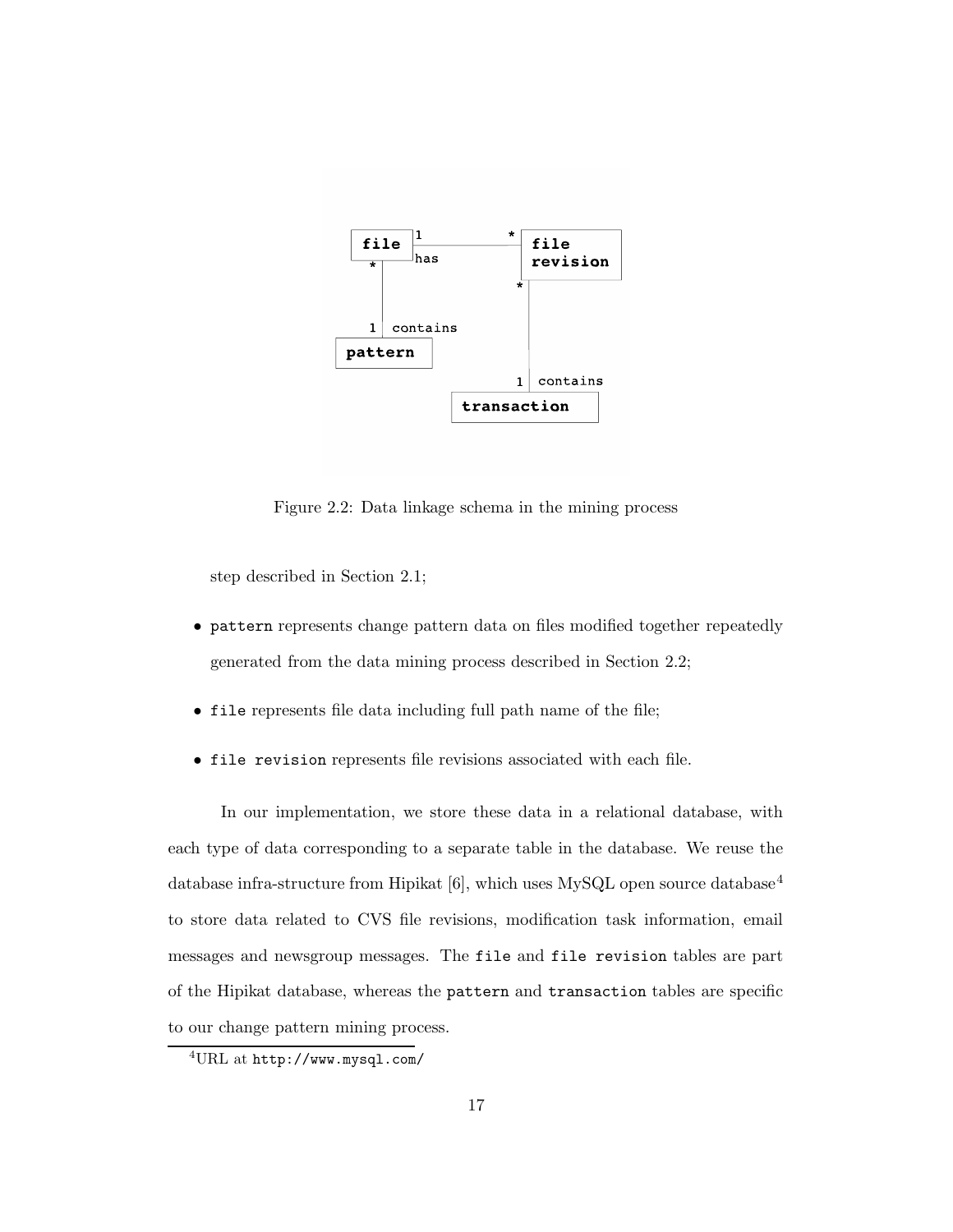Populating the database with the schema illustrated in Figure 2.2 involves retrieving the CVS log files using the cvs log command. Each of these log files corresponds to a file in the CVS repository and contains revision information including time, author, and check-in comments. We parse the log files and put the CVSrelated information into the file and file revision tables. Having retrieved the CVS-related information, we apply pre-processing to form transactions and populate transaction information to the transaction table. We then apply a data mining algorithm to generate change patterns and populate the pattern table.

Storing data in a relational database enforces a consistent data format, enabling different algorithms to be substituted for each of the data pre-processing, data mining, and querying stages. In addition, a relational database provides query capabilities that are useful in the implementation of the data mining algorithms. Specifically, identifying transactions depends on the check-in time and the check-in comments of the file revisions. However, the log files given by the cvs log command is indexed by files, not by time or comments. Caching the information from the CVS repository to our database allows us to query more efficiently. Moreover, using a central repository allows developers in a team to share the change patterns and thus amortizes the cost of populating the database with file revision information and mining for change patterns.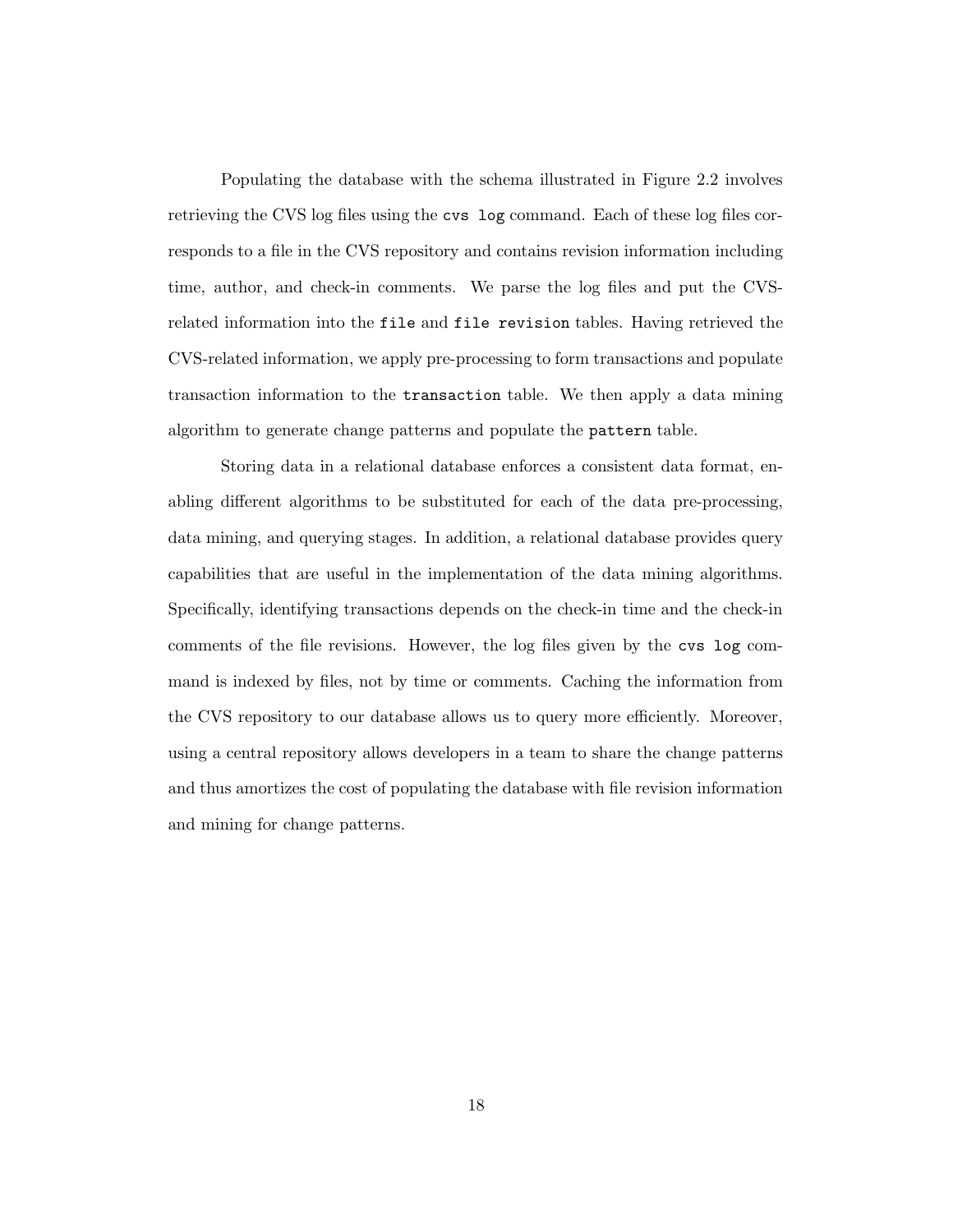### Chapter 3

## Evaluation

In this chapter, we evaluate our hypothesis that change patterns can help recommend relevant source code in a modification task. First, section 3.1 presents our strategy of the evaluation based on the predictability and interestingness criteria. Section 3.2 describes the settings of the evaluation, including data collection, parameters chosen for the algorithms, and statistics about the data. Section 3.3 shows the results based on our evaluation strategy. Section 3.4 provides some performance statistics on our approach. Finally, Section 3.5 summarizes the evaluation.

#### 3.1 Evaluation strategy

To assess the utility of change patterns in a modification task, we need to use realistic tasks so that the evaluation results on the evaluated target projects can be generalized to other projects. To satisfy this requirement, we applied our approach to the development histories of two large open-source systems: Eclipse and Mozilla. We further discuss issues about generalizability of our results in Section 4.3.

The validation process involves taking the code changed in a modification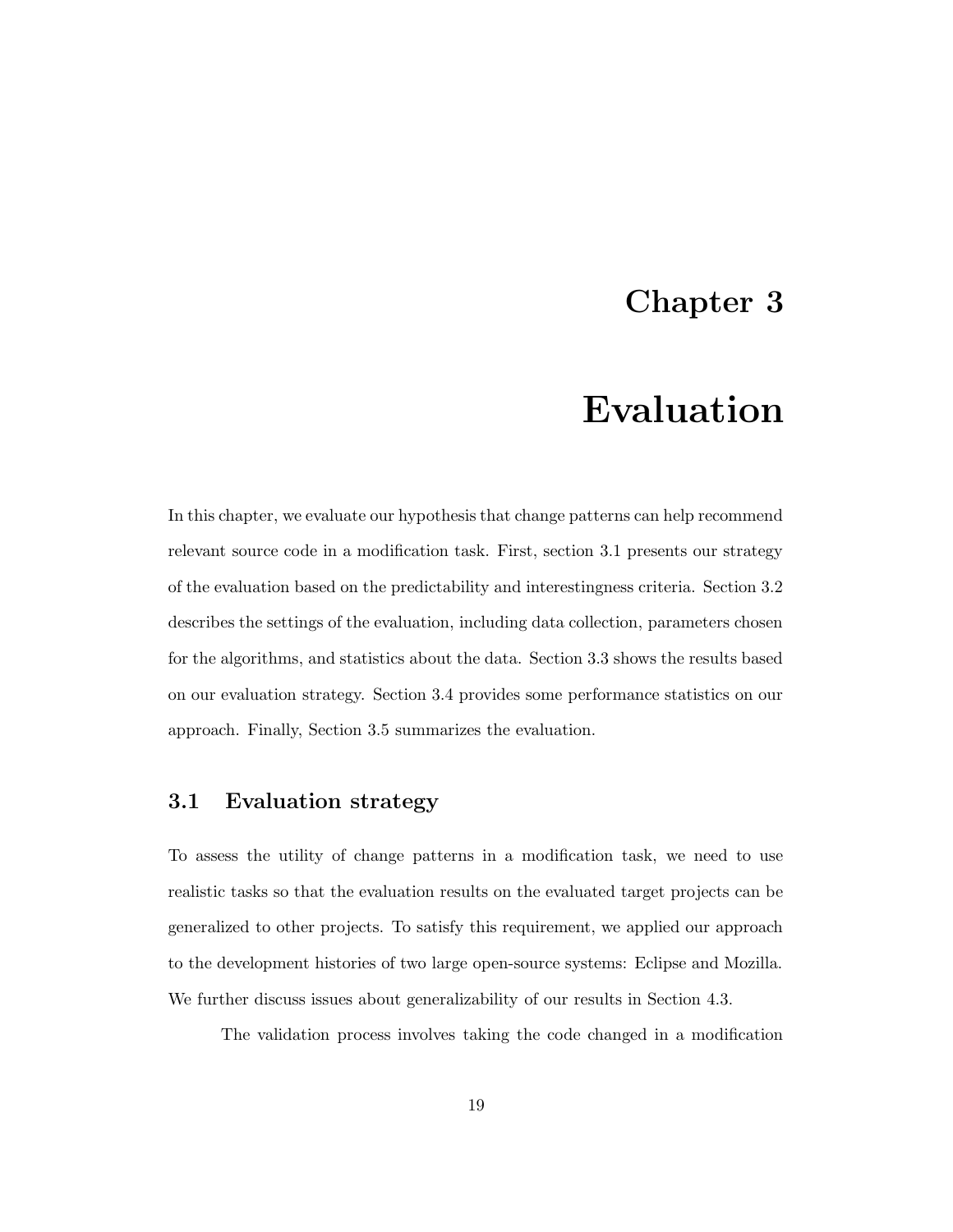

Figure 3.1: Validation process

task and verifying it against the recommended code given by our approach. Figure 3.1 illustrates the validation process. First, we divide the historical information considered into training data and test data (Figure 3.1, label 1). The training data is used to generate change patterns that are then used to recommend source for the test data (Figure 3.1, labels 2 and 3).

To determine if our approach can provide "good" recommendations, we investigated the recommendations in the context of completed modification tasks made to each system. These modification tasks are recorded in each project's Bugzilla bug tracking system, which has evolved to also keep track of enhancement tasks. We refer to both bugs and enhancements as *modification tasks*, and we refer to the files that contribute to an implementation of a modification task as a solution.

Since Bugzilla does not record which source files are involved in a solution of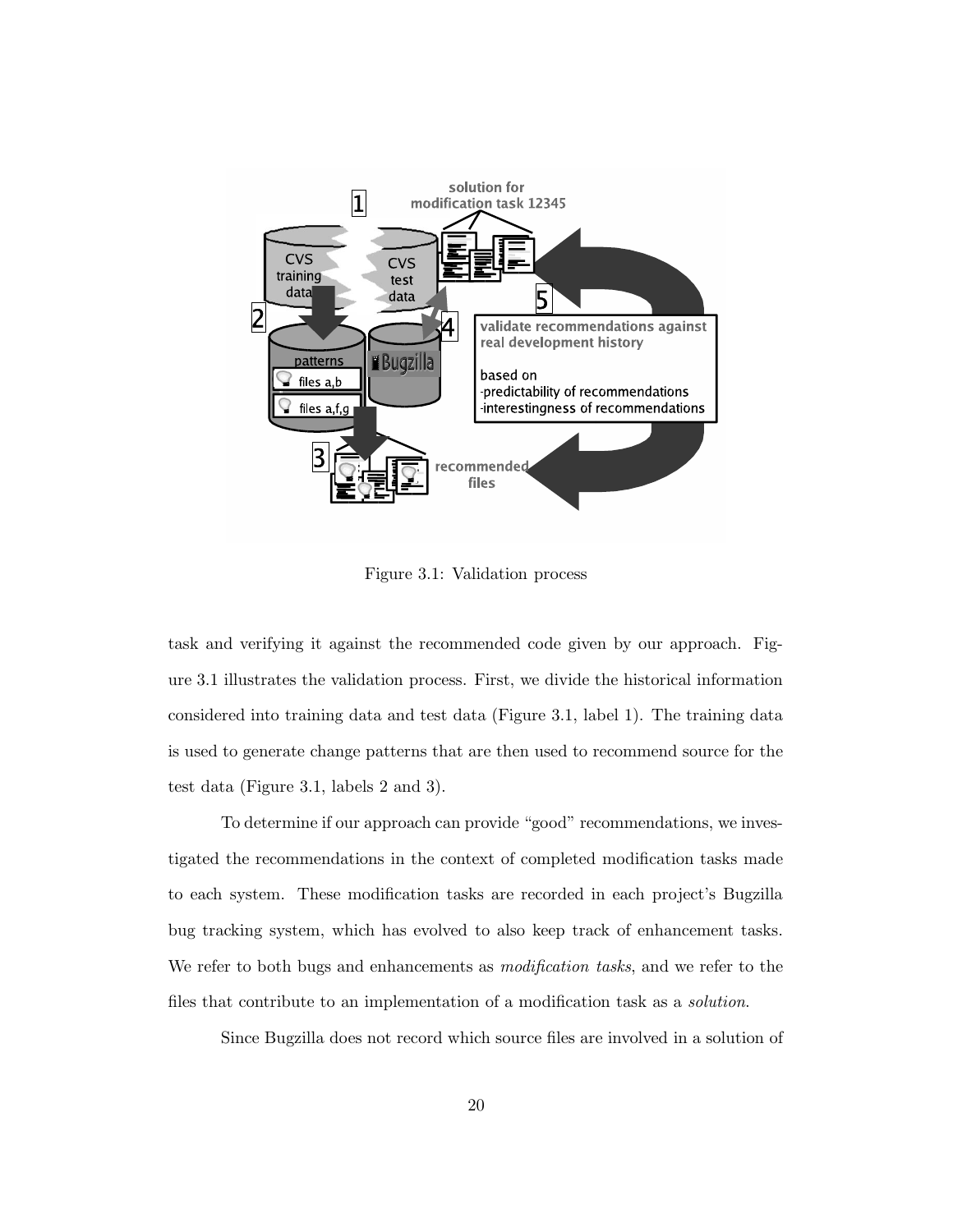a modification task, we use heuristics based on development practices to determine this information (Figure 3.1, label 4). One common practice is that developers record the identifier of the modification task upon which they are working as part of the CVS check-in comments for a solution of the modification task. Another common practice is that a developer commits the files corresponding to a solution of the modification task into CVS close to the time at which they change the status of the modification task report to "fixed" [6]. We chose tasks for which the files involved in the solution were checked in during the time period identified as the test data and for which at least one file involved in the solution was covered by a change pattern extracted from the training data. We ignore modification tasks for which we could not recover the files associated with the solution using the heuristics.

To recommend relevant files using our approach, at least one file that is likely involved in the solution must be specified by the developer. In our validation, we chose to specify exactly one file  $f_s$  to generate a set of recommended files  $f_R$ because this represents the minimum amount of knowledge a developer would need to apply our approach. We evaluate the usefulness of the recommended files  $f_R$  in terms of two criteria: predictability and interestingness, described in Section 3.1.1. The evaluation strategy is presented in the rest of this section and is illustrated in Figure 3.1 (label 5).

#### 3.1.1 Criterion 1: Predictability

The predictability of the recommendations is measured in terms of precision and *recall.* The precision of a recommendation  $f_s \rightarrow f_R$  refers to the accuracy of the recommendations and is measured by the fraction of recommendations  $f_R$  that did contribute to the files in the solution (denoted by  $f_{sol}$ ) of the modification task,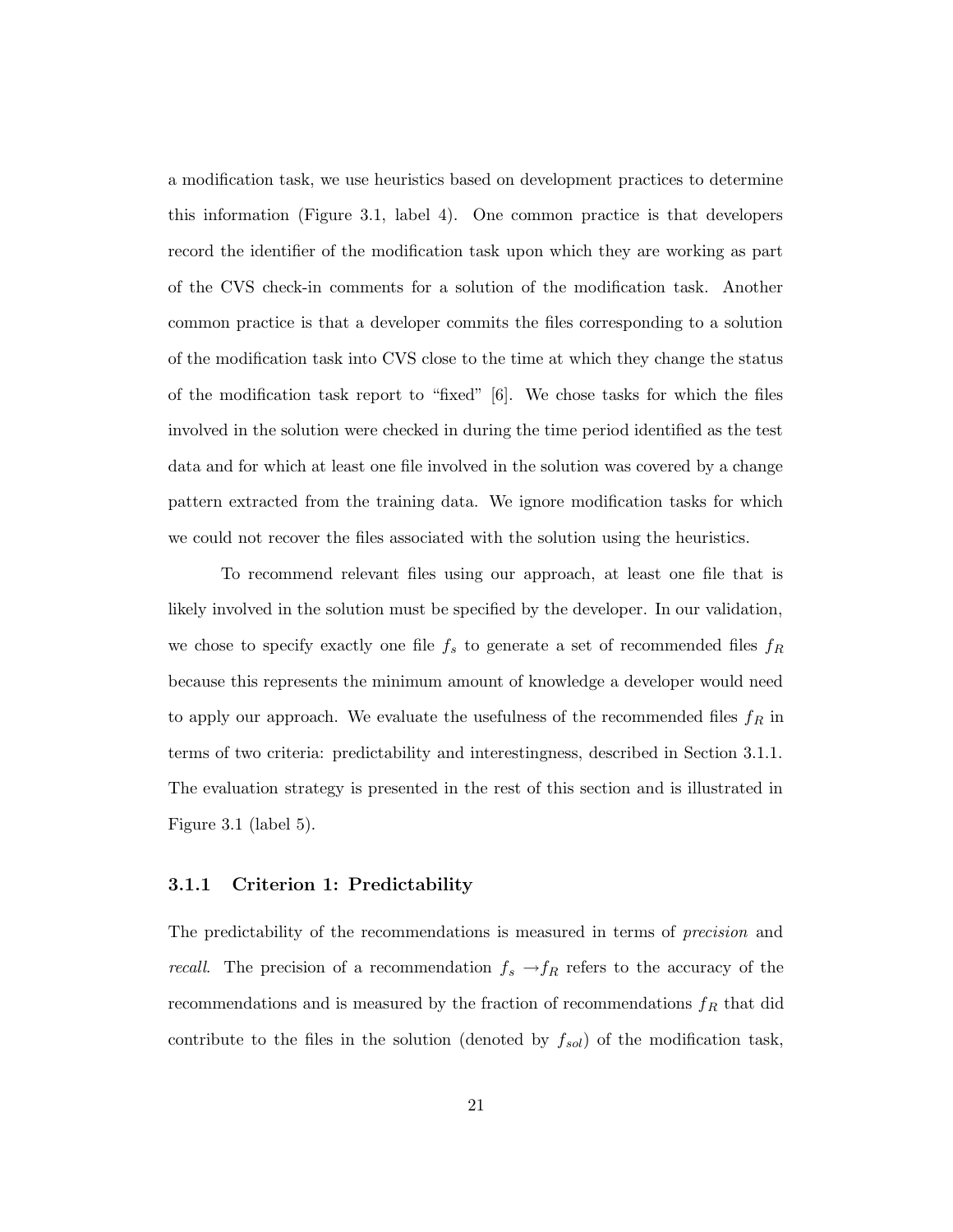as shown in Equation 3.1. The recall of a recommendation  $f_s \to f_R$  refers to the coverage of the recommendations and is measured by the fraction of files in the solution (denoted by  $f_{sol}$ ) that are recommended, shown in Equation 3.2.

$$
precision_{fn} = \frac{|f_R \cap f_{sol}|}{|f_R|} \tag{3.1}
$$

$$
recall_{fn} = \frac{|f_R \cap f_{sol}|}{|f_{sol}|}
$$
\n(3.2)

#### 3.1.2 Criterion 2: Interestingness

Even if a recommendation is applicable, we have to consider whether or not the recommendation is interesting. For example, a recommendation that a developer changing the C source file foo.h should consider changing the file foo.c would be too obvious to be useful to a developer. To evaluate recommendations in this dimension, we assign a qualitative interestingness value to each recommendation of one of three levels—surprising, neutral, or obvious—based on structural and nonstructural information that a developer might easily extract from the source.

Structural information refers to relationships between program elements that are stated in the source using programming language constructs. The "Structural relationship" column of Table 3.1 lists the structural relationships between two source code fragments in the Java programming language that we consider in our criteria. The "Granularity" column indicates the unit of the source code fragments involved in the relationship: "coarse" indicates that the fragments are at a class or interface granularity; "fine" indicates that the granularity of the fragments is finer than class-granularity, e.g., method-granularity. The last column provides a description for each relationship.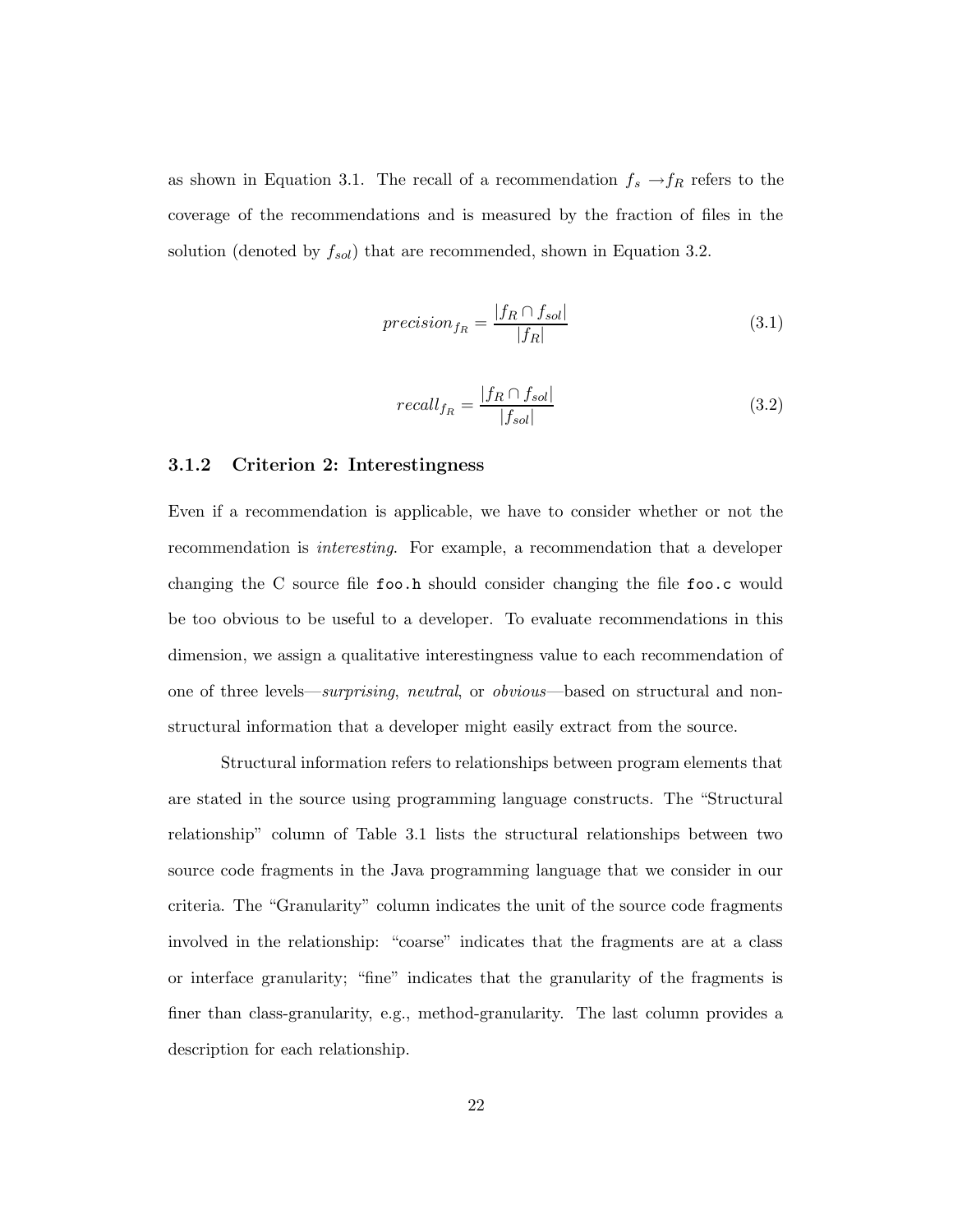| Structural relationship                            | Granularity | Description                                         |
|----------------------------------------------------|-------------|-----------------------------------------------------|
| reads, $m, f$ )                                    | fine        | Method m accesses the value of field $f$ .          |
| writes, $m, f$ )                                   | fine        | Method $m$ writes a value to field $f$ .            |
| (calls, $m_1, m_2$ )                               | fine        | Method $m_1$ contains a method invocation           |
|                                                    |             | that can bind to $m_2$ .                            |
| $(\text{creates}, m, c)$                           | fine        | Method $m$ creates an object of class $c$ .         |
| checks, $m, c$                                     | fine        | Method $m$ checks or casts an object to             |
|                                                    |             | $class c$ .                                         |
| (implements, $c, i$ )                              | coarse      | A class in file $c$ is an implementation of         |
|                                                    |             | an interface in file $i$ .                          |
| $(\text{extends}, c_1, c_2)$                       | coarse      | A class in file $c_1$ is a subclass of a class in   |
|                                                    |             | file $c_2$ .                                        |
| declaresMethodReturn-                              | coarse      | A class in file $c_1$ declares a method such        |
| OrParamTypeAs,<br>$c_1$ ,                          |             | that the object returned or passed as a             |
| $c_2$ )                                            |             | parameter can be of a class in file $c_2$ .         |
| $\overline{\text{dec}}$ laresFieldAs, $c_1, c_2$ ) | coarse      | A class in file $c_1$ declares a field of a class   |
|                                                    |             | in file $c_2$ , or ancestor of $c_2$ in the inheri- |
|                                                    |             | tance hierarchy.                                    |
| $(\text{samePackage}, c_1, c_2)$                   | coarse      | A class in file $c_1$ is in the same package as     |
|                                                    |             | a class in file $c_2$ .                             |

Table 3.1: Structural relationships used in our criteria for Java source code

Table 3.2 presents a similar table as Table 3.1, but the structural relationships considered are on C++ source code rather than on Java. For C++, we also consider relationships between header and implementation files. We do not consider the "implements" relationship as it is not applicable in C++. Moreover, the "samePackage" relationship is changed to "sameDirectory" because C++ programmers conventionally use directories to group classes as C++ does not provide the notion of packages to group classes.

Non-structural information refers to relationships between two entities in the source code that are not supported by the programming language. Non-structural information includes information in comments, naming conventions, string literals, data sharing (in which there may not be a shared type), and reflection (e.g., invoking of a method on an object even if the method is not known until runtime,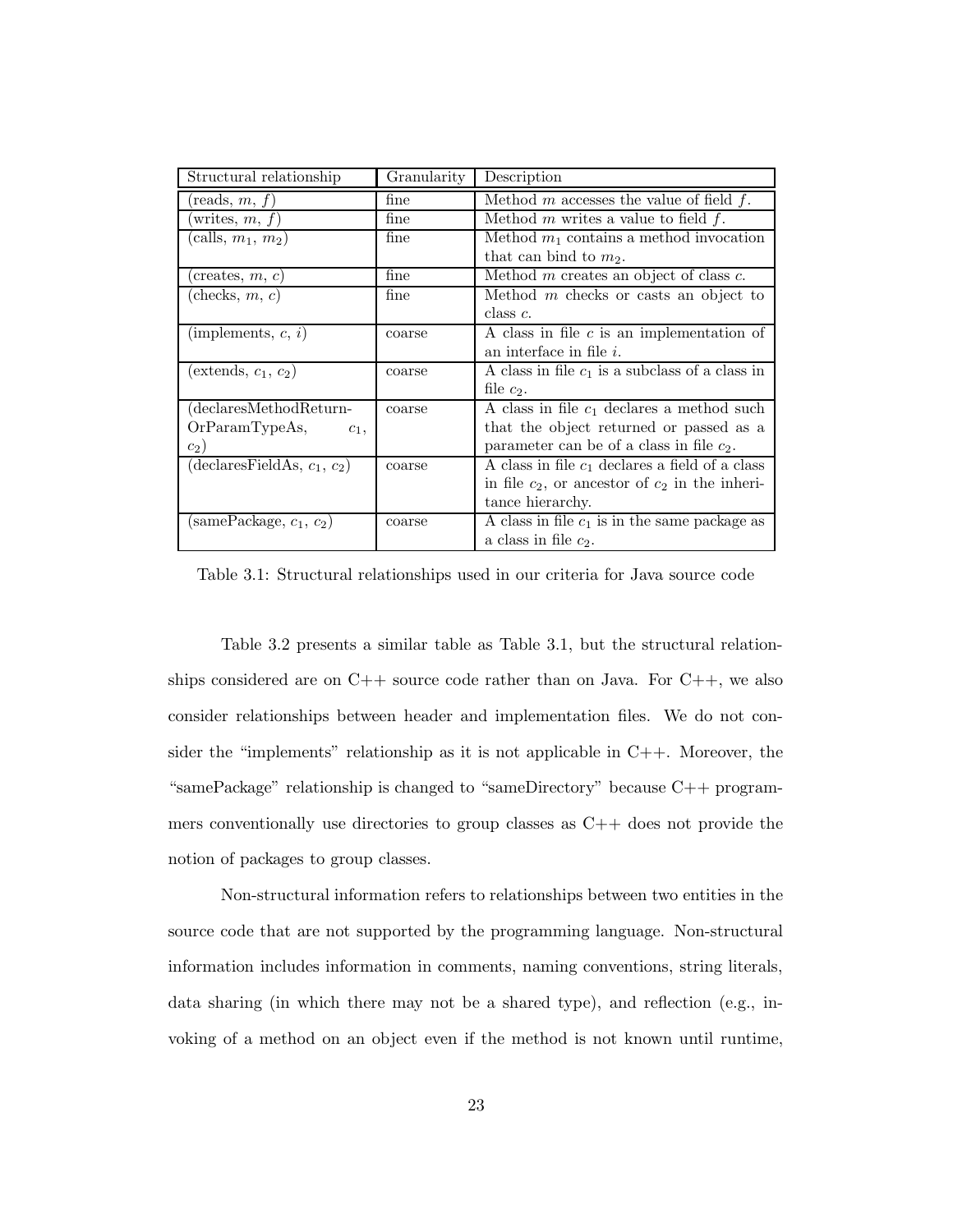| Structural relationship                       | Granularity   | Description                                         |
|-----------------------------------------------|---------------|-----------------------------------------------------|
| $(\text{reads}, m, f)$                        | fine          | Method m accesses the value of field $f$ .          |
| writes, $m, f$ )                              | $_{\rm fine}$ | Method $m$ writes a value to field $f$ .            |
| (calls, $m_1, m_2$ )                          | fine          | Method $m_1$ contains a method invocation           |
|                                               |               | that can bind to $m_2$ .                            |
| creates, $m, c$                               | fine          | Method $m$ creates an object of class $c$ .         |
| (checks, m, c)                                | fine          | Method $m$ checks or casts an object to             |
|                                               |               | $class c$ .                                         |
| (headerOf, h, c)                              | coarse        | File $h$ contains the declaration of a class        |
|                                               |               | in file $c$ .                                       |
| $(\text{extends}, c_1, c_2)$                  | coarse        | A class in file $c_1$ is a subclass of a class in   |
|                                               |               | file $c_2$ .                                        |
| declaresMethodReturn-                         | coarse        | A class in file $c_1$ declares a method such        |
| OrParamTypeAs,<br>$c_1$ ,                     |               | that the object returned or passed as a             |
| $c_2$ )                                       |               | parameter can be of a class in file $c_2$ .         |
| $\overline{\text{declaresFieldAs}, c_1, c_2}$ | coarse        | A class in file $c_1$ declares a field of class     |
|                                               |               | $c_2$ , or ancestor of a class in file $c_2$ in the |
|                                               |               | inheritance hierarchy.                              |
| (sameDirectory, $c_1$ , $c_2$ )               | coarse        | A class in file $c_1$ is stored in the same di-     |
|                                               |               | rectory as a class in file $c_2$ .                  |

Table 3.2: Structural relationships used in our criteria for C++ source code

or getting information about a class' modifiers, fields, methods, constructors, and superclasses).

The interestingness value of a recommendation,  $f_r$  where  $f_s \to f_R$  and  $f_r \in$  $f_R$ , is based on how likely it is that a developer pursuing and analyzing  $f_s$  would consider the file  $f_r$  as part of the solution of a modification task. We assume that such a developer has access to simple search tools (e.g. grep) and basic static analysis tools that provide direct backward references given a point in the source code (e.g., callees of a given method or methods that write a given field) such as the Eclipse integrated development environment.

We categorize a recommendation  $f_s \to \hspace{-3pt} f_r$  as  $obvious$  when

• a method that was changed in  $f_s$  has a direct fine-grained reference—reads, writes, calls, creates, checks, declares, as described in Table 3.1 for Java and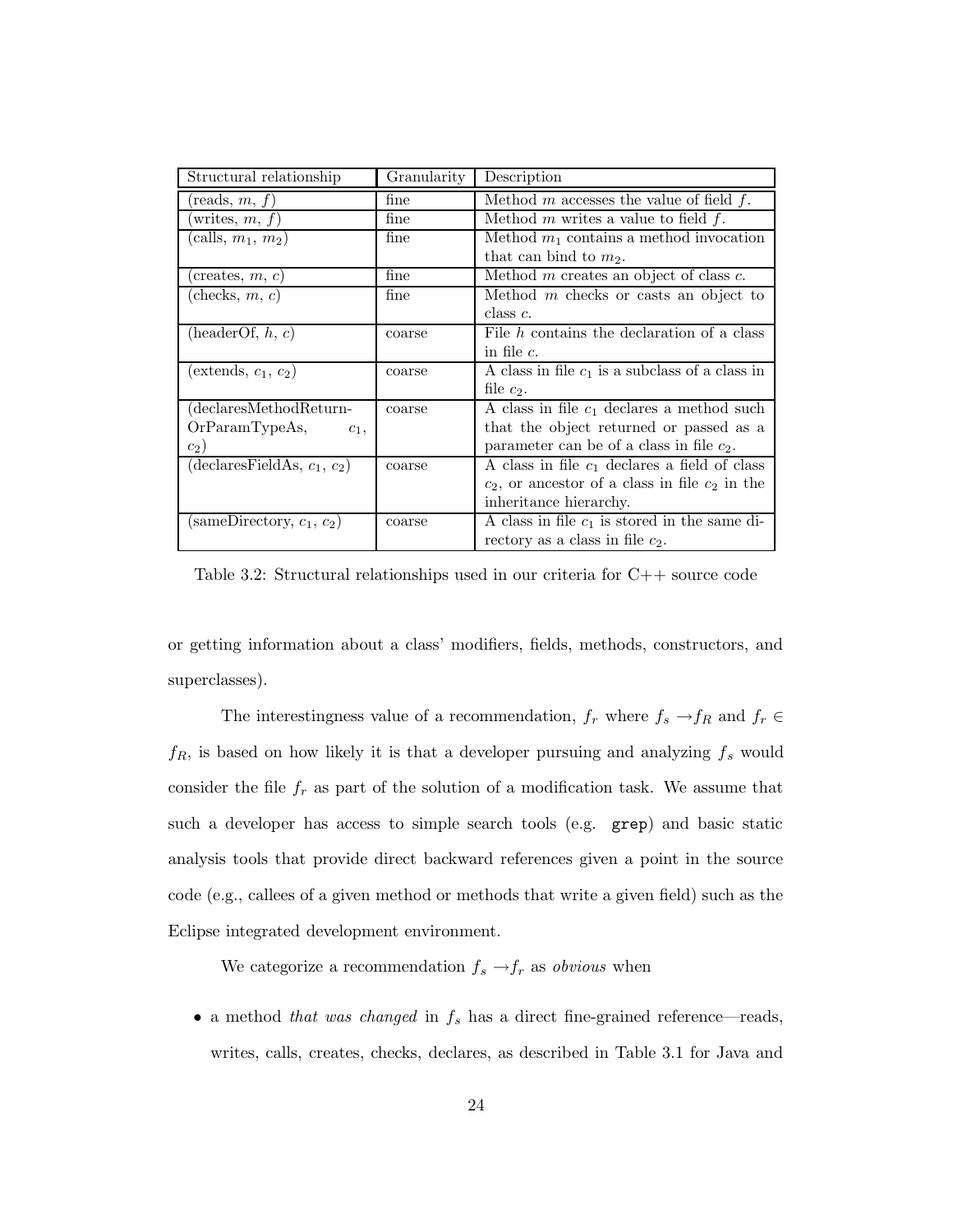Table 3.2 for C++— to a method, field or class in  $f_r$ , or

• a class that was changed in  $f_s$  has a strong coarse-grained relationship—the coarse-grained relationships described in Table 3.1 for Java and Table 3.2 for C++—as a class in  $f_r$ .

We categorize a recommendation as *surprising* when

- $f_s$  has no direct structural relationships with  $f_r$ , or
- $\bullet\,$  a fragment in  $f_s$  contains non-structural information about  $f_r.$

A recommendation is neutral when

- a method in  $f_s$ , other than the one that was changed in  $f_s$ , has a direct finegrained reference to a method, field, or class in  $f_r$ , or
- a class that was changed in  $f_s$  has a weak coarse-grained relationship—it indirectly inherits from, is in the same package or directory that has more than 20 files—with a class that was changed in  $f_r$ .

If  $f_s$  and  $f_r$  have more than one relationship, the interestingness value of the recommendation is determined by the interestingness value of the most obvious relationship.

#### 3.2 Evaluation settings

In this section, we first describe the parameters for the data mining algorithms and statistics about the patterns generated from data mining. We then present statistics about file revision data. Finally, we describe the process of retrieving information about modification tasks from Bugzilla and statistics about the tasks.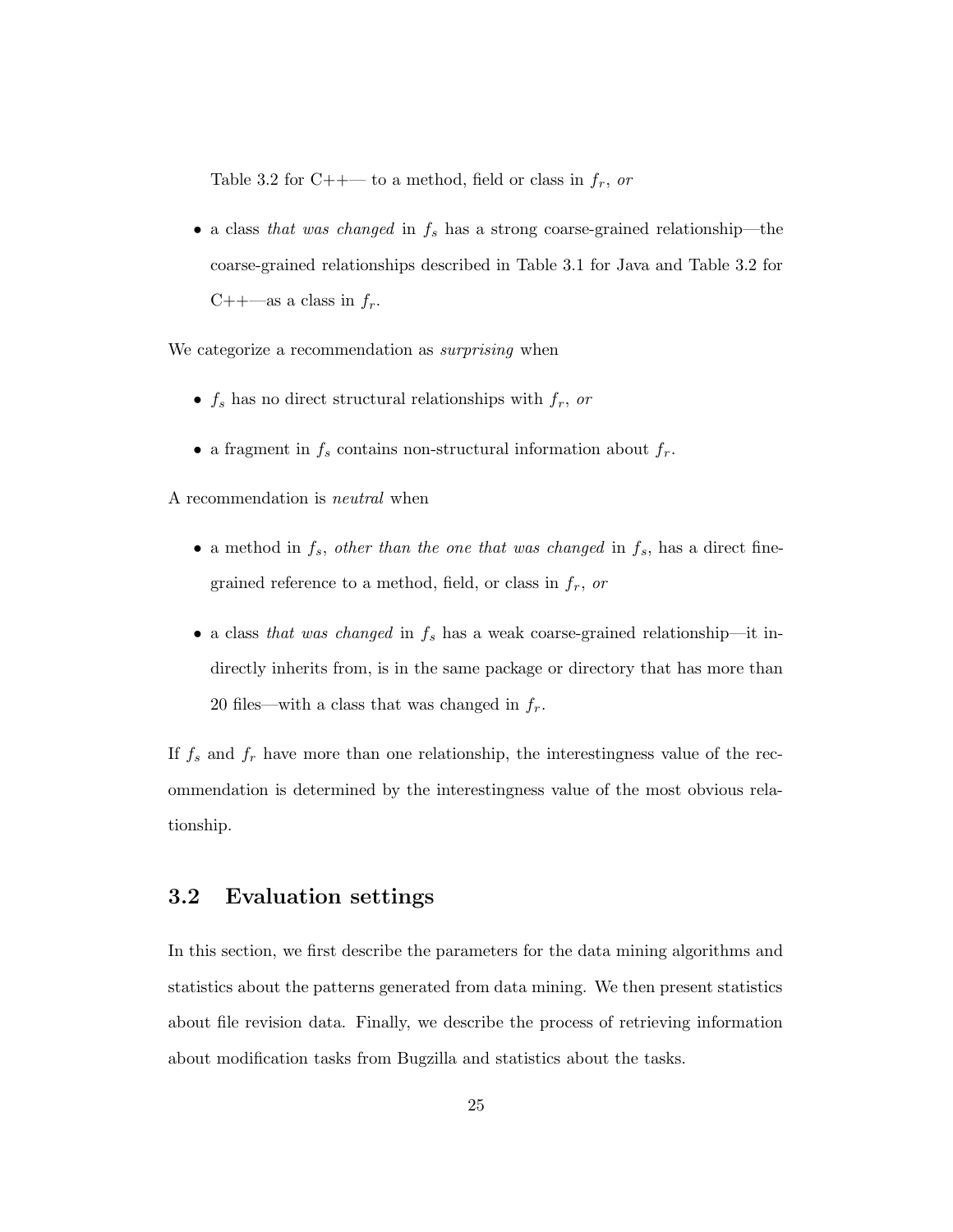#### 3.2.1 Patterns

Table 3.3 describes the parameters we use in the data mining algorithms. The first column "Algorithm and parameter" lists the parameters we use for the two algorithms. In the first column, "FP" refers to the frequent pattern mining algorithm, with the support threshold indicated after a comma, and "Corr" refers to the correlated set mining algorithm, with the minimum expected value indicated after a comma. The second column "Target system" indicates whether the data mining algorithm is applied to Eclipse and Mozilla. The "Number of files" column presents the number of files that are generated from the patterns extracted using the algorithm with the specified parameter applied to one of Eclipse and Mozilla. For the frequent pattern algorithm, the value of the support threshold min support was varied so that a reasonably large number of files (over 200) were involved in patterns and the support was not too low (not below 5). We were also careful to choose thresholds that were neither too restrictive nor too relaxed. An overly restrictive threshold results in too few patterns. This situation affects the recall value as the recommendations do not cover the changes needed for a modification task. An overly relaxed threshold affects the precision since too many patterns result in a number of recommendations, only a few of which are correct. For the correlated set mining algorithm, only the minimum expected value was varied because varying other parameters did not affect the results.

Comparing the patterns generated for Eclipse and Mozilla using the frequent pattern algorithm with the same parameter setting (min support equals 20 and 15), Mozilla has more than five times more files involved in the change patterns than Eclipse.

For the correlated set mining algorithm, the minimum expected value thresh-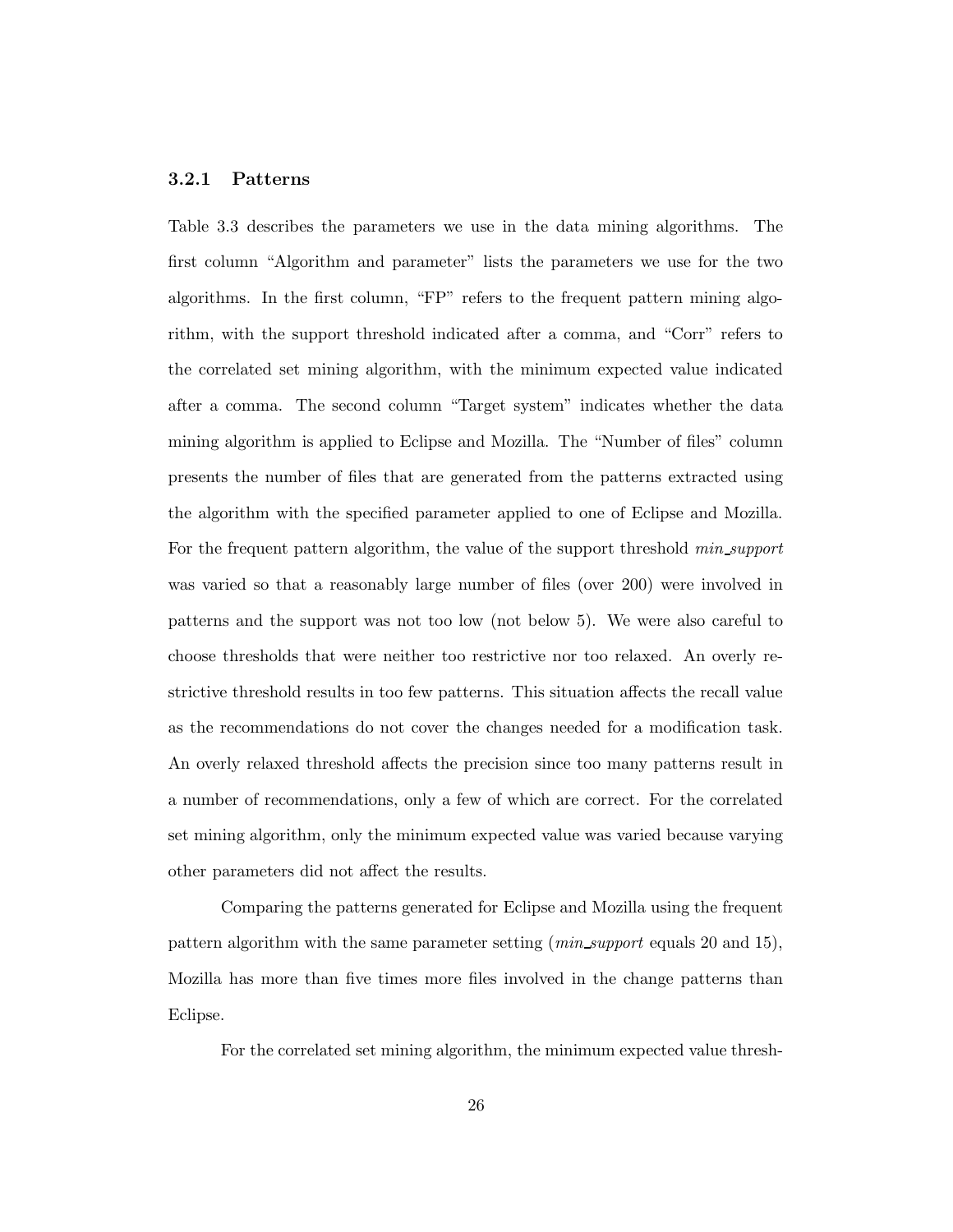| Algorithm and parameter            | Target system | Number of files |
|------------------------------------|---------------|-----------------|
| FP, $min\_support = 20$            | Eclipse       | 134             |
| FP, $min\_support = 15$            | Eclipse       | 319             |
| FP, $min\_support = 10$            | Eclipse       | 877             |
| FP, $min\_support = 20$            | Eclipse       | 3462            |
| $\overline{FP, min\_support} = 30$ | Mozilla.      | 598             |
| FP, $min\_support = 25$            | Mozilla       | 807             |
| FP, $min\_support = 20$            | Mozilla       | 1139            |
| FP, $min\_support = 15$            | Mozilla       | 1715            |
| Corr, $min\_expected\_value = 1.0$ | Eclipse       | 16              |
| Corr, $min\_expected\_value = 1.0$ | Mozilla       | 227             |

Table 3.3: Statistics from patterns formed in the training data of Eclipse and Mozilla

old of 1.0 yielded results that involve only 16 files in Eclipse. This result is significant because the threshold is the suggested minimum for the chi-squared test to be applicable. Since so few recommendations could be generated, we decided not to further analyze the correlated set mining because the algorithm is not applicable to the Eclipse data. We also decided not to analyze the correlated set mining algorithm on Mozilla because we could not compare the results to Eclipse.

#### Pattern statistics

Tables 3.4 and 3.5 show the number of patterns and the number of files covered by patterns of different cardinality. The column name "FP 20" denotes the frequent pattern algorithm with support threshold equal to 20. For each parameter setting on each system, the number of files involved in patterns of a particular cardinality  $c$  is much smaller than the product of the number of files covered by pattern with cardinality c and the number of patterns, indicating that the patterns have many overlapping files. For example, the number of files covered by patterns of cardinality two for each parameter setting is similar to, but not twice as many as, the number of associated patterns.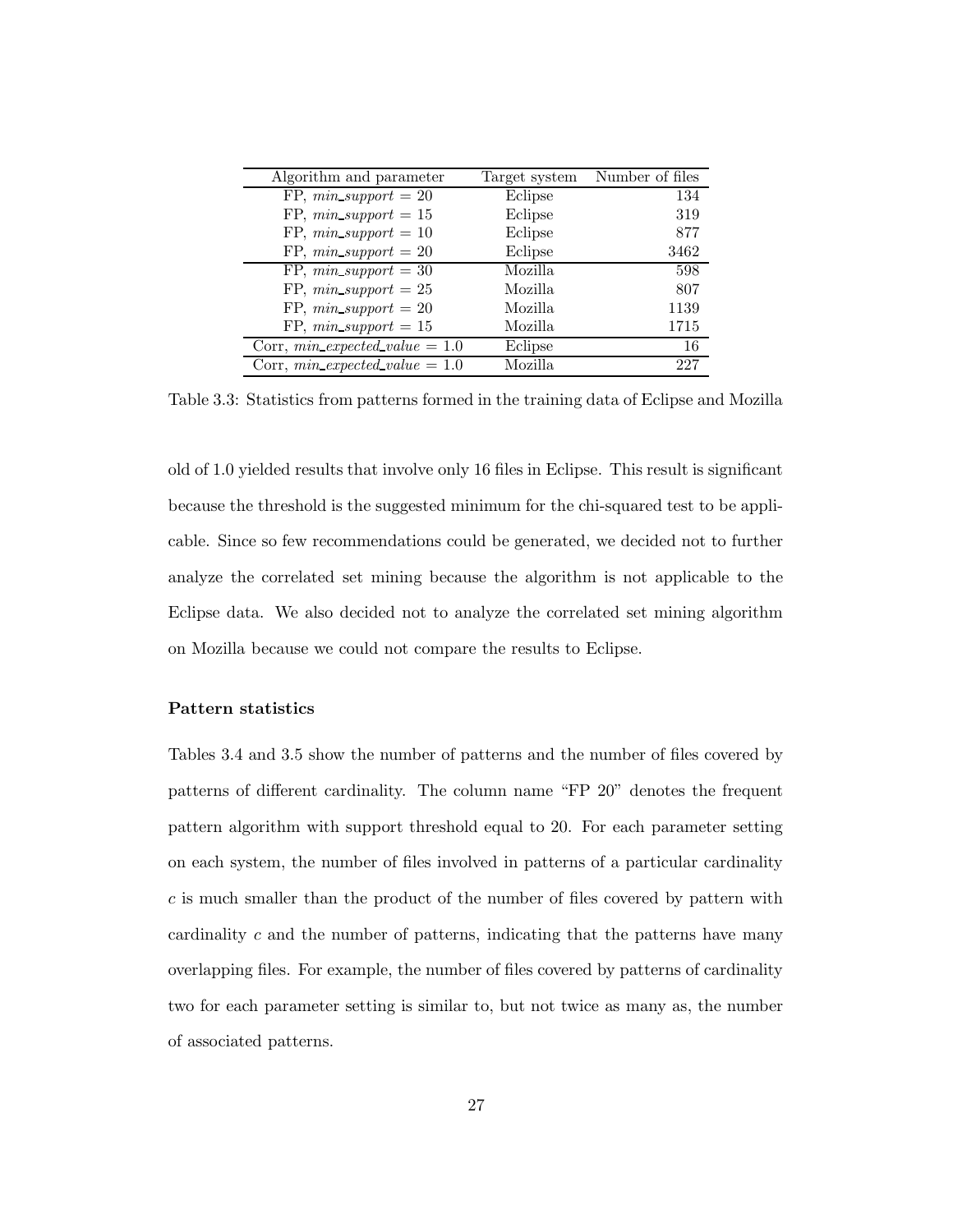|              | FP 20                    | FP <sub>15</sub>         | Fp 10                     | Fp05                |
|--------------|--------------------------|--------------------------|---------------------------|---------------------|
| $2^{\circ}$  | $113(123$ files)         | $265(269$ files)         | 790 (690 files)           | $2193(2013$ files)  |
|              | $13(23$ files)           | $46(71 \text{ files})$   | 270 (284 files)           | 1612 (1446 files)   |
|              |                          | $7(27$ files)            | $59(127 \text{ files})$   | 924 (953 files)     |
| 5.           |                          | $2(6$ files)             | $11(39$ files)            | 482 (745 files)     |
| > 5          |                          |                          |                           | 455                 |
| all patterns | $126(134 \text{ files})$ | $320(319 \text{ files})$ | $1135(877 \text{ files})$ | $5666$ (3462 files) |

Table 3.4: Statistics on patterns in Eclipse

| pattern size | FP 30                    | FP <sub>25</sub>         | Fp20                       | Fp15                |
|--------------|--------------------------|--------------------------|----------------------------|---------------------|
|              | 430 (477 files)          | 582 (653 files)          | 876 (889 files)            | $1293(1295$ files)  |
|              | $163$ (209 files)        | $251(288 \text{ files})$ | 396 (457 files)            | 818 (699 files)     |
| 4            | $51(90$ files)           | $131(161$ files)         | $213(238$ files)           | 381 (438 files)     |
| 5            | $26(52$ files)           | $37(61$ files)           | $135(141 \text{ files})$   | $251(264$ files)    |
| > 5          | 20                       | 25                       | 80                         | 332                 |
| all patterns | $690(598 \text{ files})$ | $1024$ (807 files)       | $1700(1139 \text{ files})$ | $3075$ (1715 files) |

Table 3.5: Statistics on patterns in Mozilla

#### 3.2.2 Source code revision data

Figure 3.2 presents some metrics about the Eclipse and Mozilla developments and outlines the portions of the development history we considered in our analysis. In both systems, the training data comprised changes on over 20,000 files and over 100,000 revisions to those source files.

#### Transaction statistics

Table 3.6 shows the number of transactions of different cardinality as well as the total number of transactions. For the period of time we considered as training data, both Eclipse and Mozilla have similar number of transactions. In both systems, transactions of two items have the most counts and the number of transactions of decreases as the cardinality of the transaction increases.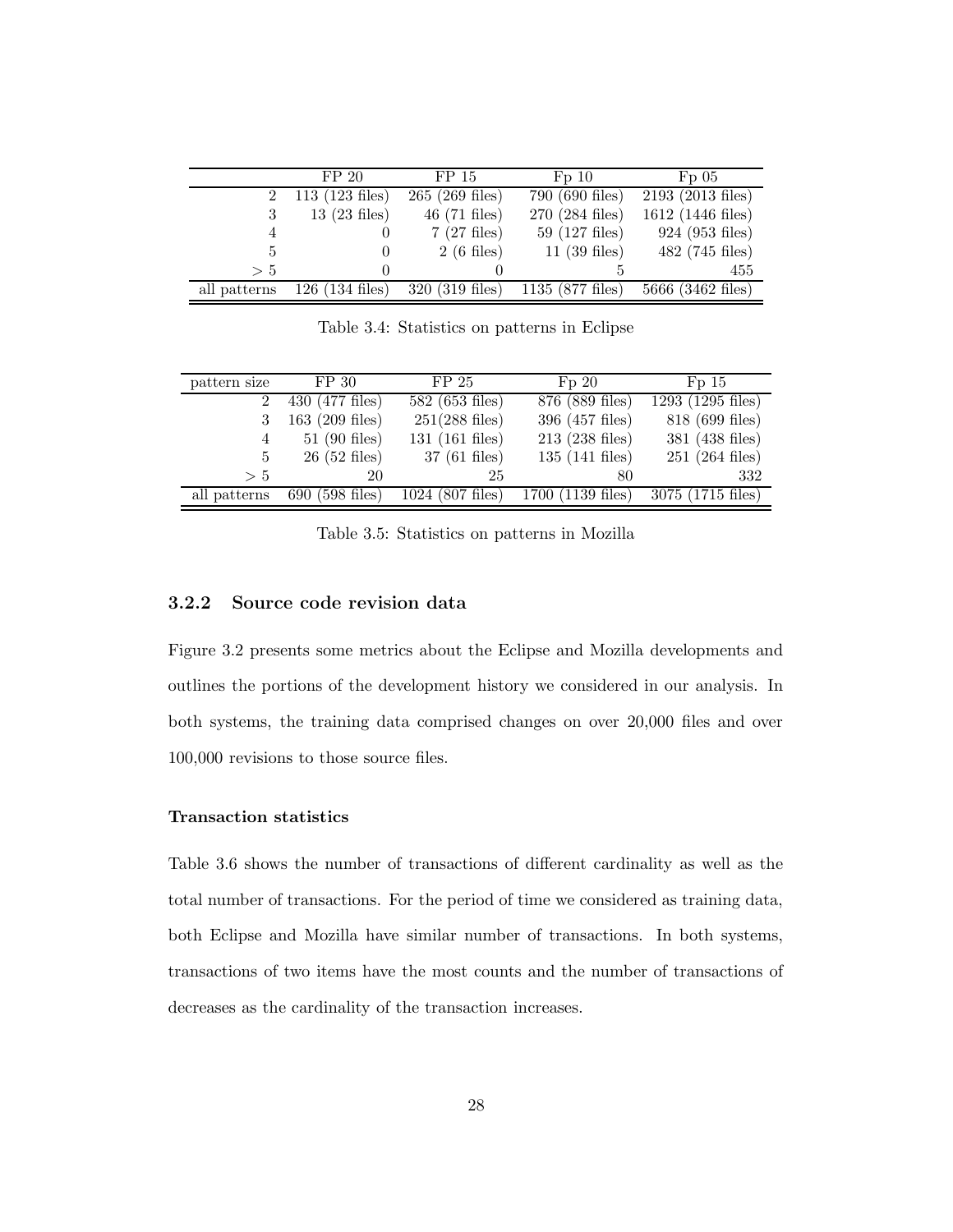

Figure 3.2: Statistics on the Eclipse and Mozilla CVS repositories

| cardinality of transactions | Mozilla | Eclipse |
|-----------------------------|---------|---------|
| 2                           | 13,734  | 13,608  |
| 3                           | 5,606   | 6,053   |
| 4                           | 3,605   | 3,822   |
| 5                           | 2,046   | 2,326   |
| > 5                         | 7,657   | 9,228   |
| total                       | 32,648  | 35,037  |

Table 3.6: Transaction statistics of Eclipse and Mozilla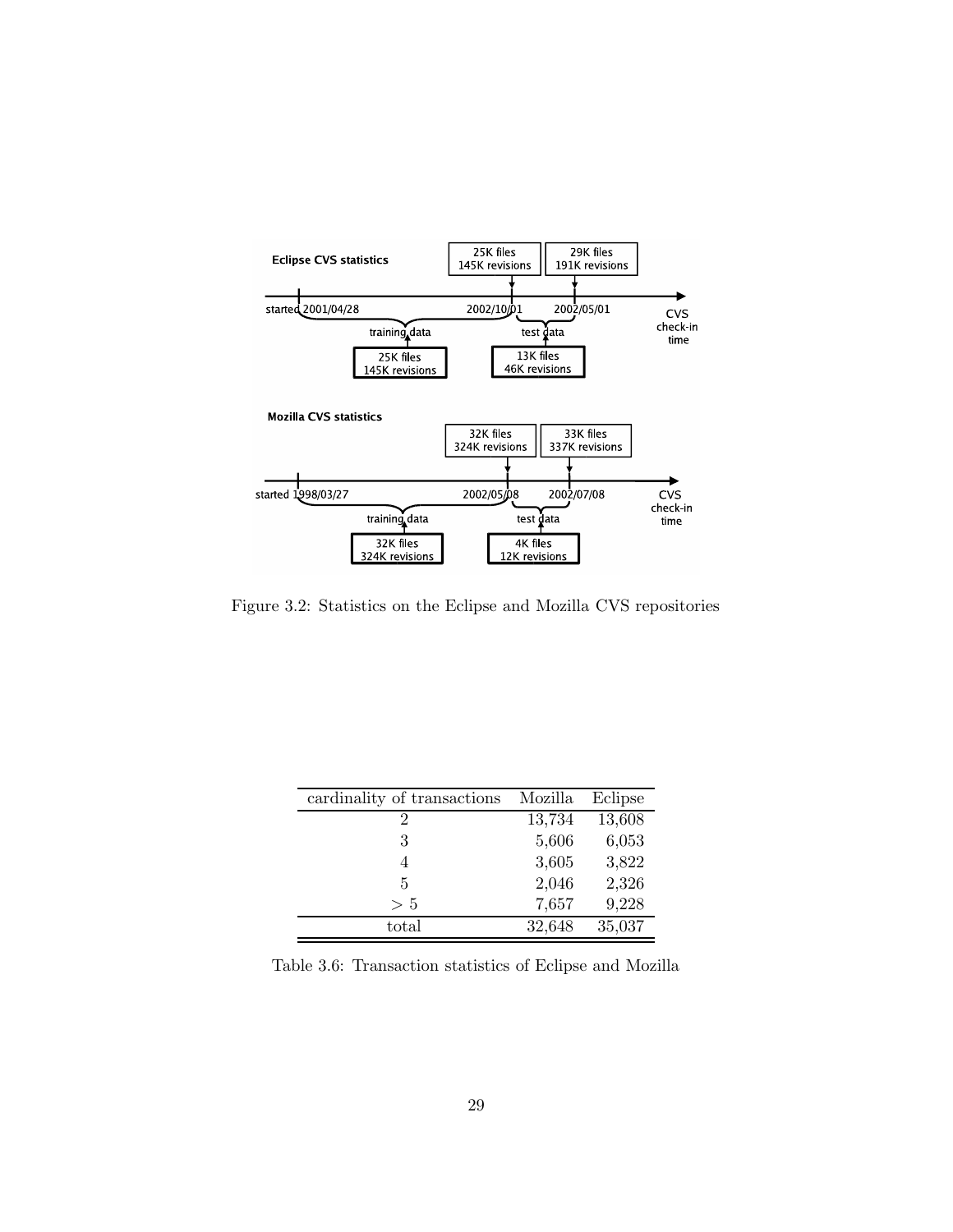

Figure 3.3: Data linkage schema in the mining process

#### 3.2.3 Bugzilla data

Similar to data related to the data mining process, data related to modification tasks for validation is stored in the database described in Section 2.4. Figure 3.3 shows the schema related to the modification task related data—transaction and modification task tables—highlighted. modification task represents modification tasks that happen during period identified as test data.

Populating data in the modification task table involves retrieving the data from the Bugzilla HTTP server<sup>1</sup>. This process consists of the following three steps. First, we need to get the identifiers of modification tasks that were fixed within the test period. Second, we need to query Bugzilla for each modification task from the query result from the first step. Third, we need to retrieve information about when the status was changed to "fixed" as well as who changed the status.

After populating the database with information retrieved from Bugzilla just

<sup>1</sup>URL athttp://bugzilla.mozilla.org/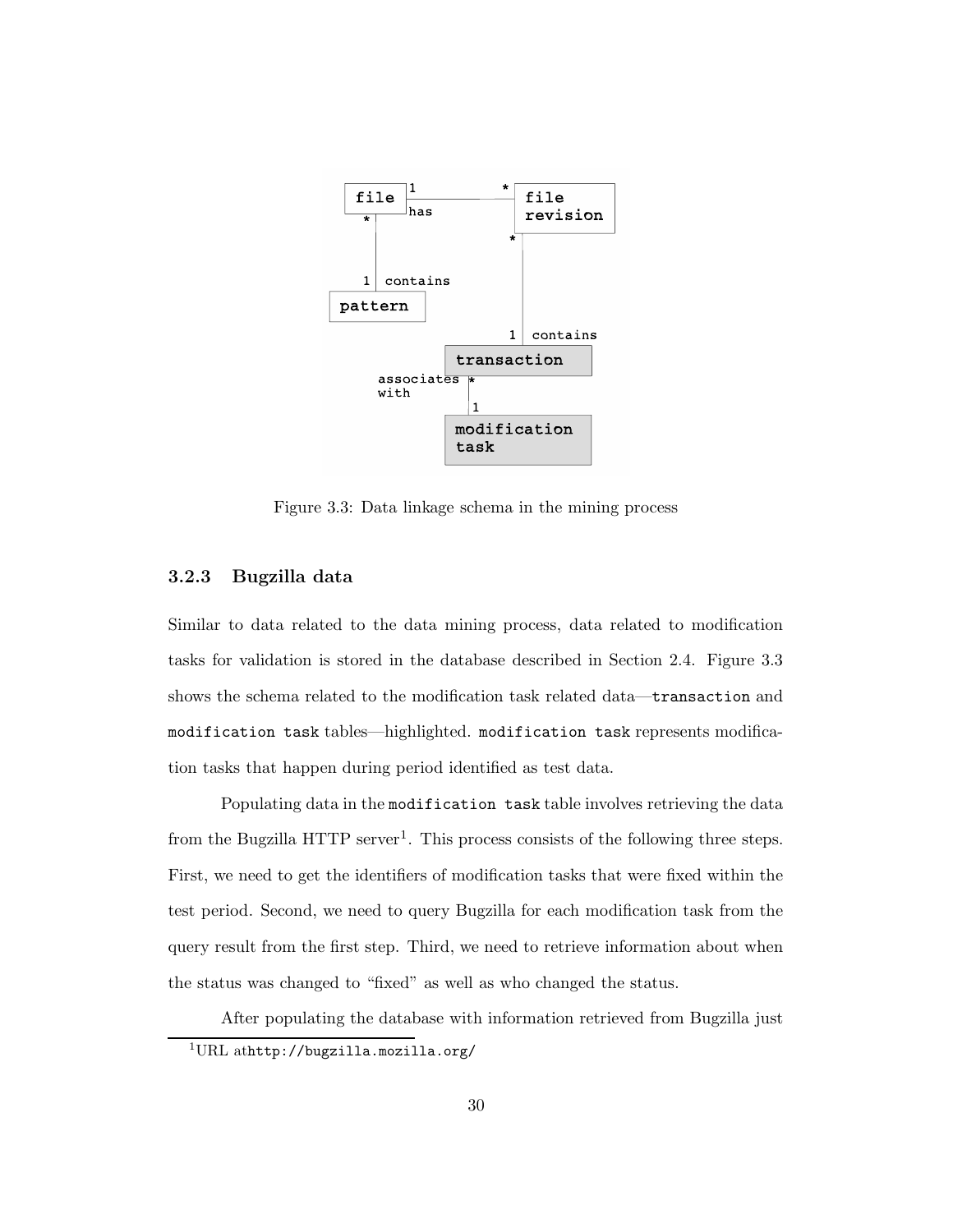|    | support threshold $\vert \#$ of modification tasks |
|----|----------------------------------------------------|
|    | 125                                                |
| 10 | 105                                                |
| 15 | 73                                                 |
| חכ |                                                    |

Table 3.7: Statistics about modification tasks in Eclipse

described, we establish an associates-with link between each modification task (in the modification task table) and files in the solution (in the transaction table). This is performed in two steps, each step using one heuristic. We first establish the linkage by applying a heuristic that relies on developers recording the identifier of a modification task upon which they are working as part of the CVS check-in comments for a solution of the modification task. We then apply the second heuristics on the data that are not linked in the first step. The second heuristic relies on a common practice that a developer commits the files corresponding to a solution of the modification task into CVS close to the time at which they change the status of the modification task report to "fixed" [6].

Tables 3.7 and 3.8 show the number of modification tasks whose solutions were checked in during the period of time we identified as training data and whose solutions contained at least one file from a change pattern with different support thresholds. Although Eclipse has three times more modification tasks with "fixed" status (6,053, of which 2702 associate with at least one transaction) than modification tasks in Mozilla (2,212, of which 1268 associates with at least one transaction) in the training data, Eclipse has a fewer number of modification tasks that have at least one file involved in a change pattern for the support threshold we investigated.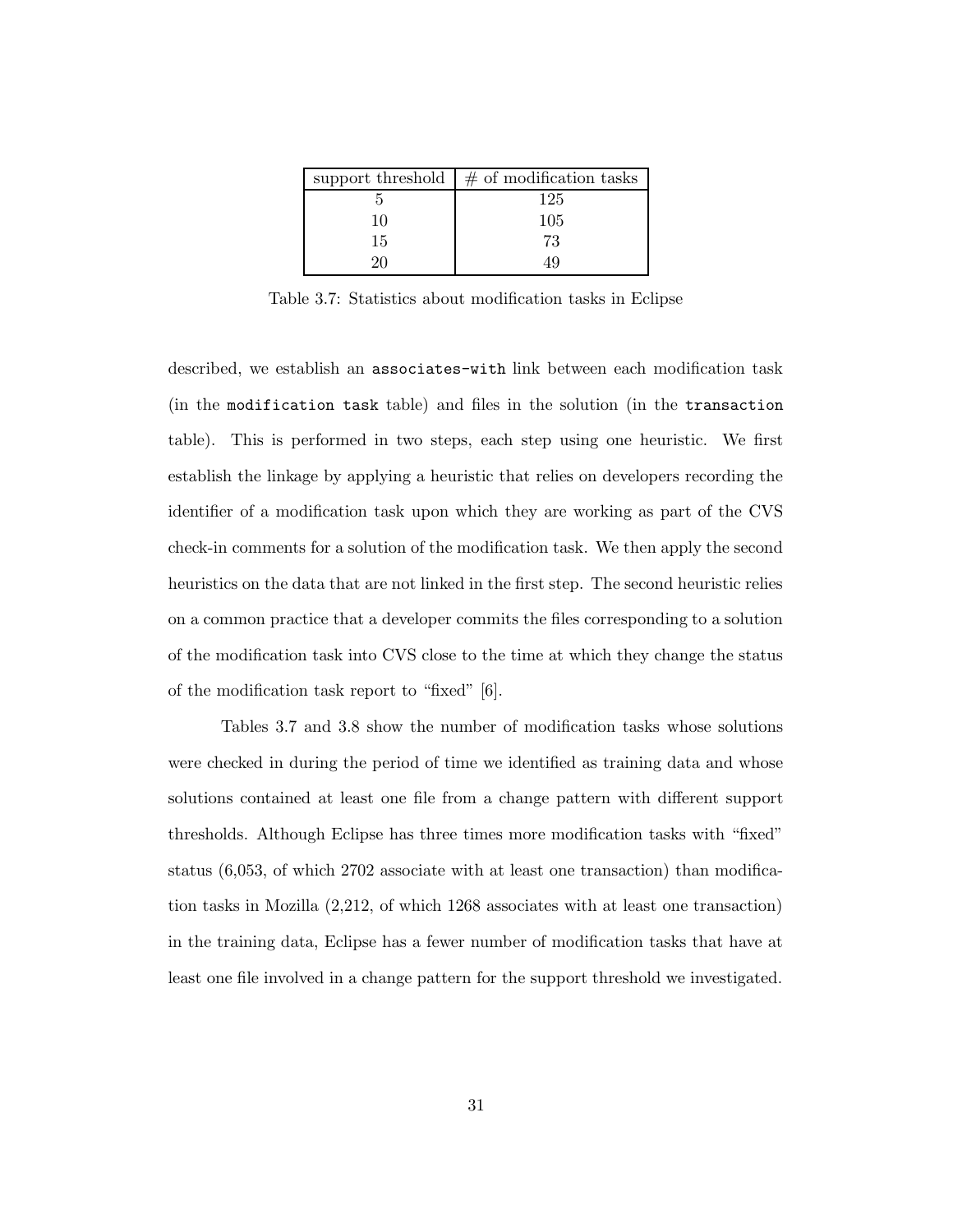|    | support threshold $\frac{1}{2}$ of modification tasks |
|----|-------------------------------------------------------|
| 15 | 487                                                   |
| 20 | 428                                                   |
| 25 | 375                                                   |
| 30 | 337                                                   |

Table 3.8: Statistics about modification tasks in Mozilla



Figure 3.4: Recall versus precision plot showing the frequent pattern algorithm applied to the two target systems Eclipse and Mozilla.

#### 3.3 Results

We analyzed the recommendations on modification tasks whose solutions are from the test data, using the predictability and interestingness criteria described in Section 3.1.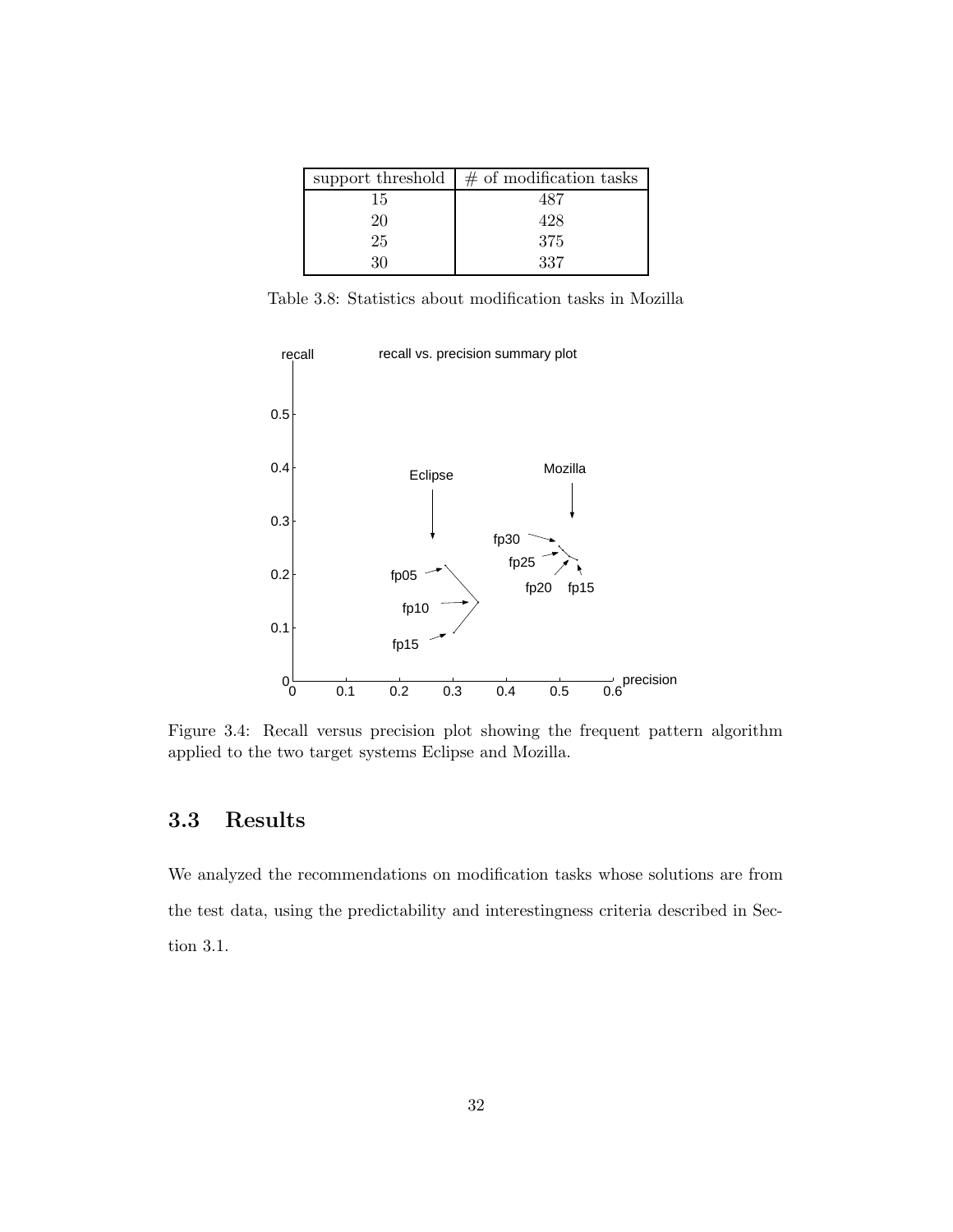#### 3.3.1 Predictability results

Figure 3.4 shows the precision and recall values that result from applying the frequent pattern algorithm on each system. The lines connecting the data points on the recall versus precision plot show the trade-off between precision and recall as the parameter values are altered. The recall and precision axes are adjusted to only show values up to 0.6 instead of 1.0. The label beside each data point indicates the min support threshold used in the frequent pattern mining algorithm. Each data point represents the average precision and recall. To compute the averages, we only include the precision and recall for recommendations from modification tasks M in the test data where each task's solution contains at least one file from a change pattern. We use each file  $f_s$  in the solution of a modification task  $m \in M$  to generate a set of recommended files  $f_R$  and calculate  $f_R$ 's precision and recall described in 3.1.1. The average precision is the mean of such precision values and analogously for the average recall.

The recall and precision values for the generated change patterns for Mozilla are encouraging; precision is around 0.5 with recall between 0.2 and 0.3 (meaning that, on average, around 50% of the recommended files are in a solution and 20% to 30% of the files in a solution are recommended). The line plot shows a steady tradeoff between recall and precision when  $min\_support$  changes. However, the recall and precision values in the Eclipse case are less satisfactory; precision is only around 0.3, recall is around 0.1 to 0.2, and the line plot shows some strange behaviour, namely when  $min\_support$  threshold equals 15 there is a sudden decrease in both precision and recall. The small number of patterns and small number of files covered by patterns may cause this behaviour because so few recommendations can be made.

Although the recall and precision may seem low, the value of the approach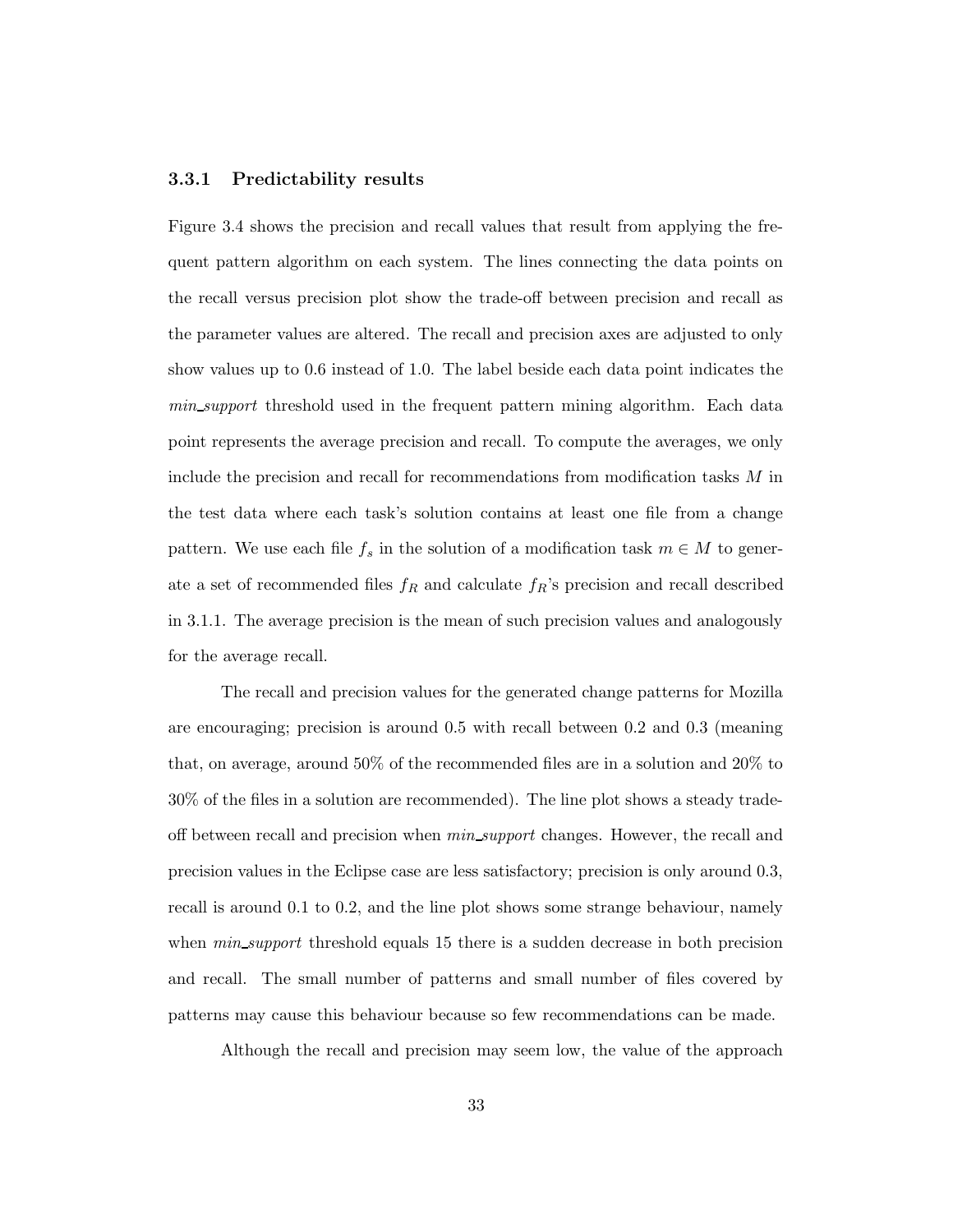must be evaluated based on its ability to provide helpful recommendations; the scenarios presented in Section 1.4 provide a few such examples. We assess the interestingness of recommendations further below. We argue that recommendations with precision presented in Figure 3.4 are useful as long as the gain to the developer when the recommendation is helpful is greater than the cost to the developer of determining which recommendations are false positives. Our approach can supplement existing approaches that provide recommendations to relevant source code in a modification task.

#### 3.3.2 Interestingness results

To assess the interestingness of the recommendations, we randomly chose 20 modification tasks from each project for the period of time covered by the test data shown in Figure 3.2. For each file  $(f_s)$  associated with the check-in for a modification task that was also contained in at least one change pattern, we determined which other files  $(f_R)$  would be recommended. For each recommendation, we determined its interestingness level according to the criteria described in Section 3.1.2.

Tables 3.9 and 3.10 summarize the recommendations resulting from change patterns generated with the frequent pattern algorithm where min support threshold equals 20 in Mozilla and *min\_support* equals 10 in Eclipse. We chose to investigate the frequent pattern algorithm with these threshold settings because they gave the best results in terms of precision and recall. We categorize recommendations using the interestingness criteria described in Section 3.1.2. We grouped the recommendations with the same interestingness level, as indicated in the "Interestingness" column, into similar cases. We gave each case a descriptive name, as shown in the "Description" column. Recommendations with the same descriptive name and with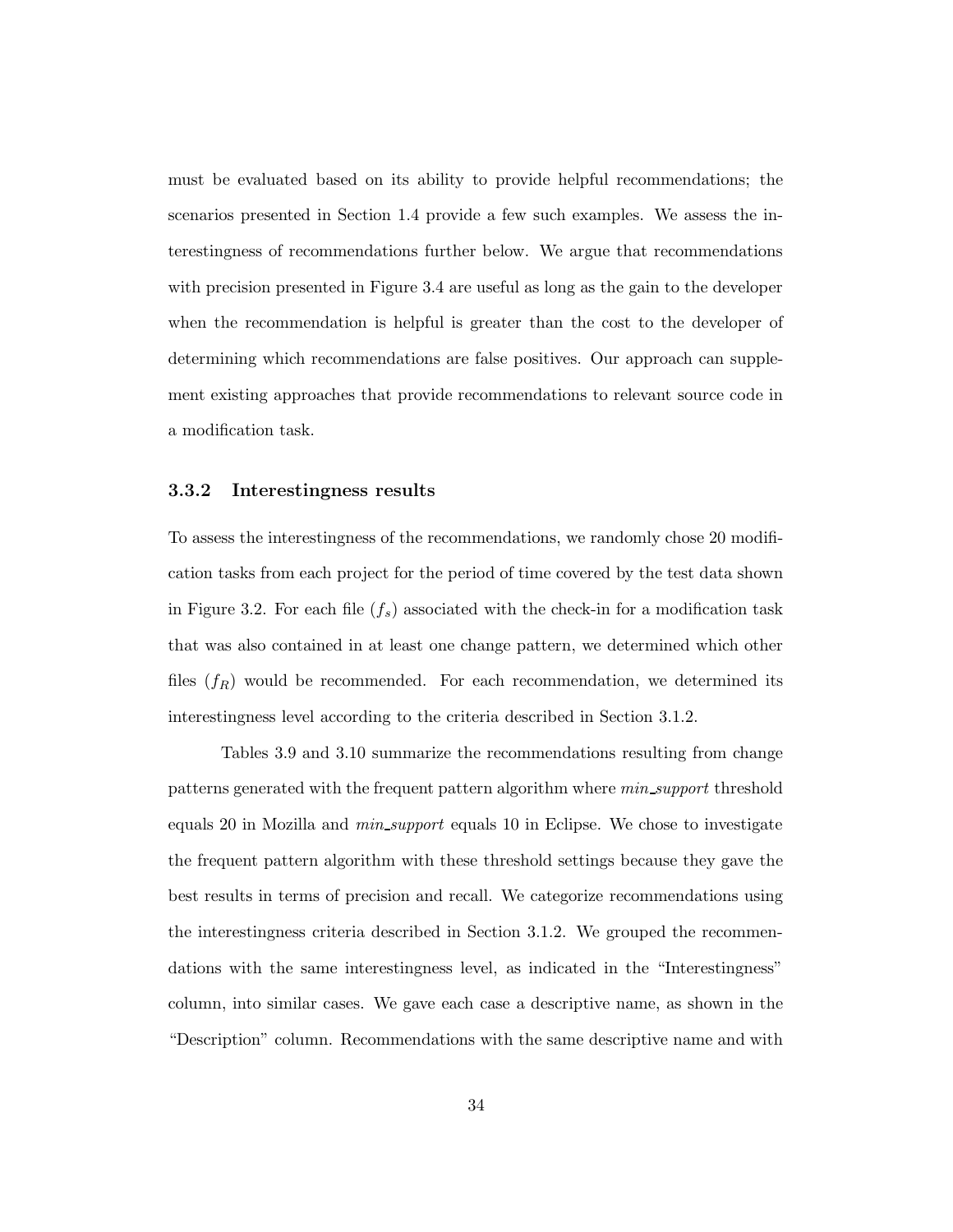the same interestingness level can come from different modification tasks; the identifiers of those tasks are given in last column. The number in parentheses beside each identifier is the number of recommended files.

#### Mozilla interestingness results

Table 3.9 presents a categorization of recommendations for Mozilla. We were able to generate recommendations for 15 of the 20 selected modification tasks. For five of the tasks  $(\#82534,\#126213,\#135027,\#137246,$  and  $\#140104$ ), none of the files involved in the solution appeared in any change pattern; therefore, these five tasks are not listed in Table 3.9. The 15 tasks that resulted in recommendations include two cases involving *surprising* recommendations, two cases involving *neutral* recommendations, and five cases involving obvious recommendations. We focus the discussion on the cases categorized as *surprising* and *neutral*. Recommendations classified as obvious may still be of value to a developer, as shown by the scenario described in Section 1.4.3.

The "cross-language" case in the surprising category demonstrates how our approach can reveal interesting dependencies on files written in different languages, and on non-code artifacts, that may not be easily found by a developer.

• For Mozilla, a developer specifies the layout of widgets in XUL (XML-based User interface Language), which eases the specification of the UI and provides a common interface for the UI on different platforms. XUL does not solely define the UI; a developer must still provide supporting code in a variety of formats, including XML schema files and Javascript files. This situation occurred in the solution of modification task  $\#150099$ , which concerned hiding the tab bar by default. The solution involved adding a new menu item for storing the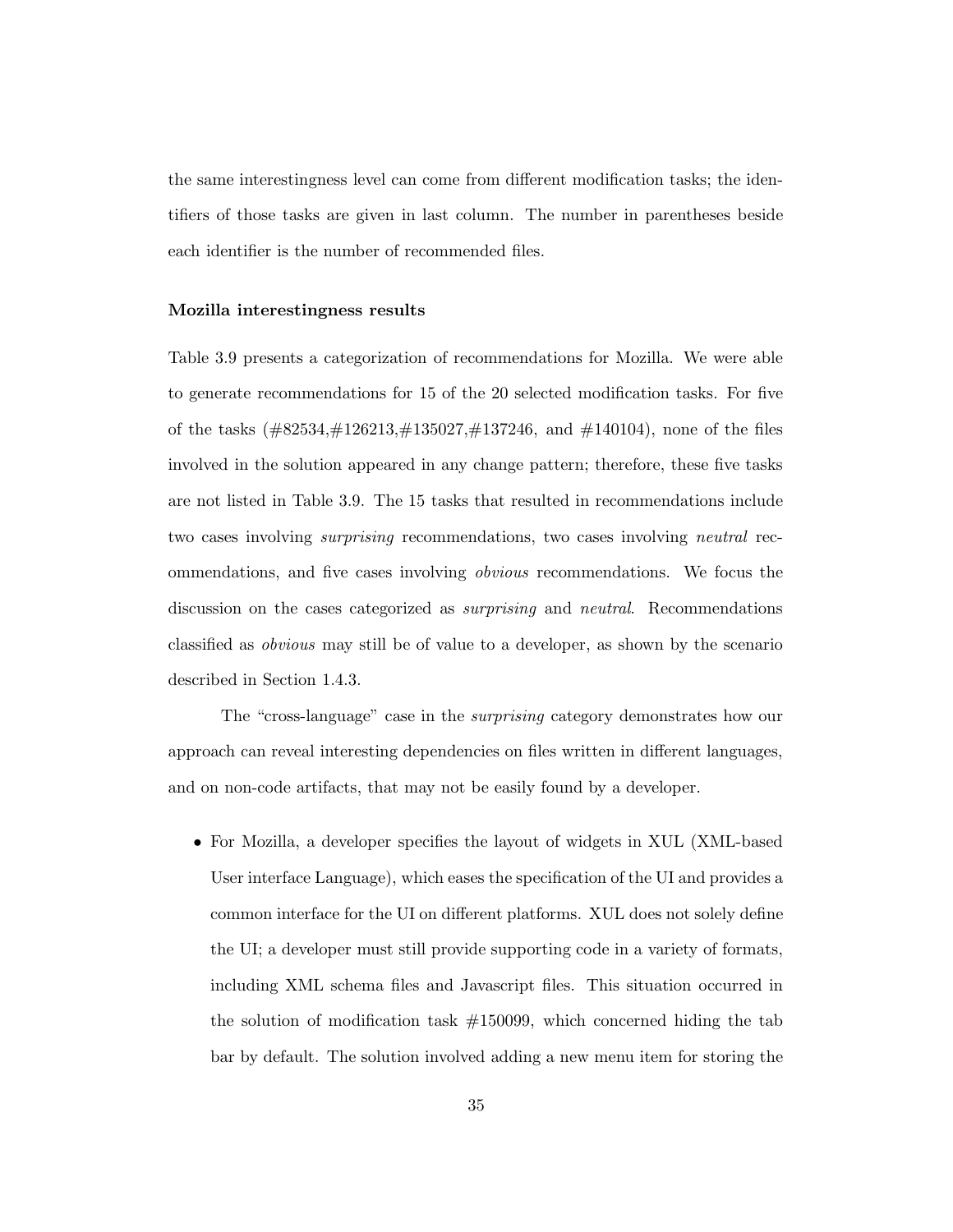| Interestingness | Description               | Modification task ids                      |
|-----------------|---------------------------|--------------------------------------------|
|                 |                           | (and number of recom-                      |
|                 |                           | mendations)                                |
| surprising      | cross-language            | 150099(6)                                  |
| surprising      | duplicate code bases      | $92106(2)$ , 143094 $(2)$ , 145560 $(2)$ , |
|                 |                           | 145815(2), 150339(2)                       |
| neutral         | distant instance creation | 123068(2)                                  |
|                 | and call dependence       |                                            |
| neutral         | distant inheritance       | 74091(2)                                   |
| obvious         | header-implementation     | $92106$ (2), $99627$ (2), $104603$ (2),    |
|                 |                           | 135267 (8), 144884<br>(2),                 |
|                 |                           | 150735 (2), 74091 (2), 123068 (2)          |
| obvious         | interface-                | 135267(2)                                  |
|                 | implementation            |                                            |
| obvious         | direct inheritance        | 74091 (12)                                 |
| obvious         | direct call dependence    | 99627(2)                                   |
| obvious         | same package with less    | 135267(6)                                  |
|                 | than 20 files             |                                            |

Table 3.9: Mozilla recommendation categorization by interestingness value

user preference of showing or hiding the tab bar in a XUL file, declaring the menu item in a XML schema file, and initializing the default settings of the menu item as call-back code in a Javascript file. Our approach generated six surprising recommendations involving Javascript-XUL, XML schema-XML, and XML schema-Javascript.

The "duplicate code bases" case from the surprising category demonstrates how our approach can reveal potentially subtle dependencies between evolving copies of a code base.

• As part of the solution of modification task  $#92106$ , two scripts that built different applications in the XML content model module TransforMiix needed to be updated. One script was for building an application for transforming XML documents to different data formats, and the other script was for building a benchmarking application for the former application. Much of the two build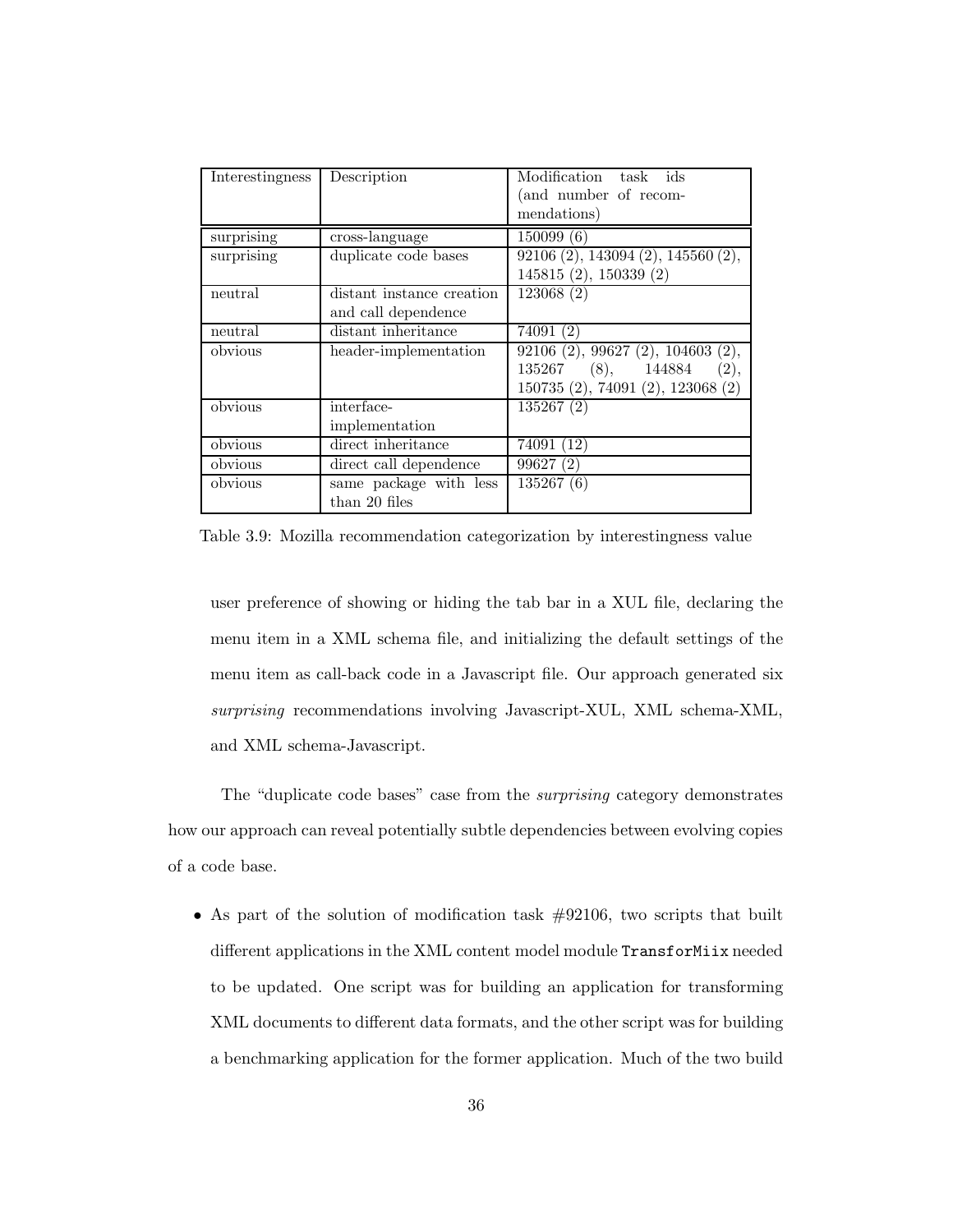scripts shared the same text, and changes to one script usually required similar changes to the other script. In fact, this code duplication problem was later addressed and eliminated (modification task  $\#157142$ ). When either of these build scripts was considered to be modified, our approach was able to provide a recommendation that the developer should consider the other script, resulting in two surprising recommendations.

- For the Mac OS X operating system, Mozilla includes two code bases, Chimera and Camino. The second is a renamed copy of the first code base, but changes were still occurring in parallel to each code base. For modification tasks  $\#143094$  and  $\#145815$ , our approach was able to recommend that a change to a file in one code base should result in a change to the corresponding file in the other code base.
- Modification task  $\#145560$  concerned about fixing a typo in a variable named USE NSPR THREADS in the configuration template file configure.in. The shell script configure—the other file involved in the solution of the modification task—was generated using autoconfig for configuring different platforms using appropriate parameter values specified in the template file configure.in. Our approach was able to recommend that a change in file configure.in required a change in configure because configure must be regenerated from configure.in.
- Modification task  $\#150339$ , which was described in Section 1.4.1, presented a situation where a developer missed changing code which was duplicated in two layers of the system gtk and xlib. Our approach generated recommendations suggesting parallel changes in the code.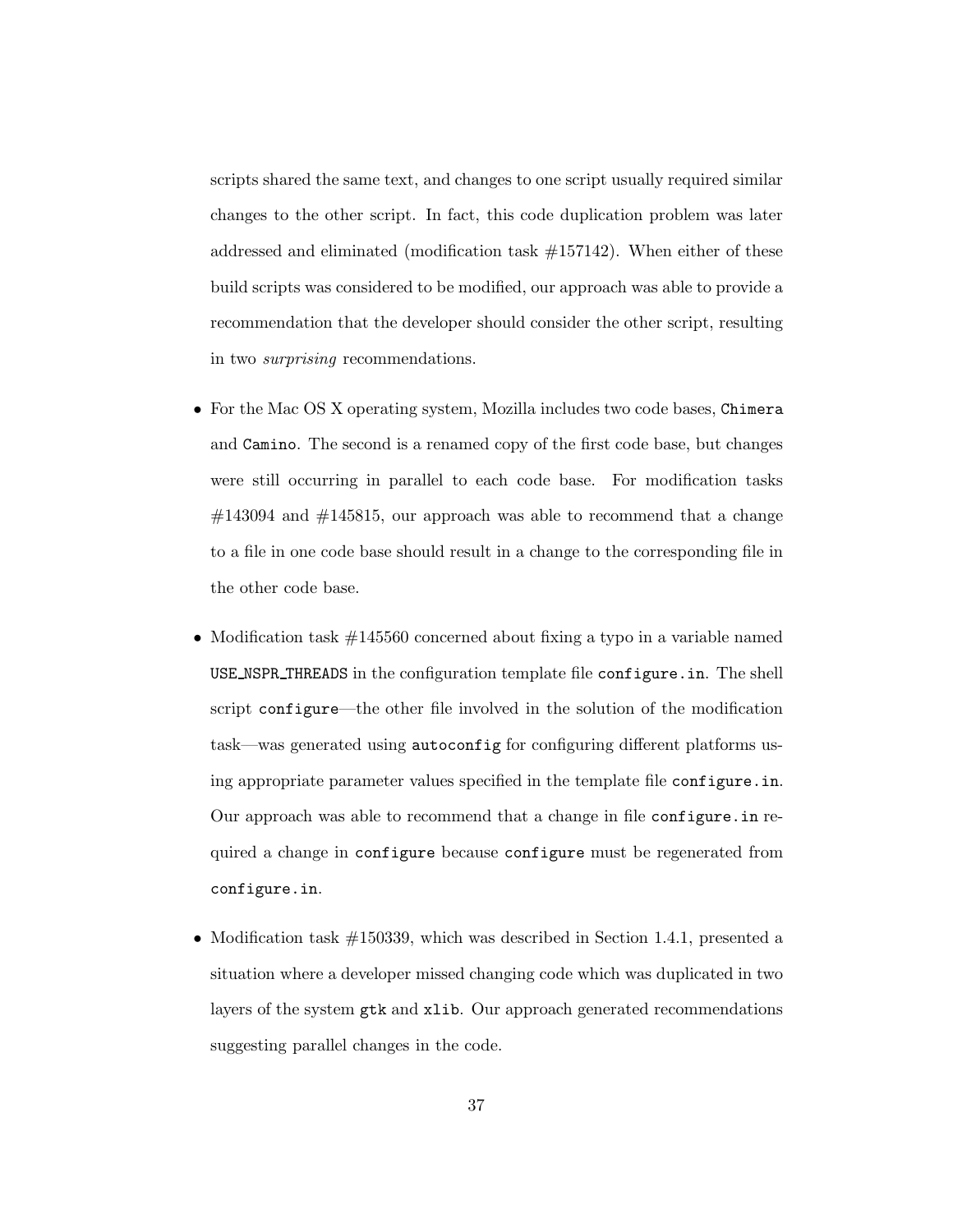The "distant instance creation and call dependence" case in the neutral category describes dependence between two files, in which a method in one file, other than the one that was changed, creates an instance and invokes a call on the instance of a class in the other file. Such dependence may not be apparent to a developer since the dependence is not in close to the place (not within the same method) that was changed in the solution.

• Modification task  $\#123068$  involved adding the host-name of a SMTP server in the error message resulted from failed attempts to connect to the server, as described in the scenario in Section 1.4.2. Two files involved in the solution were nsMsgSend.cpp and nsSmtpService.cpp. The class nsMsgComposeAndSend in the file nsMsgSend.cpp represented the operation for composing and sending an email or a newsgroup message, and nsSmtpService.cpp contained source code that deals with the network protocal. The relationships between the nsMsgComposeAndSend class and the nsSmtpService.cpp were that nsMsgComposeAndSend created an object of class nsSmtpService and invoked a method, not the one that was changed, on the nsSmtpService object for sending the message. Our approach was able to recommend one of the files if a developer considered to change the other file.

The "distant inheritance" case in the *neutral* category refers to recommendations that involve an inheritance relationship in which there is some common ancestor in the inheritance hierarchy.

• Modification task #74091 involved a bug in the formatting of the text area when the back button is pressed. Two files involved in the solution, nsGenericHTMLElement.cpp and nsHTMLTextAreaElement.cpp, were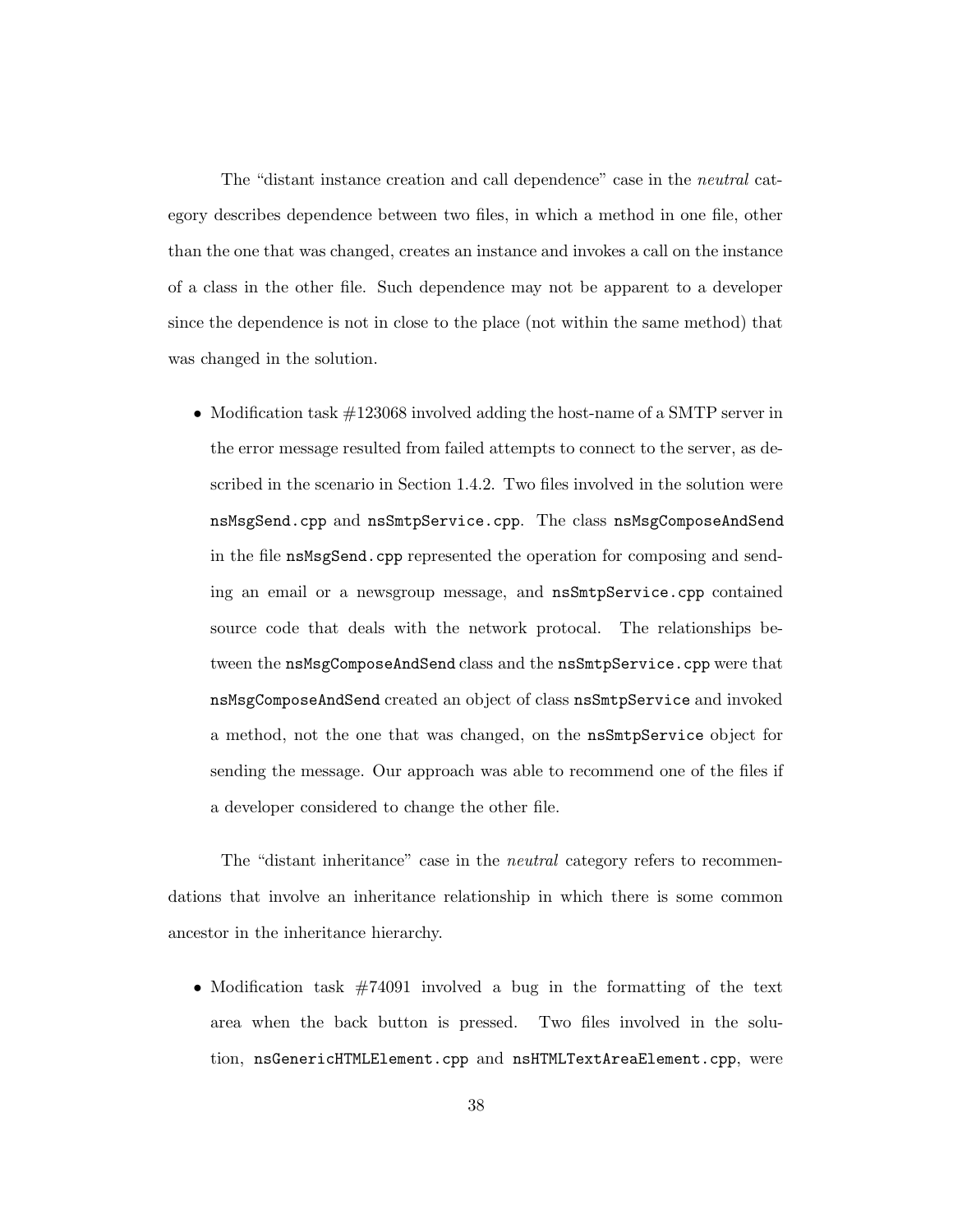in the same inheritance hierarchy: nsHTMLTextAreaElement was a thirdlevel subclass of nsGenericHTMLElement. Our approach was able to recommend this dependence when either of the files was changed even though nsGenericHTMLElement was the superclass of many other classes.

#### Eclipse interestingness results

Table 3.10 shows the categorization of recommendations for Eclipse. Fewer of the selected modification tasks for Eclipse resulted in recommendations than for Mozilla. We could not provide recommendations for 11 of the modification tasks  $(\#16817, \#$ 24165, #24406, #24424, #24449, #24594,#24622, #24756, #24828, #25124, and  $# 25133$  because the changed files were not covered by a change pattern. Of the nine tasks that resulted in recommendations, eight of them had solutions involving files in which the classes were structurally dependent. We group these into seven cases involving obvious recommendations, two cases involving neutral recommendations, and one case involving *surprising* recommendations.

The "cross-platform/XML" case involved recommendations for non-code artifacts, which as we argued above, may not be readily apparent to a developer and may need to be determined by appropriate searches.

• Modification task  $\#24635$  involved a missing URL attribute in an XML file that describes which components belong to each platform version. The change involved 29 files that spanned different plug-ins for different platform versions. Our approach generated 230 surprising recommendations. This large number of recommendations can be made because the solution for the problem contains 29 files of which 18 match at least one change pattern. Each of these 18 files, when used as the starting file, typically generated recommendations of over 10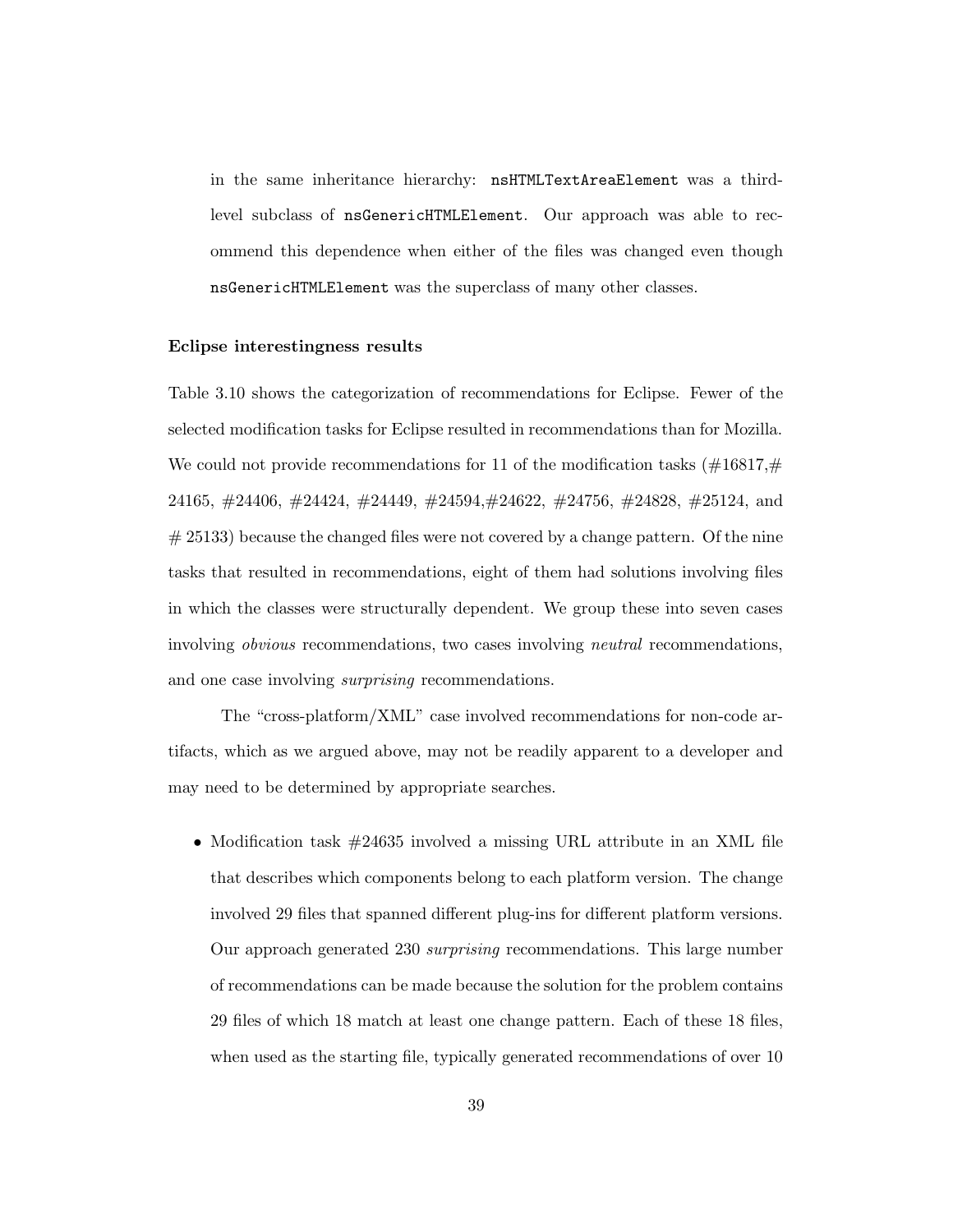| <b>Interestingness</b> | Description                      | Modification task ids<br>(and number of recom-<br>mendations) |
|------------------------|----------------------------------|---------------------------------------------------------------|
| surprising             | $\frac{1}{2}$ cross-platform/XML | 24635 (230)                                                   |
| neutral                | distant call dependence          | $21330(2)$ , 24567 $(2)$                                      |
| neutral                | distant inheritance              | 25041 (12)                                                    |
| obvious                | containment                      | $13907$ (2),<br>23096<br>(2),                                 |
|                        |                                  | 24668(2)                                                      |
| obvious                | framework                        | 21330(2)                                                      |
| obvious                | same package with less than      | 21330(2)                                                      |
|                        | 20 files                         |                                                               |
| obvious                | instance creation/being cre-     | 23587(4)                                                      |
|                        | ated                             |                                                               |
| obvious                | method call dependence           | $21330$ (2), $23587$ (4),                                     |
|                        |                                  | 24657 (2), 25041 (2)                                          |
| obvious                | direct inheritance               | 25041(8)                                                      |
| obvious                | interface-implementation         | 24730 (2)                                                     |

Table 3.10: Eclipse recommendation categorization by interestingness value

files, summing to 230 recommendations.

The "distant call dependence" case in the neutral category involved recommendations in which two files have call dependences, but they are not in the methods changed in the solution. In the two modification tasks involved in the case, the call dependences are caused by the larger context of the framework introduces dependencies between them. Such dependencies may be obvious to experienced framework users, but may be more difficult to discern by newcomers.

• Modification task  $\#21330$  involved adding a wizard page for renaming a folder in the file exploring view. The solution of the task involved two files with a call dependence because of polymorphism: InstallWizard and a class that provides UI functionality TargetPage for a wizard page. Our approach was able to recommend to a developer that when changing TargetPage, they should also consider the file containing the InstallWizards class.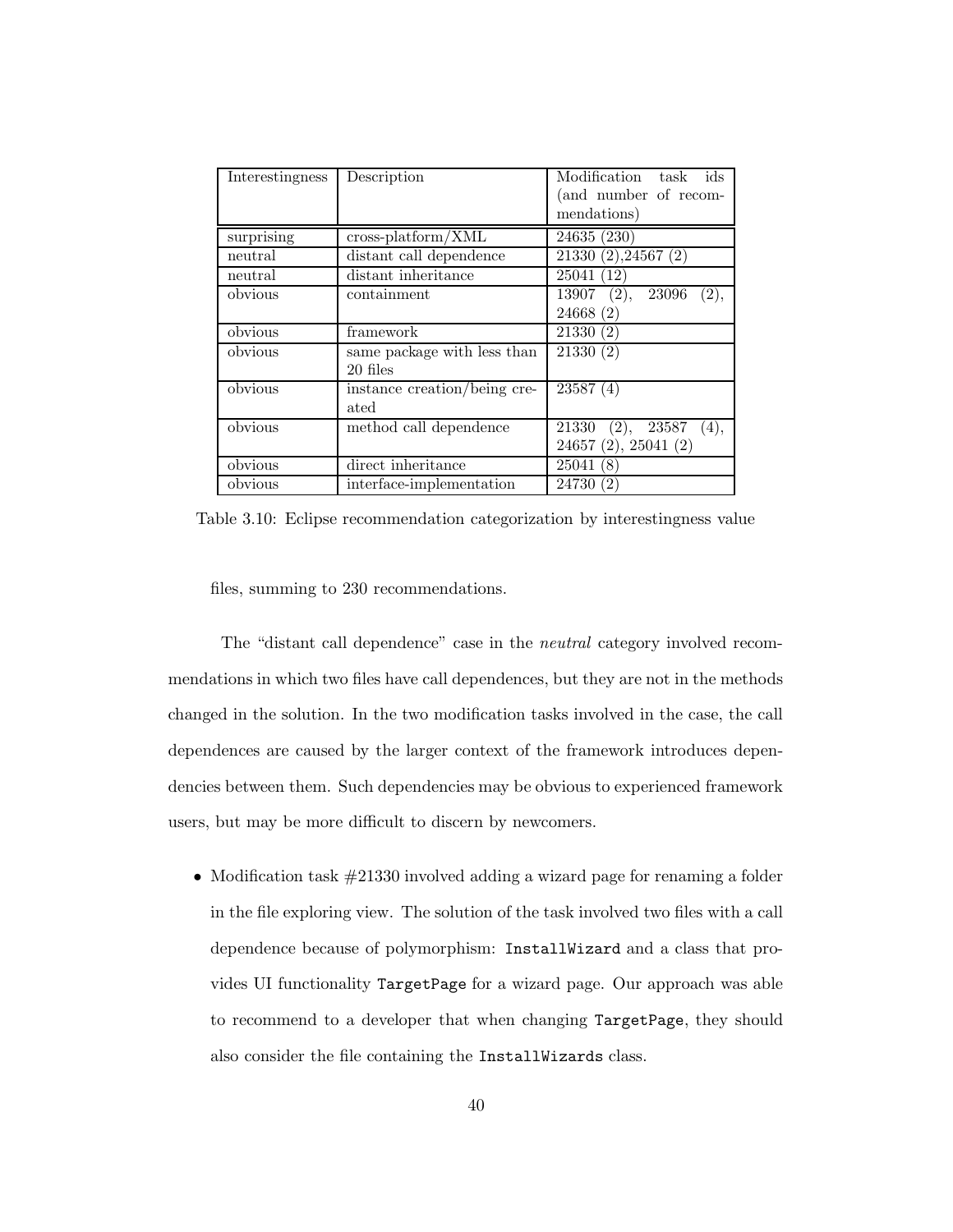• Modification task  $\#24657$  described an error in which Eclipse assumed a partially downloaded feature—a JAR file containing a smallest separately downloadable and installable functionality of Eclipse—as fully downloaded. Two classes involved in the solution of the task were FeatureContentProvider and JarContentReferece. FeatureContentProvider is an abstraction of the internal packaging structure of a feature and manages a mapping between an abstraction for an entry—represented by the class ContentReference in the packaging structure and the reference of an actual file in the file system. The other file involved in the solution JarContentReference—a subclass of ContentReference—represents a entry in a JAR file that is in the internal packaging structure. The methods that were changed in each of the files JarContentReference.java and FeatureContentProvider.java did not have direct fine-grained structural reference to methods in the other file, although each of the files have parts that have call relationships to the other file, resulting in two neutral recommendations.

The "distant inheritance" case in the neutral category involved dependencies between classes that have some common ancestor in an inheritance hierarchy. In some cases, the number of classes involved in the inheritance hierarchy is large and this may complicate the implementation of a solution.

• Modification task  $\#25041$  involved changing the classes that represent an abstract syntax tree of a Java program. Nodes in the tree are involved in complicated inheritance hierarchies. The solution of the modification consisted of 33 files, 12 of which were involved in changed patterns. 11 of he 12 files involved in changed patterns were in same the same ancestor ICompilationUnit. Although an inheritance relationship existed between the two files, it is not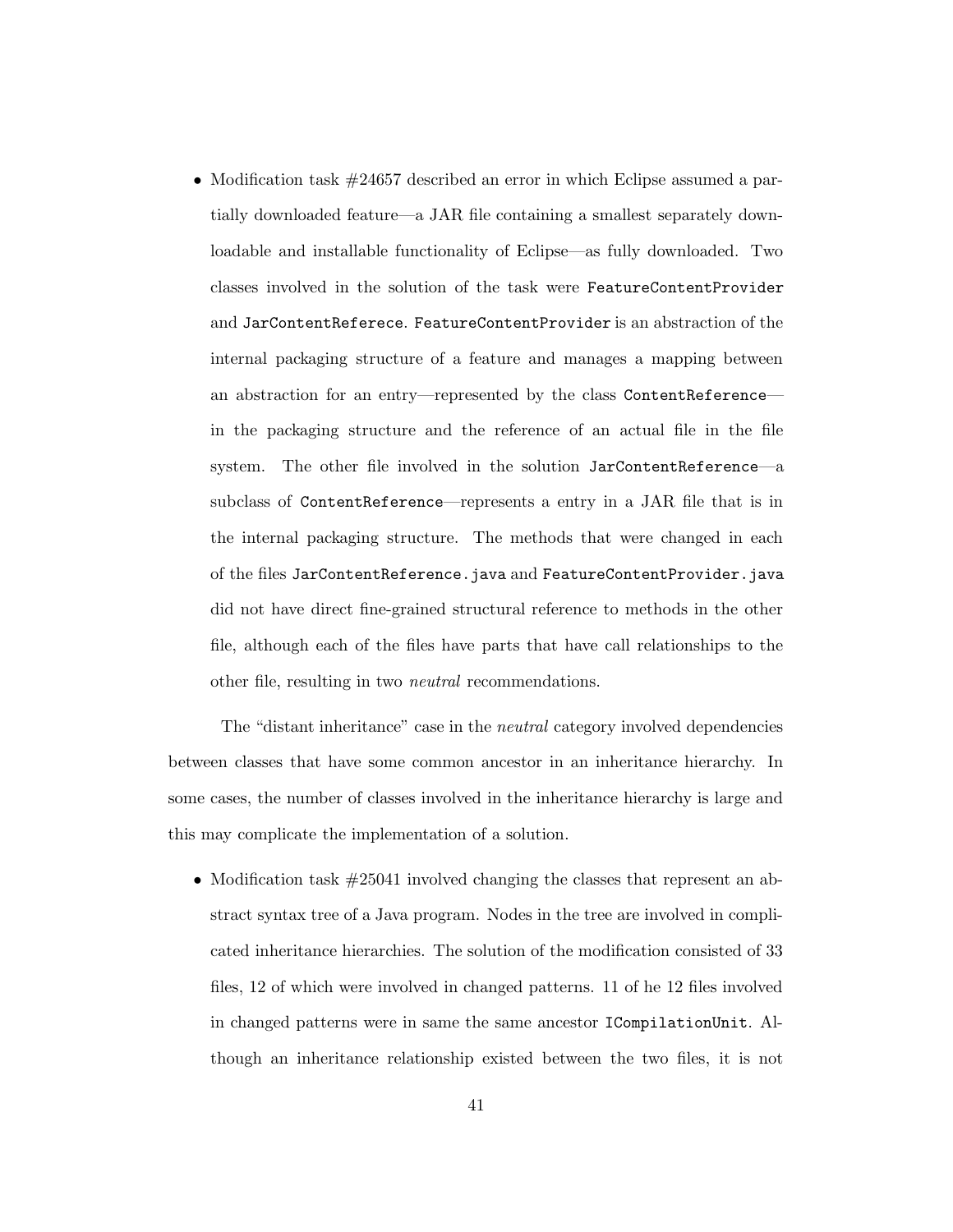always easy to uncover the importance of the dependence since there were many other related dependencies.

#### Conclusion of the interestingness results

We have evaluated the interestingness of recommendations by presenting the relationships between files covered by recommendations produced by change patterns and in the solution of the selected modification tasks in Tables 3.9 and 3.10, as well as analyzing the relationships in Section 3.3.2. We observed that the majority of the relationships found by our approach are structural (relationships in the neutral and obvious categories) in both Eclipse and Mozilla. This is not surprising because the majority of these systems are implemented using programming language constructs, Java for Eclipse and  $C++$  for Mozilla; therefore, solutions to modifications to these systems involve files that are structurally related. In addition to structural relationships, our approach did reveal valuable non-structural relationships not captured by programming language constructs, as analyzed in Section 3.3.2.

#### 3.4 Performance

The queries that we performed in this validation took a few seconds on a Sun Ultra 60 system with 1280 MB RAM with 2 x 360 MHz UltraSPARC-II processors. The computation time of populating the database is more time-consuming, but is performed less often. Populating the database with file revision data for Mozilla took over two hours. Transaction computation took 6 minutes on Eclipse and 11 minutes on Mozilla. The computation time of mining change patterns increases support threshold decreases: tables 3.11 and 3.12 show that the performance ranges from 1 minute to 55 minutes for Eclipse and from 1 minute to 3 minutes for Mozilla.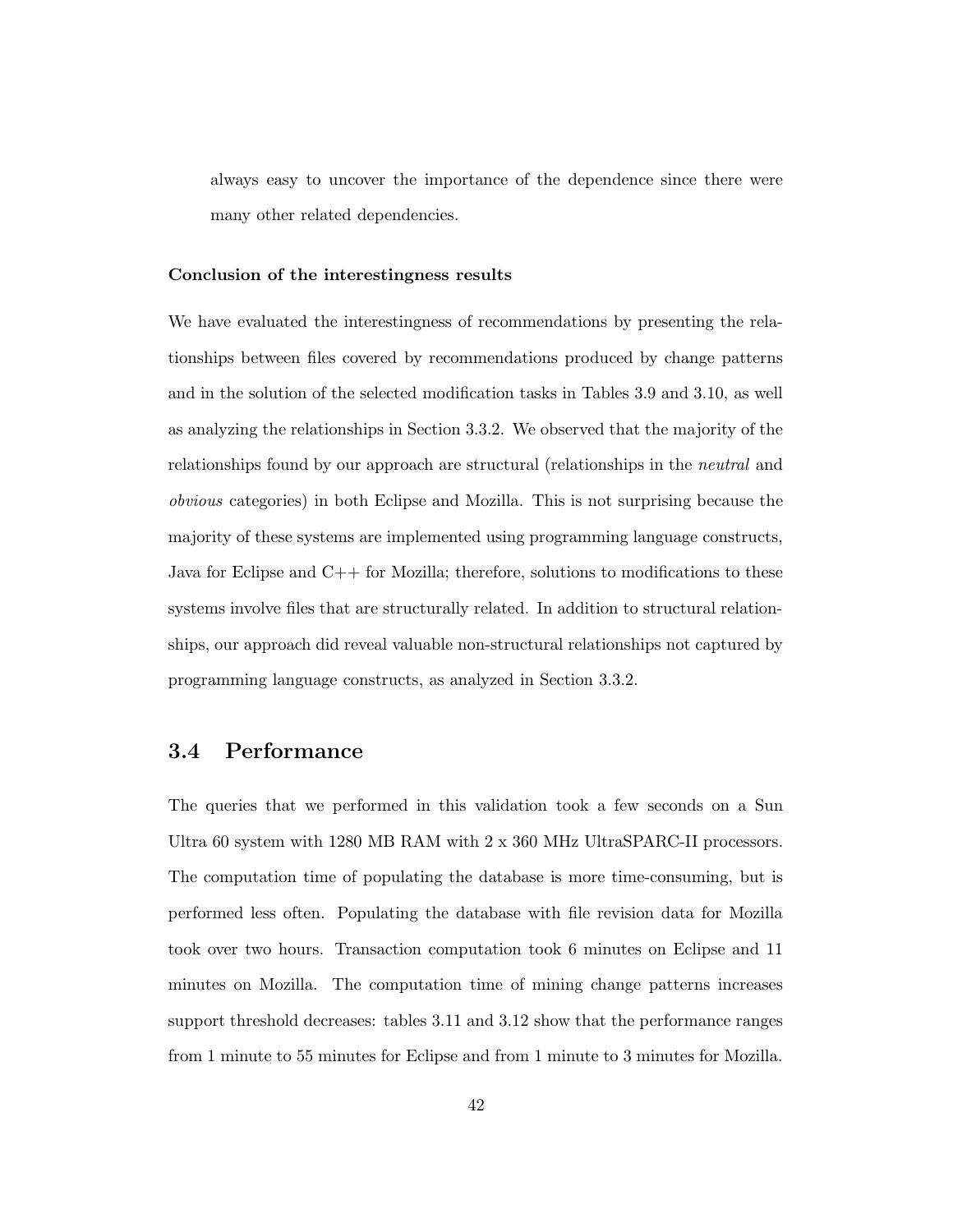| support threshold | time $(s)$ |
|-------------------|------------|
| 20                | 44         |
| 15                | 86         |
| 10                | 439        |
| 05                | 3302       |

Table 3.11: Statistics on pattern computation on Eclipse

| support threshold | time $(s)$ |
|-------------------|------------|
| 30                | 52         |
| 25                | 65         |
| 20                | 102        |
| 15                | 209        |

Table 3.12: Statistics on pattern computation on Mozilla

#### 3.5 Summary of the evaluation

The evaluation presented in this chapter attempted to validate our hypothesis that recommendations provided by change patterns can help a developer identify relevant source code in a modification task. The predictbility analysis on precision and recall in Section 3.3.1 provided some quantitative measures on our approach. Although the precision and recall were not high, we have argued that our approach is useful, especially in the cases described in Section 3.3.2 where recommendations cannot be obtained easily from existing analyses.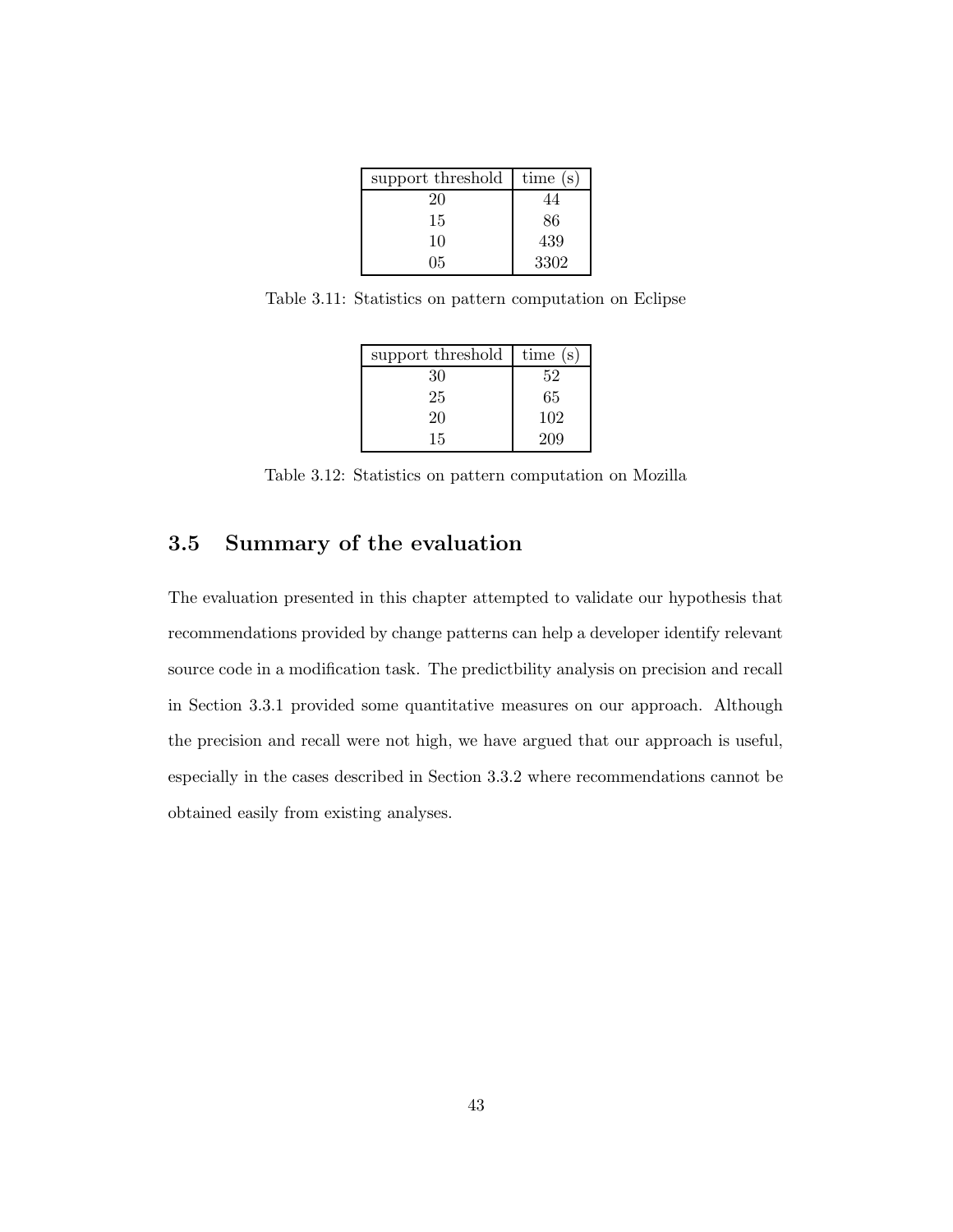### Chapter 4

# Discussion

This chapter presents some issues about the evaluation and the appraoch. Section 4.1 discusses issues about the predictability criteria and rationales on how we determine our interestingness criteria. Section 4.2 provides observations about the results. Section 4.3 presents issues with generalizing the results obtained from Eclipse and Mozilla to other projects. The remaining two sections provide a discussion on the approach, including the granularity of the source code used in the change pattern mining process (Section 4.4) and the applicability of correlated mining algorithm (Section 4.5).

#### 4.1 Evaluation criteria

#### 4.1.1 Predictability

Our evaluation of recall and precision is conservative in the sense that we measure these values with respect to whether a recommended file  $f_r$  was part of the set of files  $f_{sol}$  that was checked in as part of the solution. We cannot determine if a recommended file that did not have a revision stored as part of the change might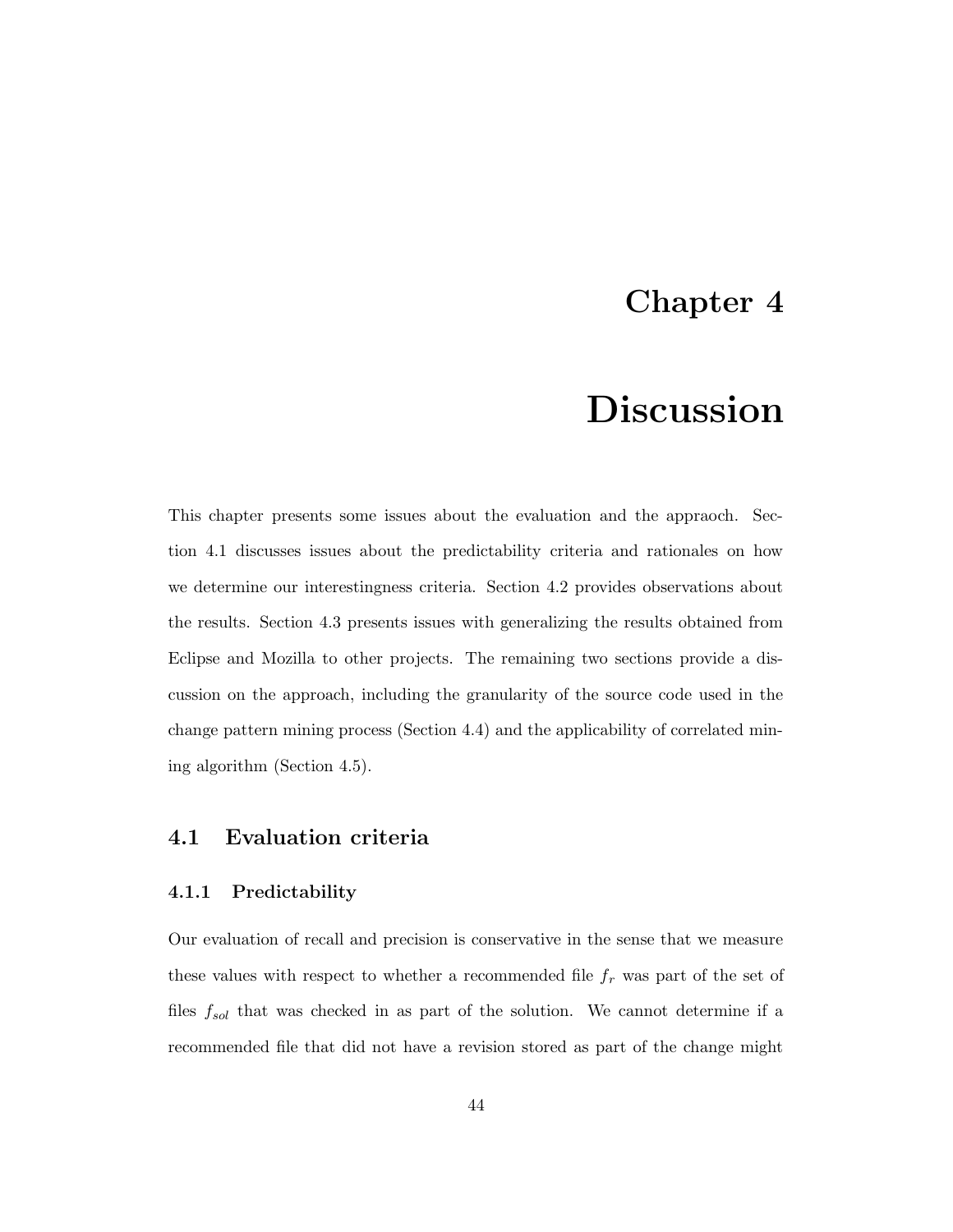have been helpful to a developer in understanding the source to make the desired changes. In addition, the recommendation is given using one starting file, which represents the minimum amount of knowledge a developer would need to apply our approach.

#### 4.1.2 Interestingness

In the interestingness criteria described in Section 3.1.2, the determination of what relationships between two fragments of source code we considered and what interestingness values we assigned were subjective. We did not choose to consider transitive structural relationships because the number of relationships given by transitive structural relationships can be huge and therefore are not immediately useful to a developers. In addition, we purposely chose to categorize the relationships to only three levels of interestingness (*obvious, neutral,* and *surprising*), rather than significantly more levels because of the uncertainties caused by the subjectivity in the categorization. In the future, we can reduce such uncertainties by performing user studies on how developers categorize a relationship.

#### 4.2 Evaluation results

Several possibilities may affect the predictability of the recommendations. One possibility is that the number of transactions resulted in the projects are too few, as association rule mining assumes a large number of transactions. For example, in the first frequent pattern algorithm literature, the number of transactions used in the experiment is more than 20 times greater than the number of items in a validation of the frequent pattern algorithm [8]. However, in Eclipse and Mozilla, the number of transactions and the number of items—files in our context—are approximately the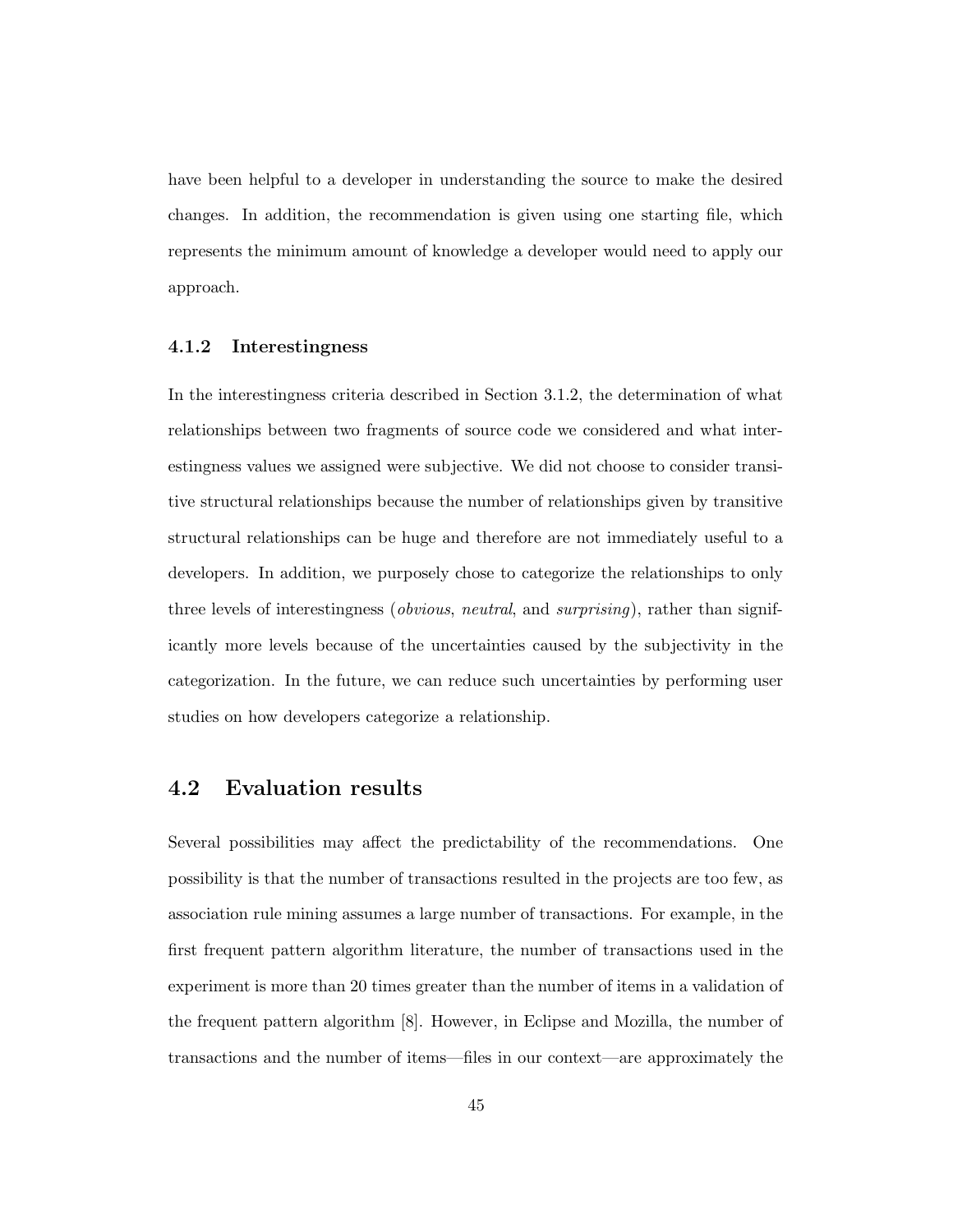same because items do not occur in as many transactions as in other applications. This may be one reason that the recall and precision are not high.

The use of CVS by these projects further impacts our approach since historical information is lost by CVS when a file or directory is renamed. Moreover, significant rewrites and refactorings of the code base can affect our approach. Such changes affect the patterns we compute because we do not track the similarity of code across such changes.

#### 4.3 External validity

To increase the likelihood that the approach also applies to other projects, we chose two inherently different projects. The two projects are written in different programming languages: Eclipse is mainly written in Java and Mozilla is mainly written in C++. The two projects also differ in development history: Mozilla has more than six years of development history whereas Eclipse only has three years of development history. In addition, we chose to analyze Eclipse and Mozilla because these projects involve a lot of developers, reducing the likelihood that peculiar programming practice of a particular programmer dramatically affecting the results.

The two projects have particular properties that may not be generalizable to other projects. One such property is that both Eclipse and Mozilla are open source projects and use CVS and Bugzilla to track modifications. Programming practices of developers that are specific to these practices can affect the generalizability of the results.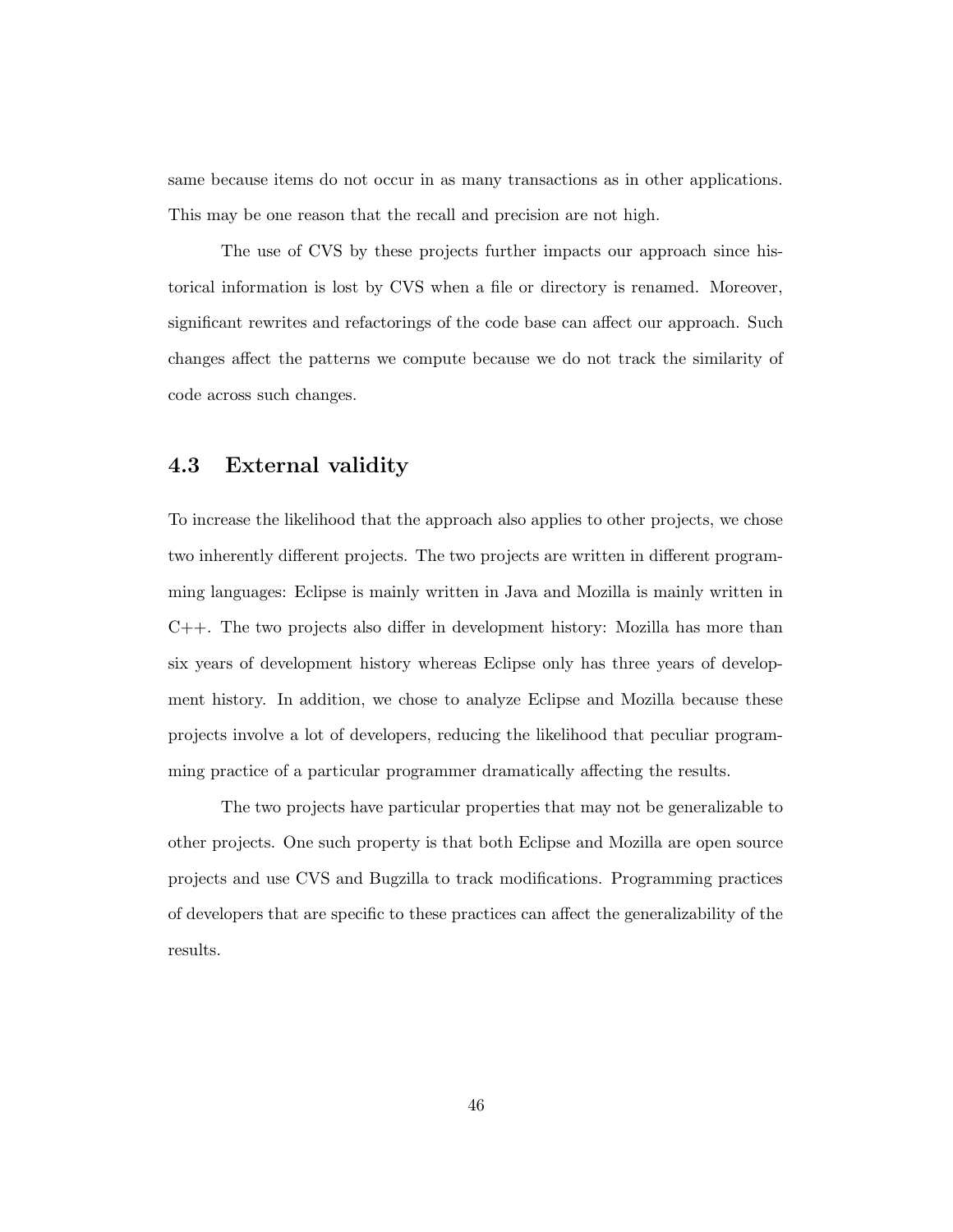#### 4.4 Granularity

Currently, the change associations we find are among files. Applying our approach in the method granularity—where change patterns describe methods instead of files that change together repeatedly—may provide better results because a smaller unit of a source code may suggest a more similar intention in changing the code. However, refining the granularity weakens the associations (each pattern would have lower support), which may not be well-handled by our current approach.

#### 4.5 Applicability of correlated mining algorithm

When we applied the correlated set algorithm (of computing correlated sets of cardinality two) to the revision data of the target systems, the fact that so few change patterns were generated indicated that that the algorithm is not applicable on the data. This is contrary to what we expected because correlated set mining considers more information than frequent pattern mining algorithm: correlated set mining considers four correlations of combinations of two files changed or not changed together, instead of only associating two files changed together in frequent patterns. We observed that the *expected frequencies*<sup>1</sup> are much smaller than the *observed fre*quencies<sup>2</sup> because the total number of possible files in the system is much larger than the number of times any two files changed together. Data with such distribution does not work well with the chi-squared test used in correlated set mining, which requires expected frequencies not to be too small. One way to improve this

<sup>&</sup>lt;sup>1</sup>As described in Section 2.2.2, expected frequencies are frequency counts of transactions based on the assumption that two items are independent of each other given by the product of marginal probabilities of a transaction containing or not containing individual items.

<sup>&</sup>lt;sup>2</sup>Observed frequencies are the number of transactions that contain or not contain both, neither, or either of the items involved in the correlation.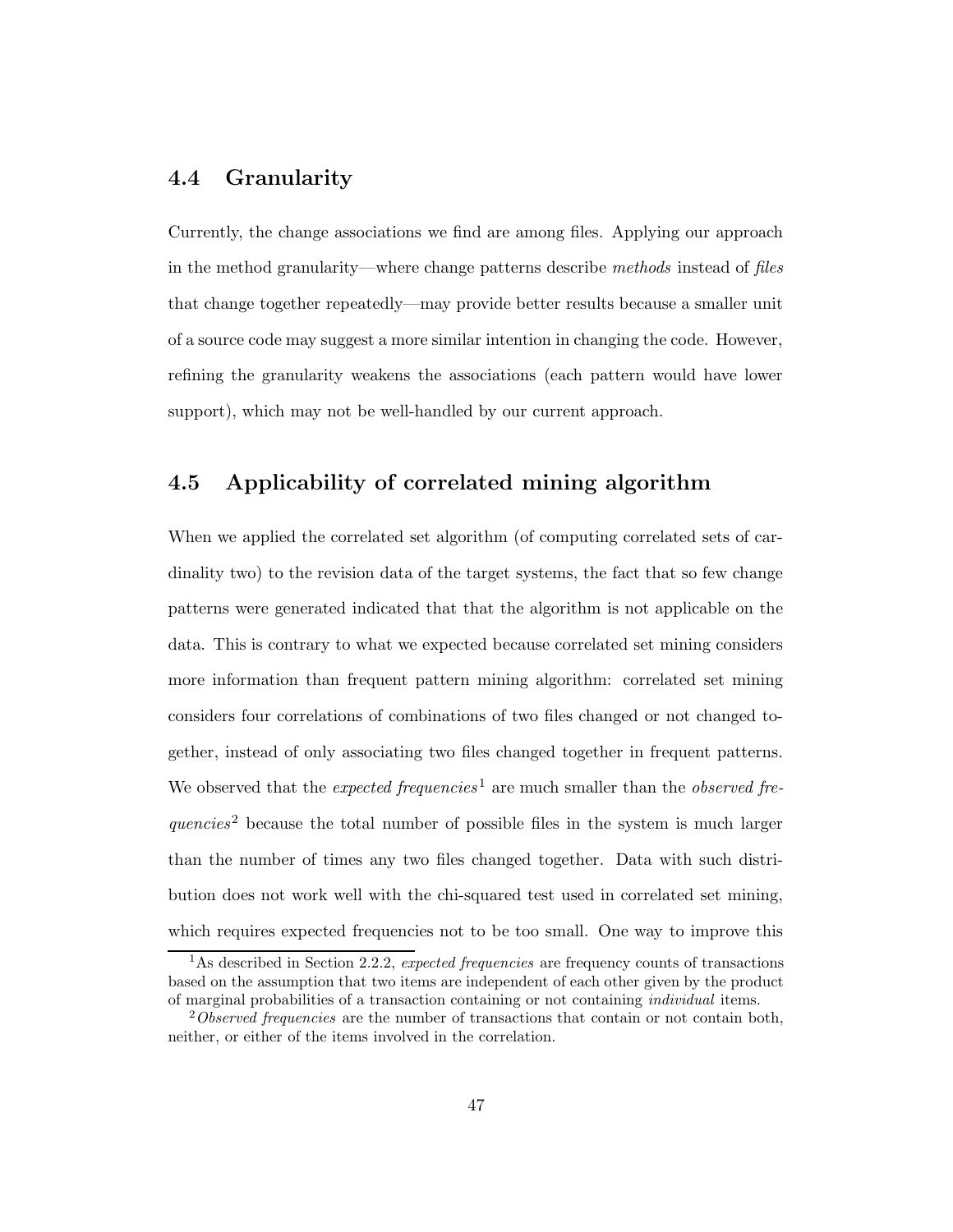situation is to partition the transactions in a meaningful way (so that it would not dramatically weaken the correlations) and apply the correlated set mining algorithm to each partition, so that the number of files in the system is closer to the number of times any two files changed together. Dividing the system into architectural modules is one such meaningful way to partition of the system.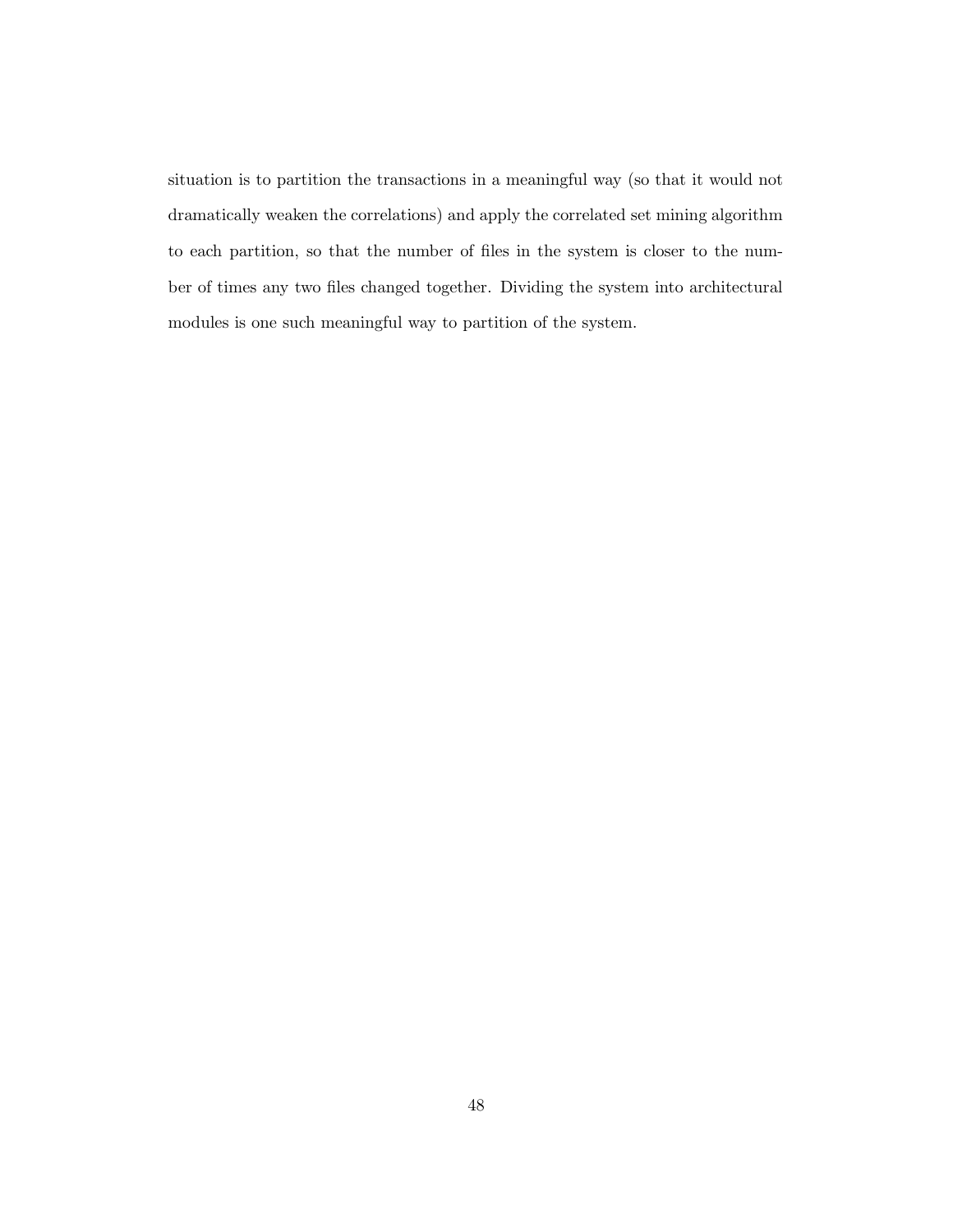### Chapter 5

## Related Work

We focus the discussion of related work in three areas. Section 5.1 describes approaches that use development history to determine the "scope"—or what a developer should consider—for a modification task. Such approaches vary in their granularity and types of the generated results, as well as their specificity to a task. Section 5.2 presents analyses that also provide the scope of modification tasks but use program analysis techniques such as static and dynamic analyses. Finally, Section 5.3 presents two recommendation systems that can suggest reusable code to a developer performing a modification task.

### 5.1 Determining the scope of modification tasks from development histories

Zeller and colleagues, independently from us, developed an approach that also uses association rule mining on CVS data for recommending source code that is potentially relevant to a given fragment of source code [23]. The rules determined by their approach can describe change associations between files or methods.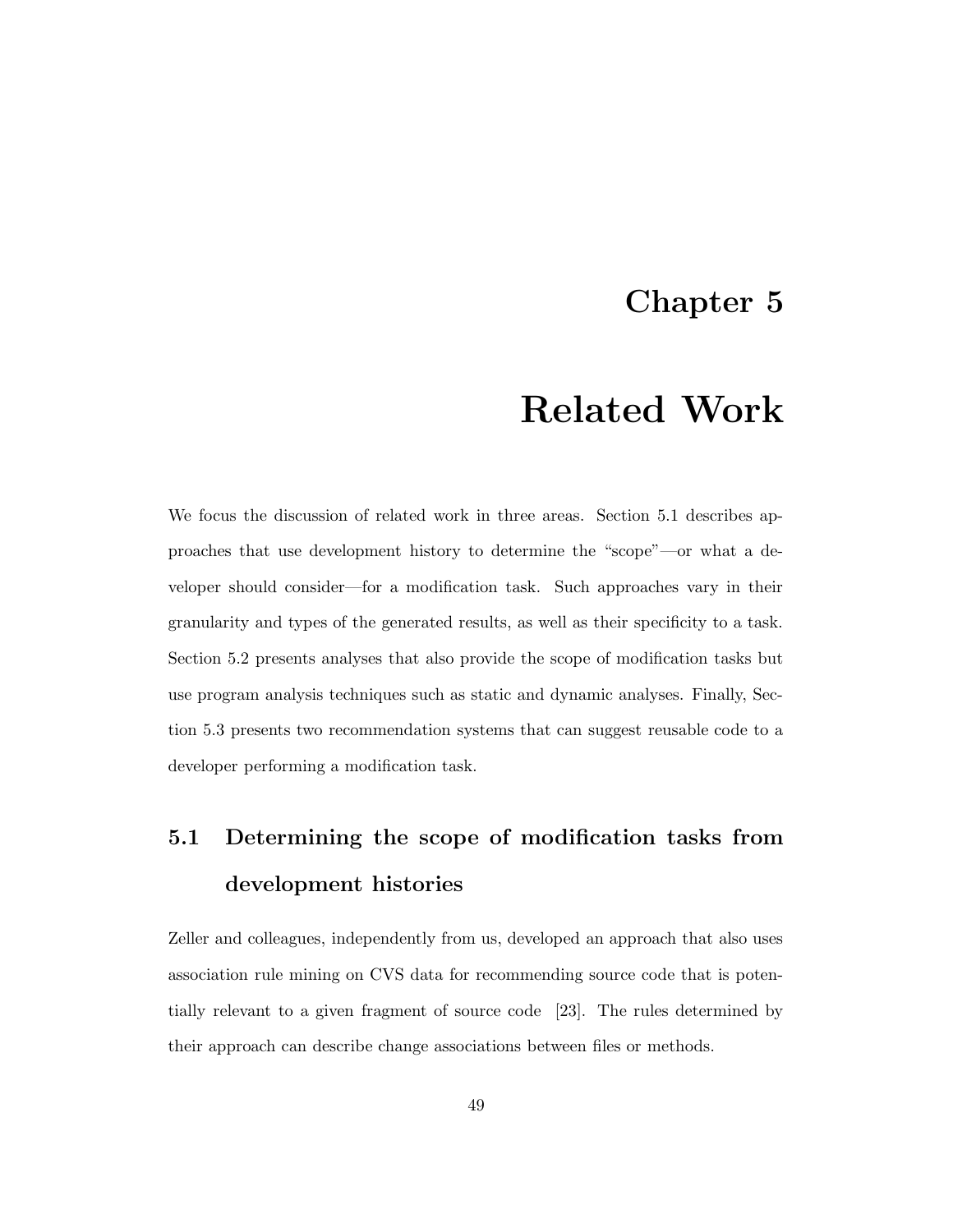Their approach differs from ours in that they use a particular form of association rule mining, in which rules determined must satisfy some support and confidence. Frequent pattern mining, the algorithm that we use, uses only support to determine the association. The reason that we did not choose to use association mining is because confidence gives misleading association rules in some cases [5]. It was also part of our motivation for considering correlation rule mining, which takes into account how often both files are changing together as well as separately.

As for the validation, both pieces of research work consist of a quantatitive analysis on the predictability of recommendations with similar results. For the qualitative analysis, they presented some change associations that were generated from their approach, whereas we analyzed the recommendations provided in the context of completed modification tasks. In addition, we evaluated the quality of the correct recommendations provided by the change associations based on the usefulness of recommendations to a programmer, whereas they did not evaluate this aspect.

Zeller and colleagues also apply association rule mining to a different problem: determining evolutionary dependencies amongst program entities for the purpose of justifying a system's architecture [22]. This involves determining the degree of modularity of a system based on analyzing the density of evolutionary dependencies between entities in the source as well as the proportion of inter- versus intra-entity evolutionary coupling.

Lethbridge and colleagues address a similar question to that addressed in this thesis: When a programmer is looking at a piece of code, they want to determine which other files or routines are relevant [9]. They proposed an approach that predict the relevance of any pair of files based on whether the files have been looked at or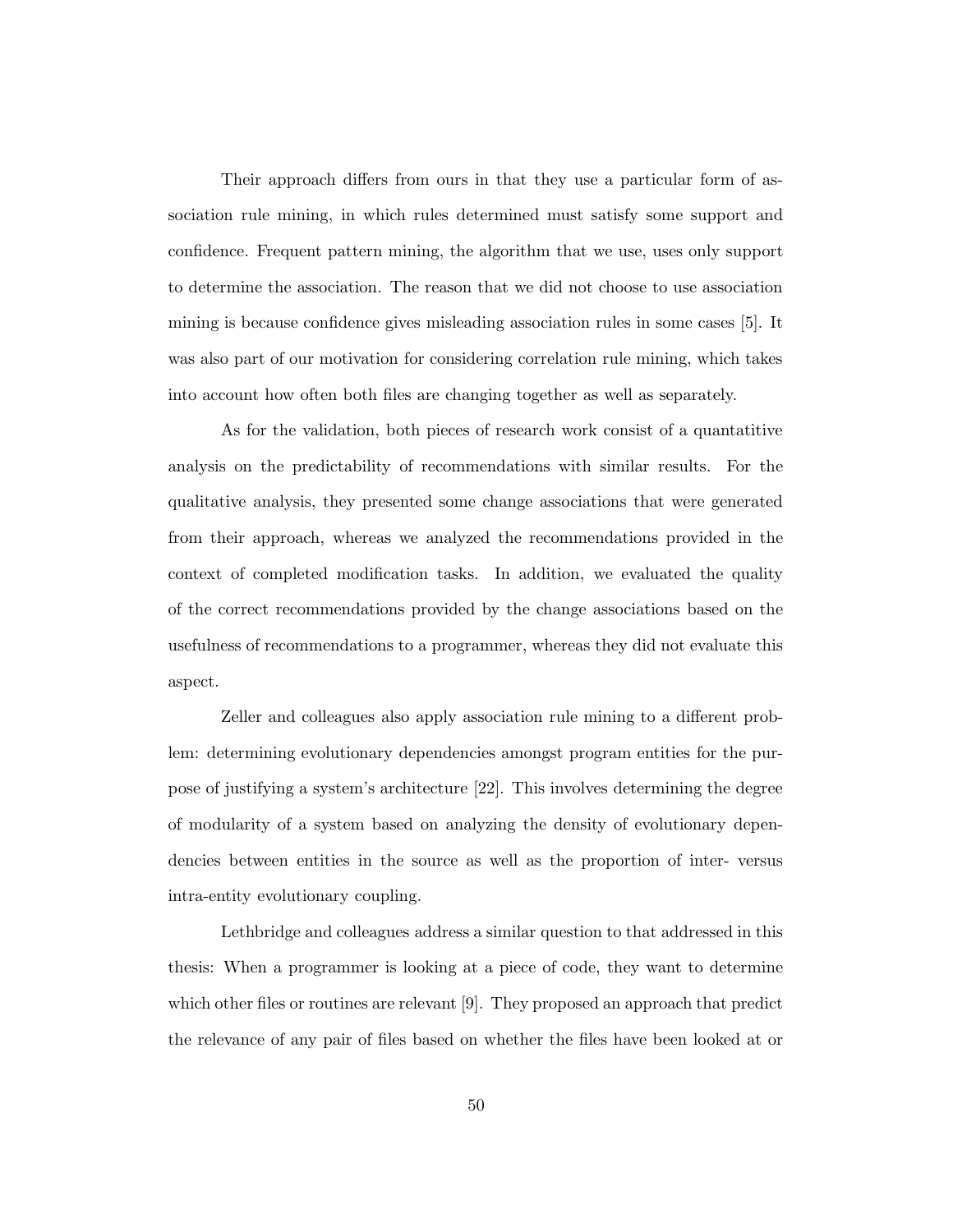changed together. Information about pairs of relevant files are used to learn concepts by building decision trees on attributes, such as the length of the common filename prefix and the number of shared routines (determining the number of shared routines requires simple static analysis). Similar to our approach, their approach can apply across languages and platforms if the attributes do not depend on programming constructs. Our approach differs in that we find files that change together repeatedly instead of only changing more than once. Their results show that the error rate of classifying a file, given another file, to one of the three levels of relevance is 27% on average, which is better than the error rate of 67% when the relevance value is assigned randomly. In contrast, our notion of recall and precision is based on whether the recommendations are correct with respect to a given modification, and the error rate of giving recommendations randomly is extremely high because of the huge number of files (over 20,000 in each of Eclipse and Mozilla) that can possibly be recommended.

Hipikat is a tool that provides recommendations about project information a developer should consider during a modification task [6]. Hipikat draws its recommended information from a number of different sources, including the source code versions, modification task reports, newsgroup messages, email messages, and documentations. In contrast to our approach, Hipikat uses a broader set of information sources. This broad base allows Hipikat to be used in several different contexts for recommending a different artifacts for a change task. However, for a change task, Hipikat can only recommend modifications, and their associated file revisions, similar to the modification at hand. Our approach is complementary to Hipikat, as it does not rely upon a similar modification task having occurred in the past.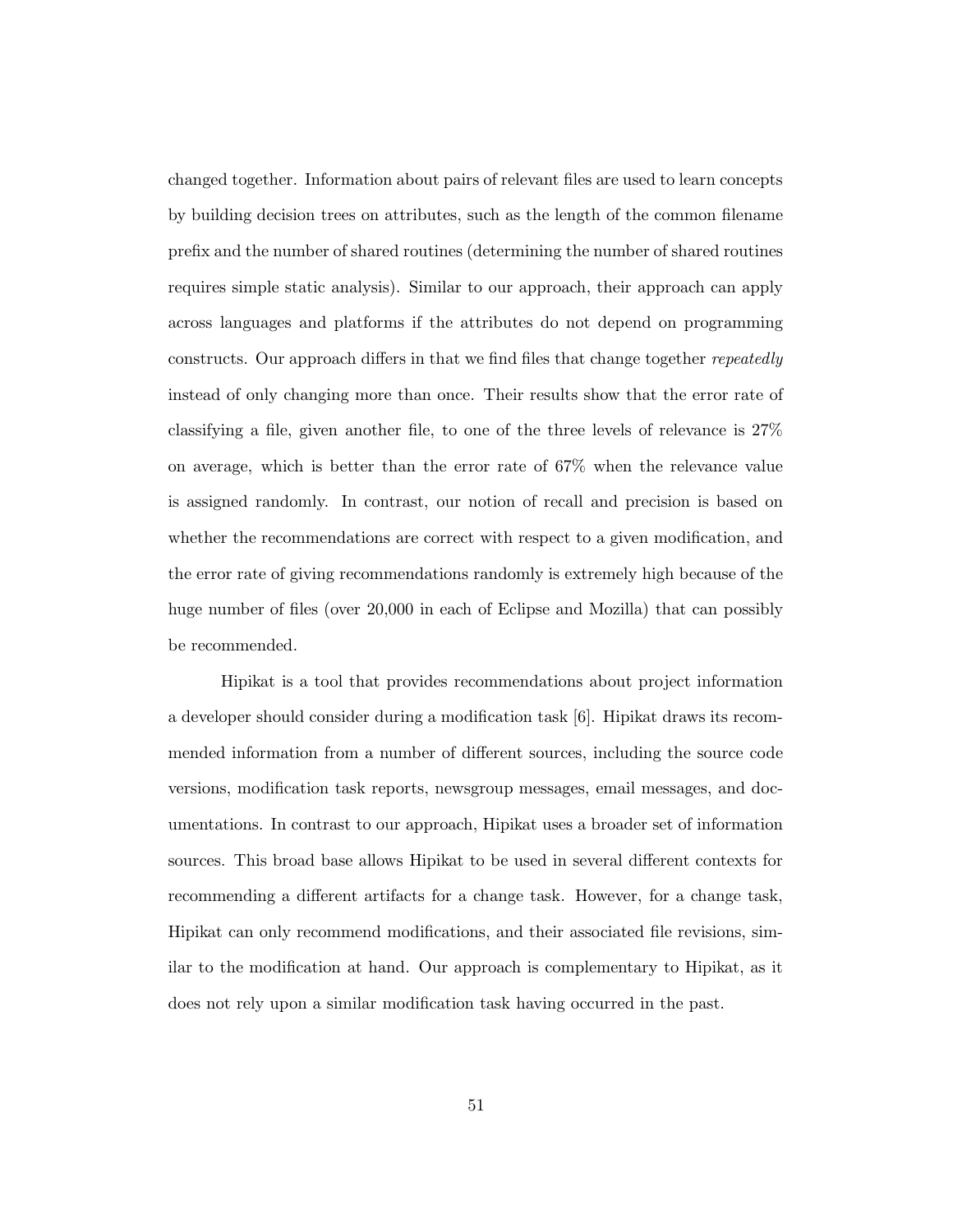#### 5.2 Impact analysis

Impact analysis approaches (e.g., [4]) attempt to determine, given a point in the code base involved in a modification task, all other points in the code base that are transitively dependent upon the seed point. This information could help a developer determine what parts of the code base are involved in the modification task. Many of these approaches are based on static slicing  $(e.g., [7])$  and dynamic slicing  $(e.g.,$  $[1]$ .

Static slicing identifies all the statements in a program that might affect the value of a variable at a given point in the program. This approach relies on static analysis on data-flow and control-flow dependence. This information could help a developer determine what parts of the code base are involved in the modification task [7]. In contrast to these approaches, our data mining approach can work over code written in multiple languages and platform, and scales to use on large systems. On the other hand, slicing approaches can provide fine-grained information about data-flow and control-flow dependencies even should the parts of the code base involved in the change not have changed frequently in the past. We see our approach as complementary to static slicing approaches.

Dynamic slicing finds all parts of source code that affect a variable in an execution for some given input of the program, rather than for all inputs as in static slicing. As with other approaches that use program executions, dynamic slicing relies on an executable program and the availability of appropriate inputs of the program. On the other hand, our approach can work with code that is non-executable, or with code that consists of components running on different platforms. Similar to static slicing, dynamic slicing can provide finer-grained information about code related to a modification task, without relying on the code being changed repeatedly in the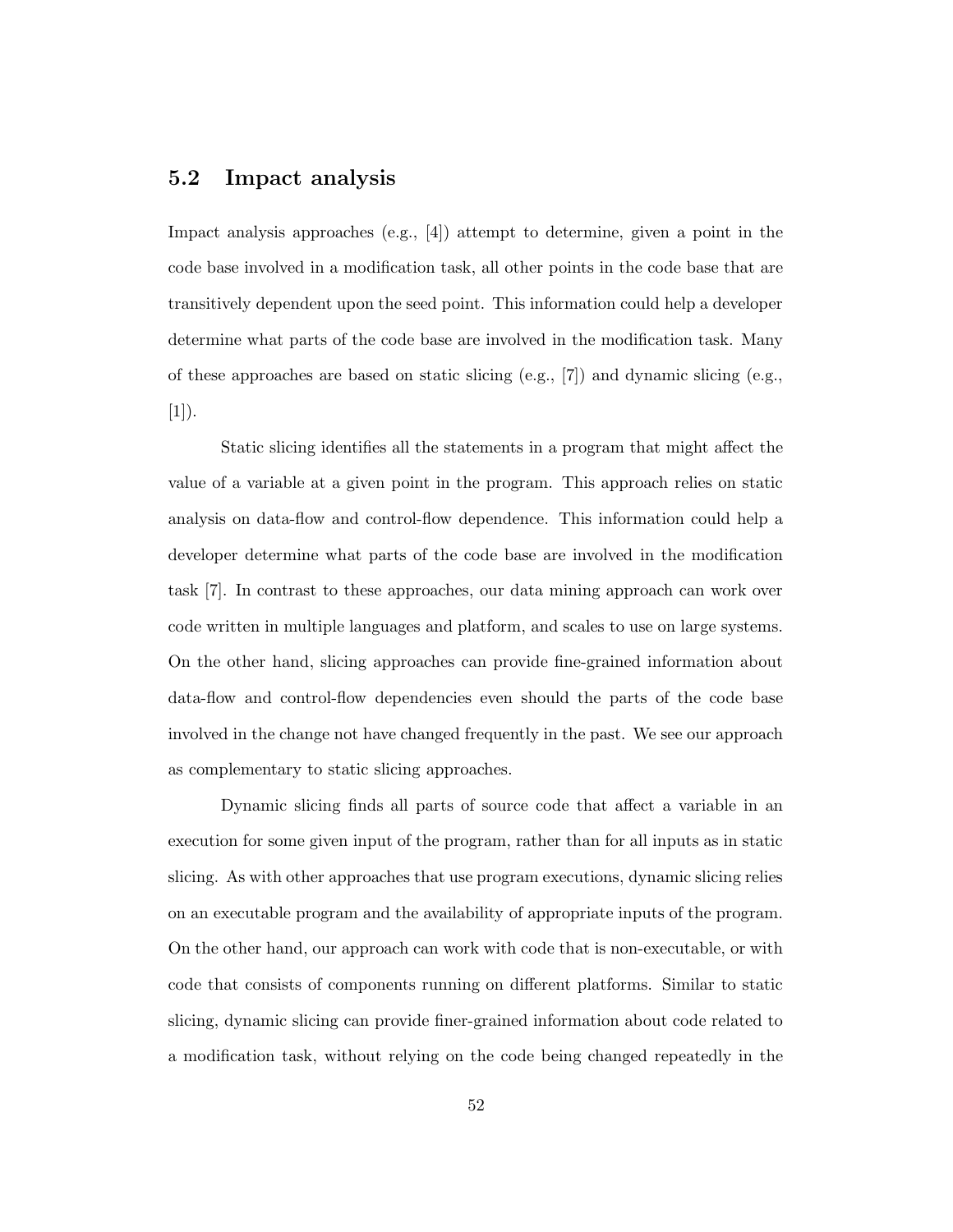past. Our approach is complementary to dynamic slicing approaches.

#### 5.3 Recommendations on reusable code

Association mining has been used for suggesting reusable code. Michail and colleagues used such an approach to find library reuse patterns to aid a developer in building applications with a particular library [12, 13]. The extracted patterns summarize usage information, such as explicating that application classes that inherit from a particular library class often override certain member functions. Our approach differs in both intent and form. In addition to trying to solve a different problem, we are applying the data mining to versioning data, rather than to a single version as in Michail's work.

CodeBroker is a recommendation system that suggests source components in a library that are potentially reusable in the current programming task [21]. To generate a recommendation, the tool uses comments entered in the editor to match library code that contains similar comments using information retrieval methods. The tool can also use refine the matches of the relevant library code by using constraints derived from type information in the source code. In contrast to CodeBroker, our approach does not require proper comments documentation in the library code. However, generating change patterns for recommendations using our approach relies on the availability of a sizable source code repository of the library, which may only be accessible within the development team, not a general user, of the library.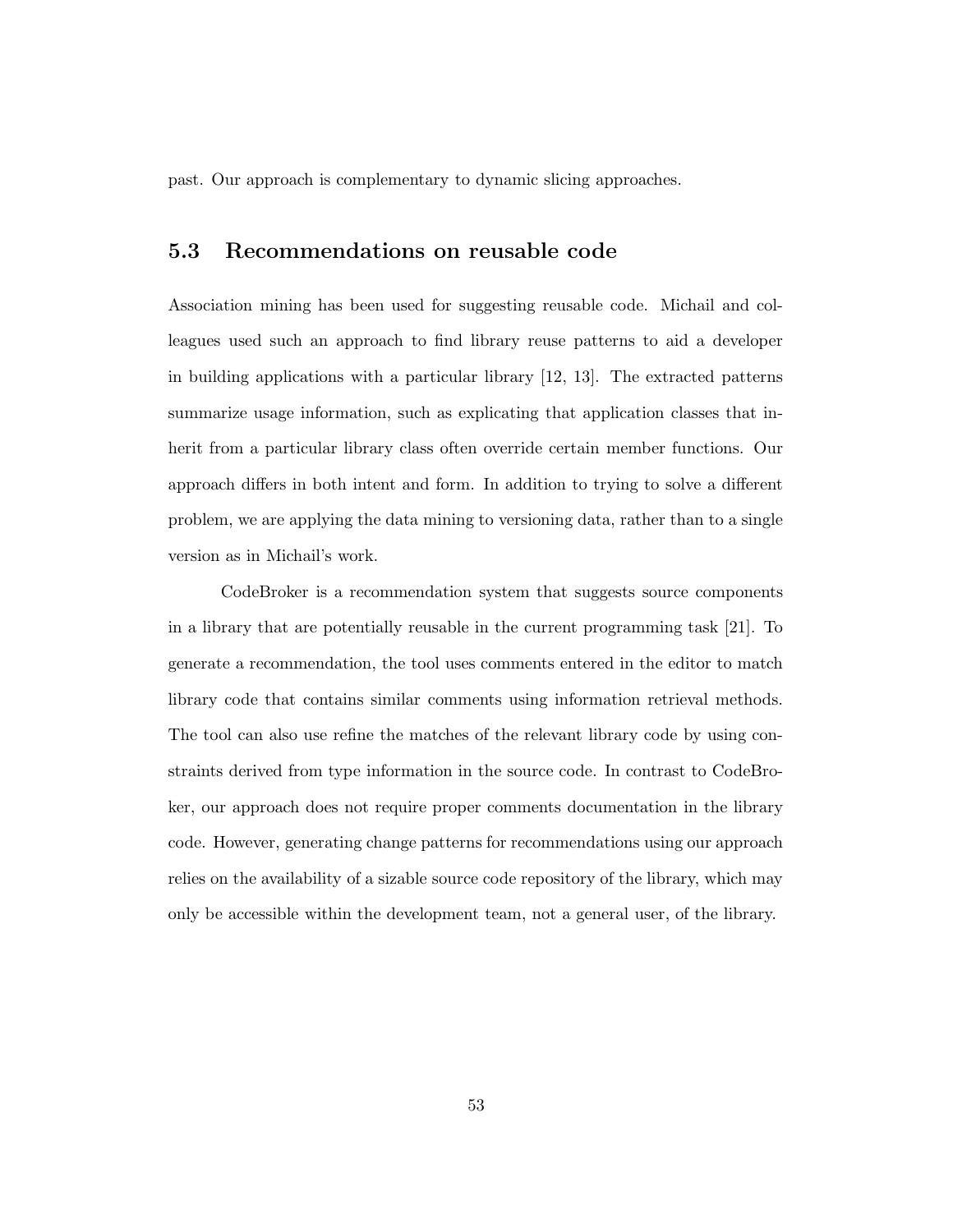### Chapter 6

# Conclusion

In this thesis, we have described our approach of mining revision history to help a developer identify pertinent source code for a change task at hand. We have demonstrated that our approach can provide useful recommendations to developers on Eclipse and Mozilla, based on the predictability and interestingness criteria. Although the precision and recall are not high, recommendations reveal valuable dependencies that may not be apparent from other existing analyses.

We have demonstrated our thesis through the development of an approach that helps developers identify relevant source code to a modification task and the demonstration of the validity of the approach. In addition to this major claim, we have developed the interestingness criteria for assessing the interestingness of the recommendations in the validation of the our approach. The interestingness criteria describes the usefulness of a recommendation  $f_s \rightarrow f_r$  to a developer based on whether the relationships between  $f_s$  and  $f_r$  are obvious to the developer. This criteria can be used in qualitative studies of other source code recommendation systems.

Finding change patterns from revision history is a fertile research area. In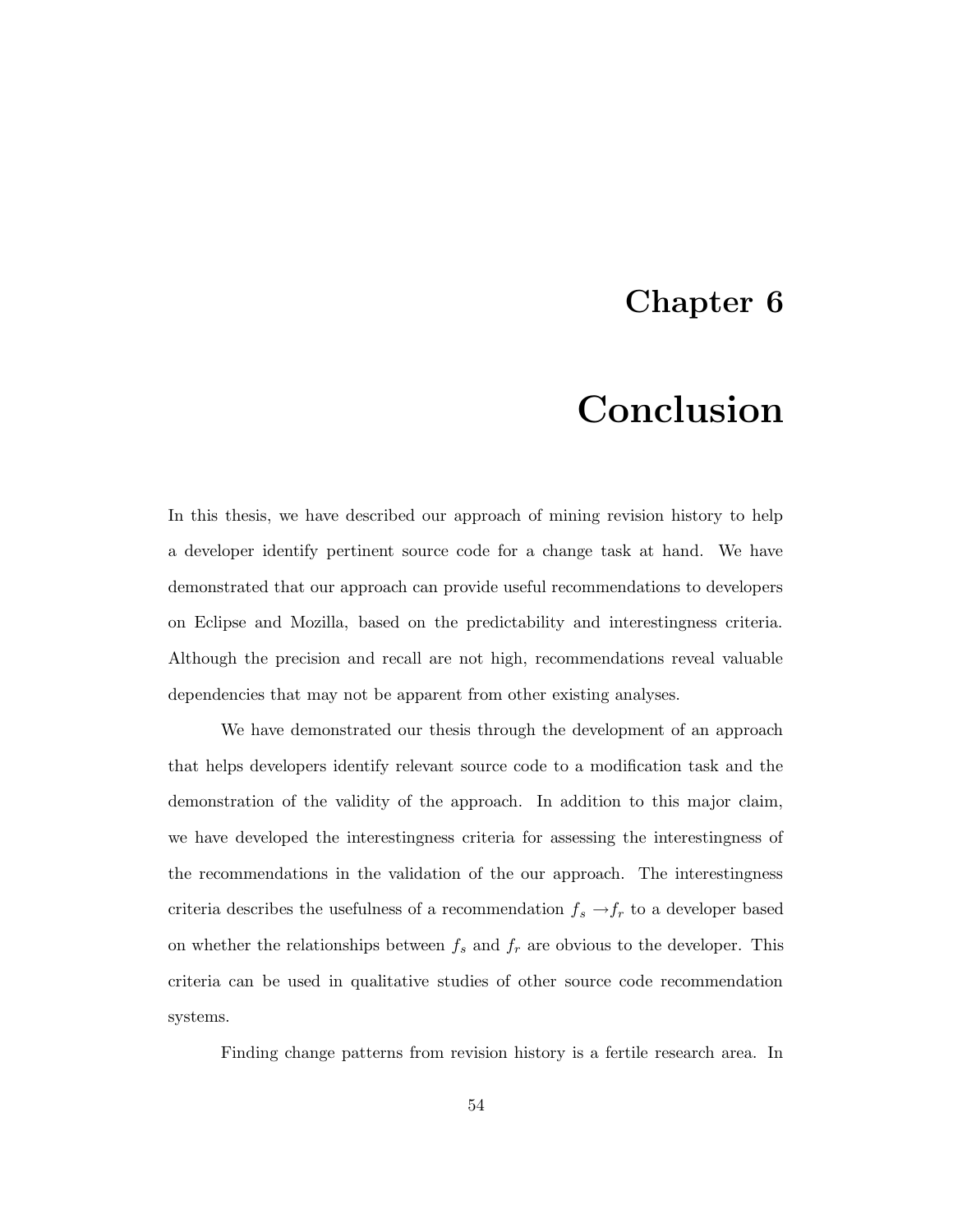our current approach, we only consider a boolean value of whether a file has changed. Taking into account what kind of change occurred may enrich the results. We would also like to perform research on applying static analysis across multiple versions, as many modification tasks involve solution with structural relationships, as seen in Section 3.3.2. Another direction is to address the lack of data problem by using other algorithms, such as concept analysis.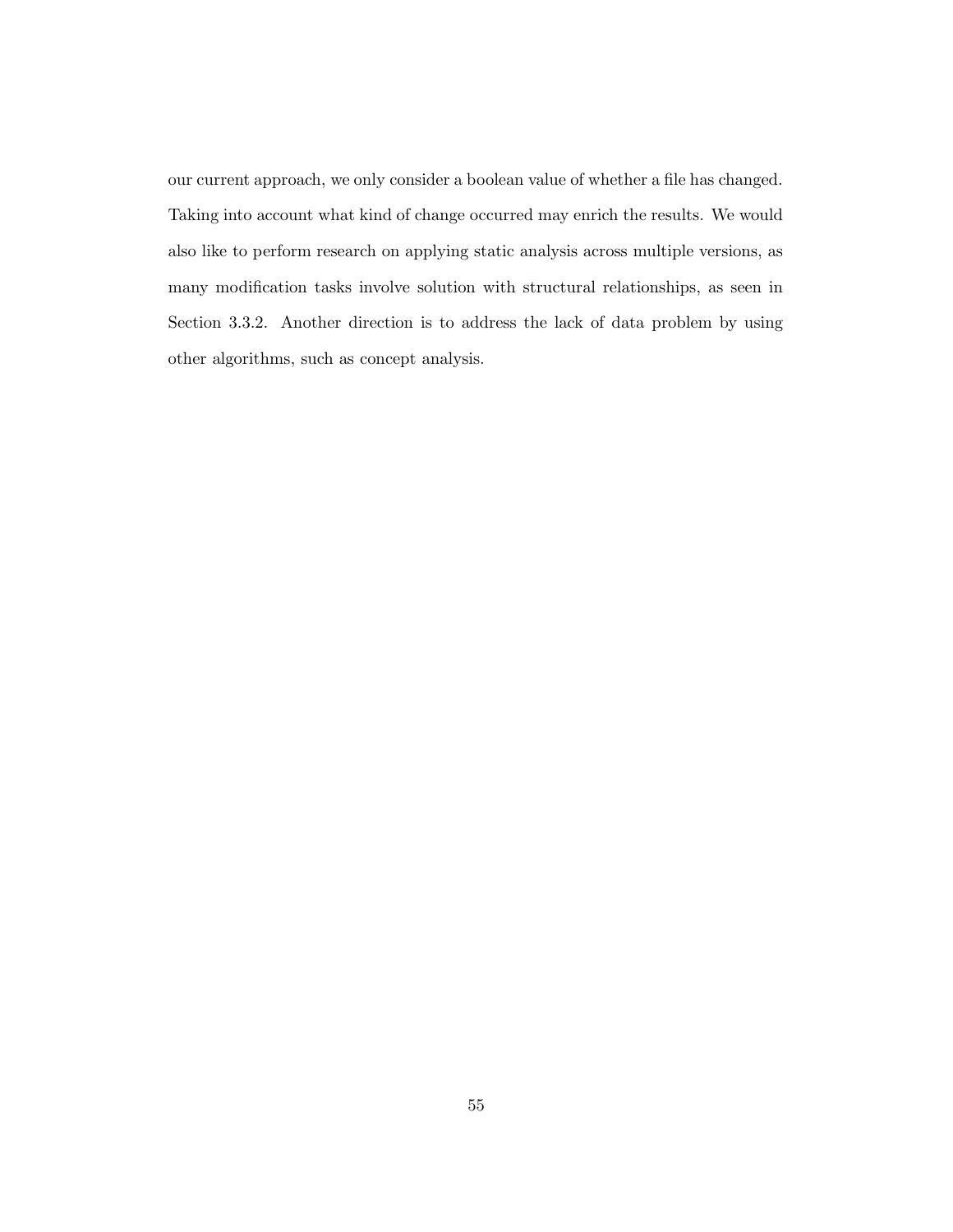### Appendix A

# An example of FP-tree based mining algorithm

To demonstrate the FP-tree based mining algorithm, we present an example, which is the example presented in the original literature [8]. The figures are adopted from the corresponding presentation slides<sup>1</sup>.

Figure A.1 illustrates transactions in the database and the initial FP-tree generated. In this example, the database contains five transactions (Figure A.1, label 1). The minimum support threshold *min\_support* is 0.5, so any frequent pattern must have support greater or equal to 3. The algorithm extracts frequent items items with support greater or equal to 3—from the transactions, sorts the frequent items by descending order, and stores the sorted frequent items in an auxiliary data structure called the Header Table (Figure A.1, label 2). The five transactions are filtered so that only the frequent items remain and the frequent items are ordered in descreasing support (Figure A.1, label 2). We call these filtered transactions  $D_f$ .

<sup>&</sup>lt;sup>1</sup>The presentation slides are written by Han and can be downloaded from ftp://ftp.fas.sfu.ca/pub/cs/han/slides/almaden00.ppt.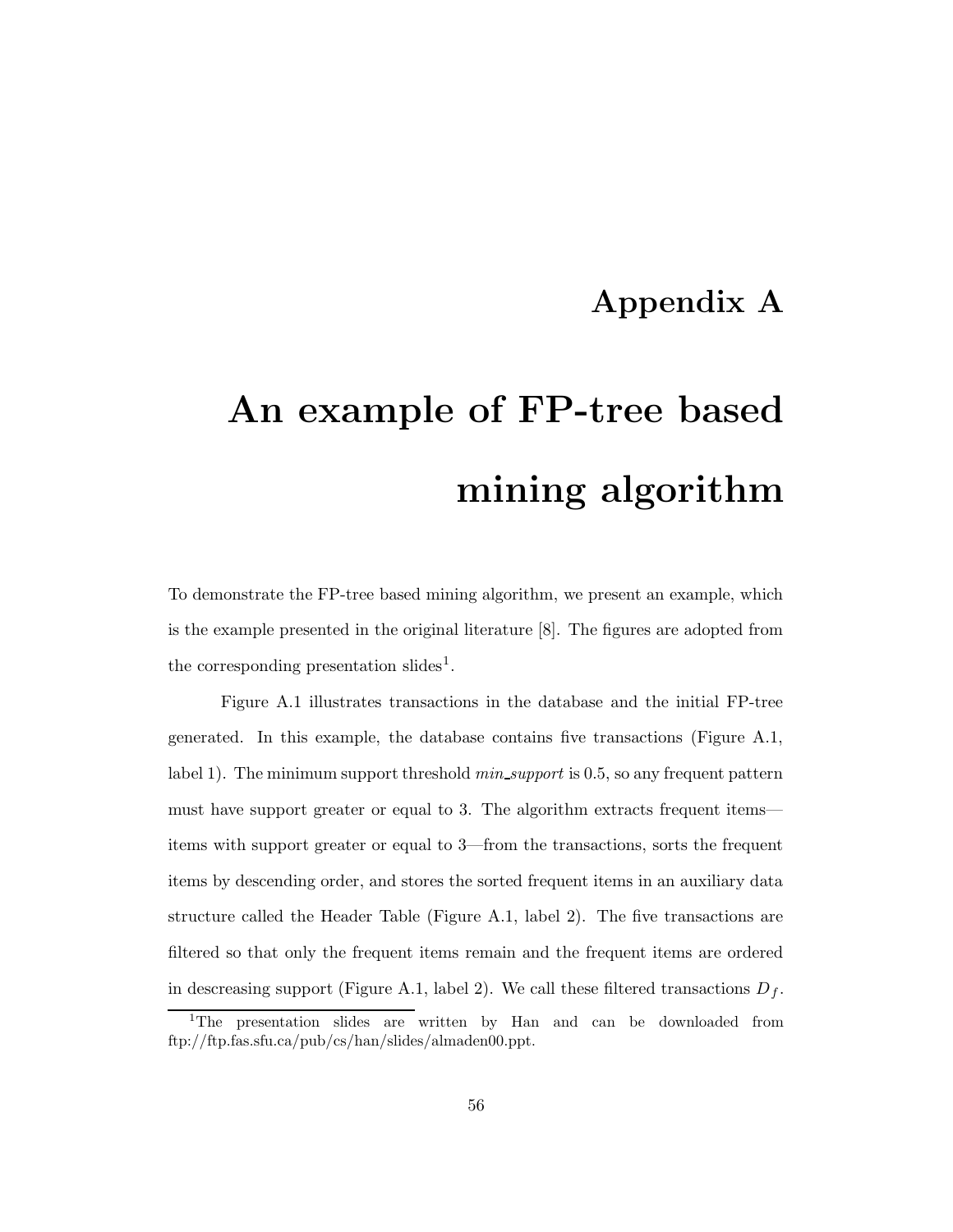

Figure A.1: Initial database and associated FP-tree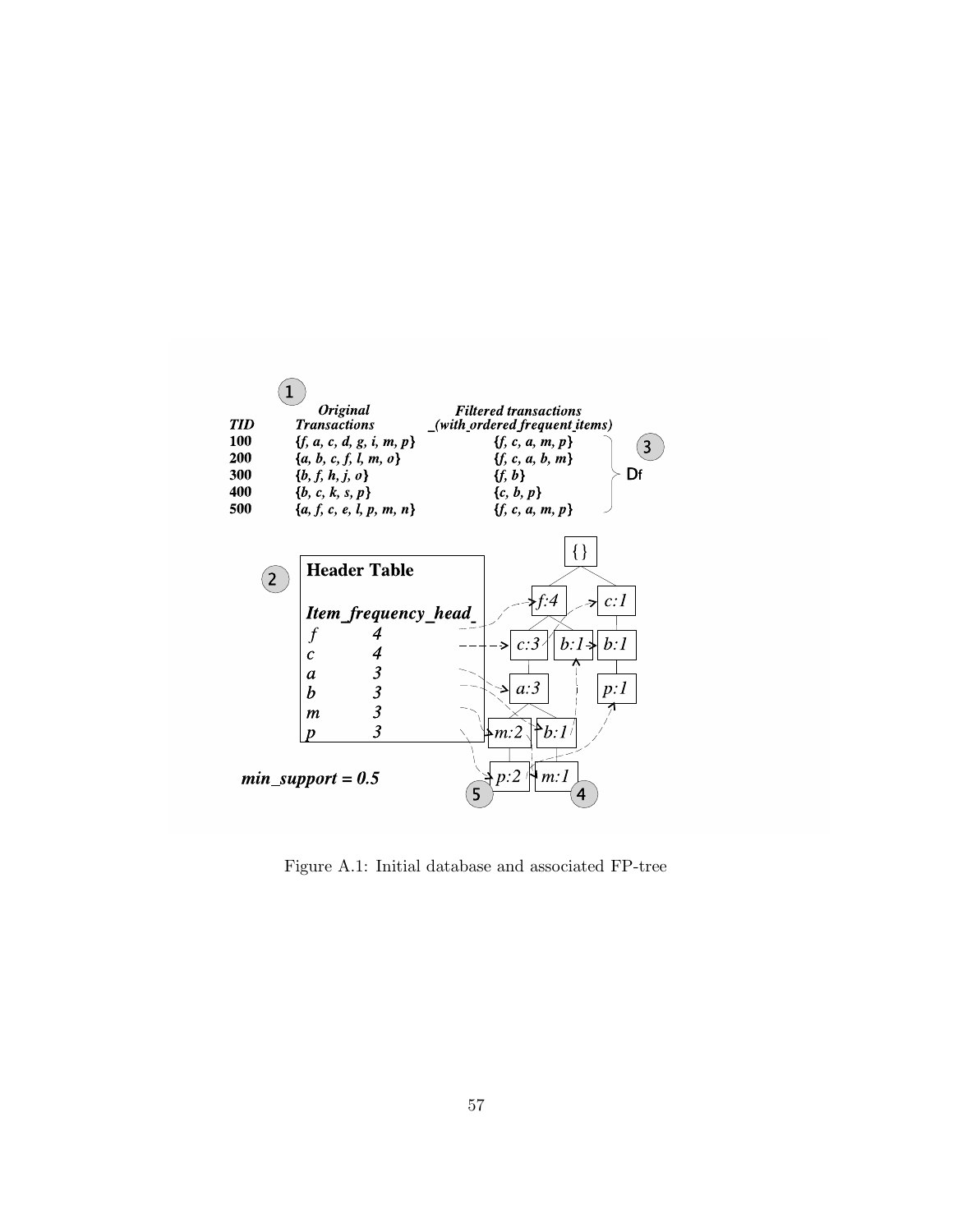The algorithm constructs an FP-tree (Figure A.1, label 4) by inserting each of the filtered transactions in  $D_f$ . A node in a FP-tree represents a frequent item and stores its name and support. Each filtered transaction corresponds to a path from the root to a leaf node. For example, the path from the root node to the leaf node  $m:1$  (Figure A.1, label 4) corresponds to the filtered transaction  $\{f, c, a, b, m\}$ , and the path from the root node to the leaf node  $p:2$  corresponds to two transactions with the same frequent items  $\{f, c, a, m, p\}$ . The algorithm also keeps track of an auxiliary data structure called "Header table". Each entry in the Header Table contains the name of a frequent item s, the support of s, and a list (dotted arrows in Figure A.1) of all nodes in the FP-tree that represents s.

The mining process recursively constructs smaller FP-trees, each corresponds to a partition in  $D_f$ . For each frequent item s in the Header Table, the algorithm finds all the paths that contains s, starting with frequent items that have the lowest support. This process can be done efficiently using the links stored in the Header Table. For example, for the frequent item  $m$ , the paths that contain  $m$  as the deepest node represent all transactions in  $D_f$  that contain m. Such paths are highlighted in grey in Figure A.2 and we call the set of transactions that corresponds to such paths but with m filtered out  $D_f'$ , indicated in label 6 in Figure A.2. To mine a pattern, the algorithm uses the following idea: if m has sufficient support in  $D'_f$ , then  $\{f, c, a, b, m\}$  also have sufficient support in  $D_f$ . The recursive step of the algorithm is based on such idea, and the mining process continues on the new database  $D'_f$ . We repeat the process until the FP-tree is empty or contains only a single branch.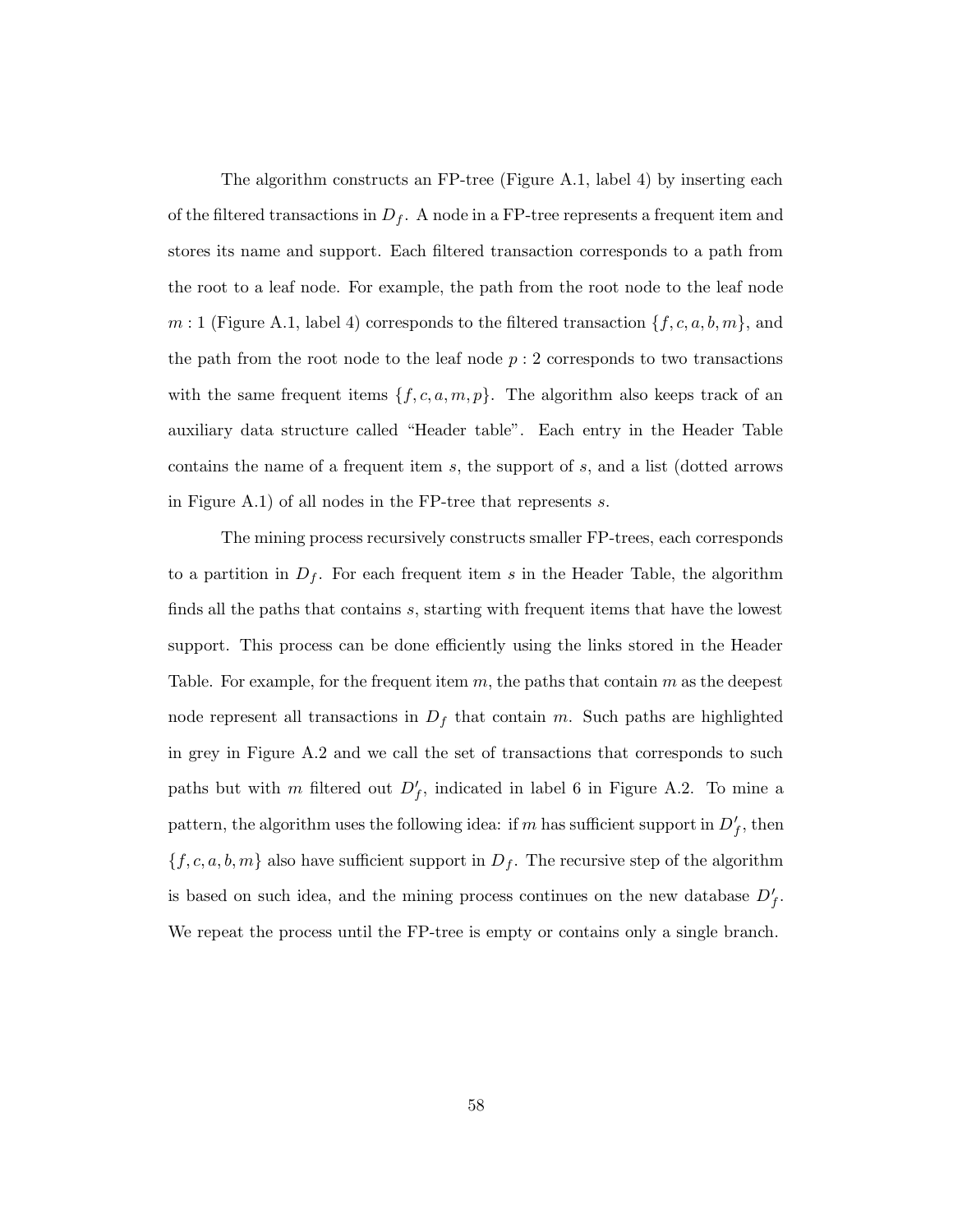

Figure A.2: Illustration of the recursive step in the FP-tree based algorithm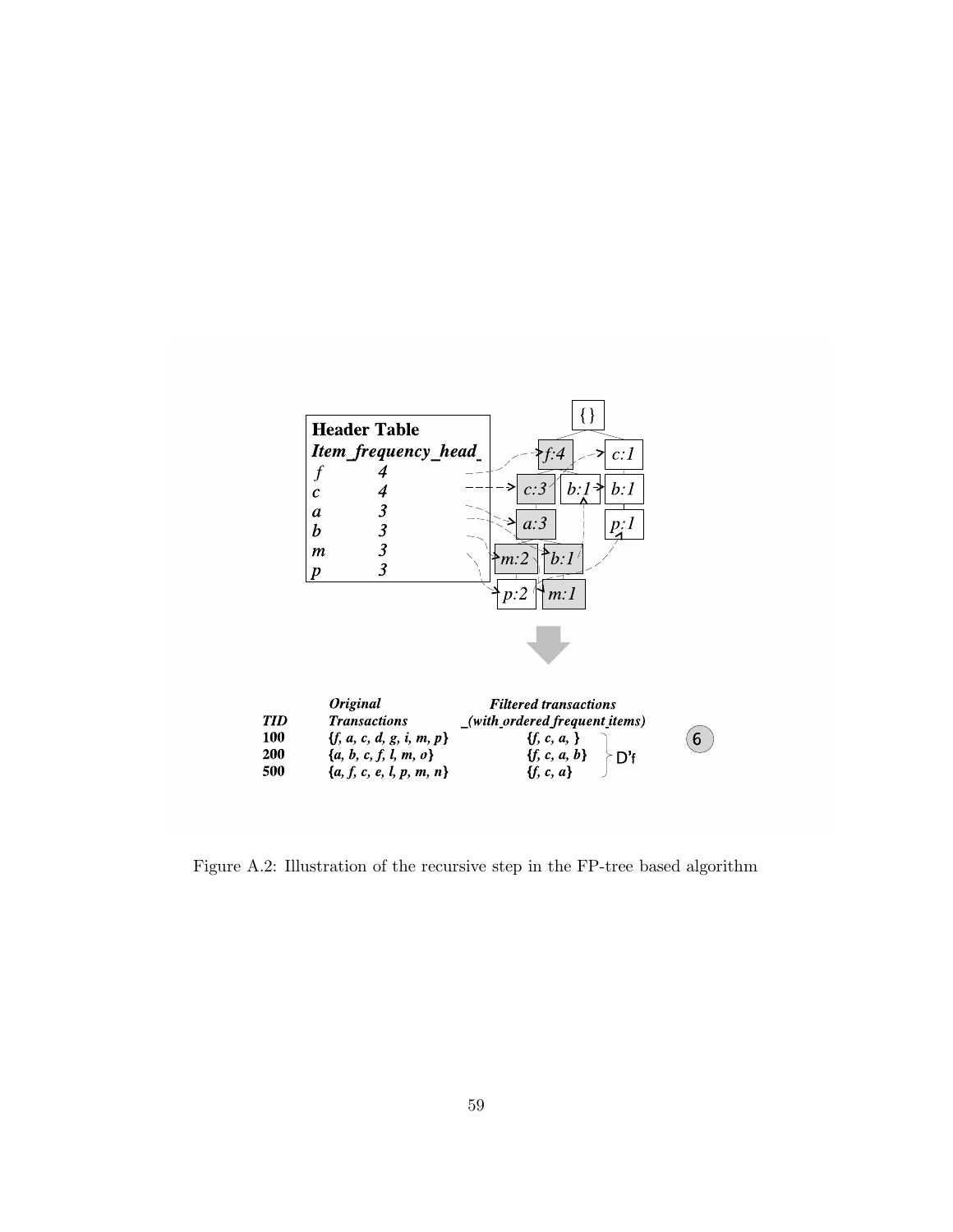# Bibliography

- [1] H. Agrawal and J. R. Horgan. Dynamic program slicing. In Proceedings of the Conference on Programming Language Design and Implementation, pages 246–256, June 1990.
- [2] R. Agrawal, T. Imielinski, and A. N. Swami. Mining association rules between sets of items in large databases. In P. Buneman and S. Jajodia, editors, Proceedings of the International Conference on Management of Data, pages 207–216, Washington, D.C., 26–28 1993.
- [3] R. Agrawal and R. Srikant. Fast algorithms for mining association rules. In J. B. Bocca, M. Jarke, and C. Zaniolo, editors, Proceedings of the International Conference on Very Large Data Bases, pages 487–499. Morgan Kaufmann, 12– 15 1994.
- [4] R. Arnold and S. Bohner. Software Change Impact Analysis. IEEE Computer Society Press, 1996.
- [5] S. Brin, R. Motwani, and C. Silverstein. Beyond market baskets: generalizing association rules to correlations. In Proceedings of the International Conference on Management of Data, pages 265–276, 1997.
- [6] D. Cubranic and G. C. Murphy. Hipikat: Recommending pertinent software development artifacts. In Proceedings of the International Conference on Software Engineering, pages 408–418, 2003.
- [7] K. Gallagher and J. Lyle. Using program slicing in software maintenance. Transactions on Software Engineering, 17(8):751–761, 1991.
- [8] J. Han, J. Pei, and Y. Yin. Mining frequent patterns without candidate generation. In W. Chen, J. Naughton, and P. A. Bernstein, editors, Proceedings of the Internation Conference on Management of Data, pages 1–12. ACM Press, 05 2000.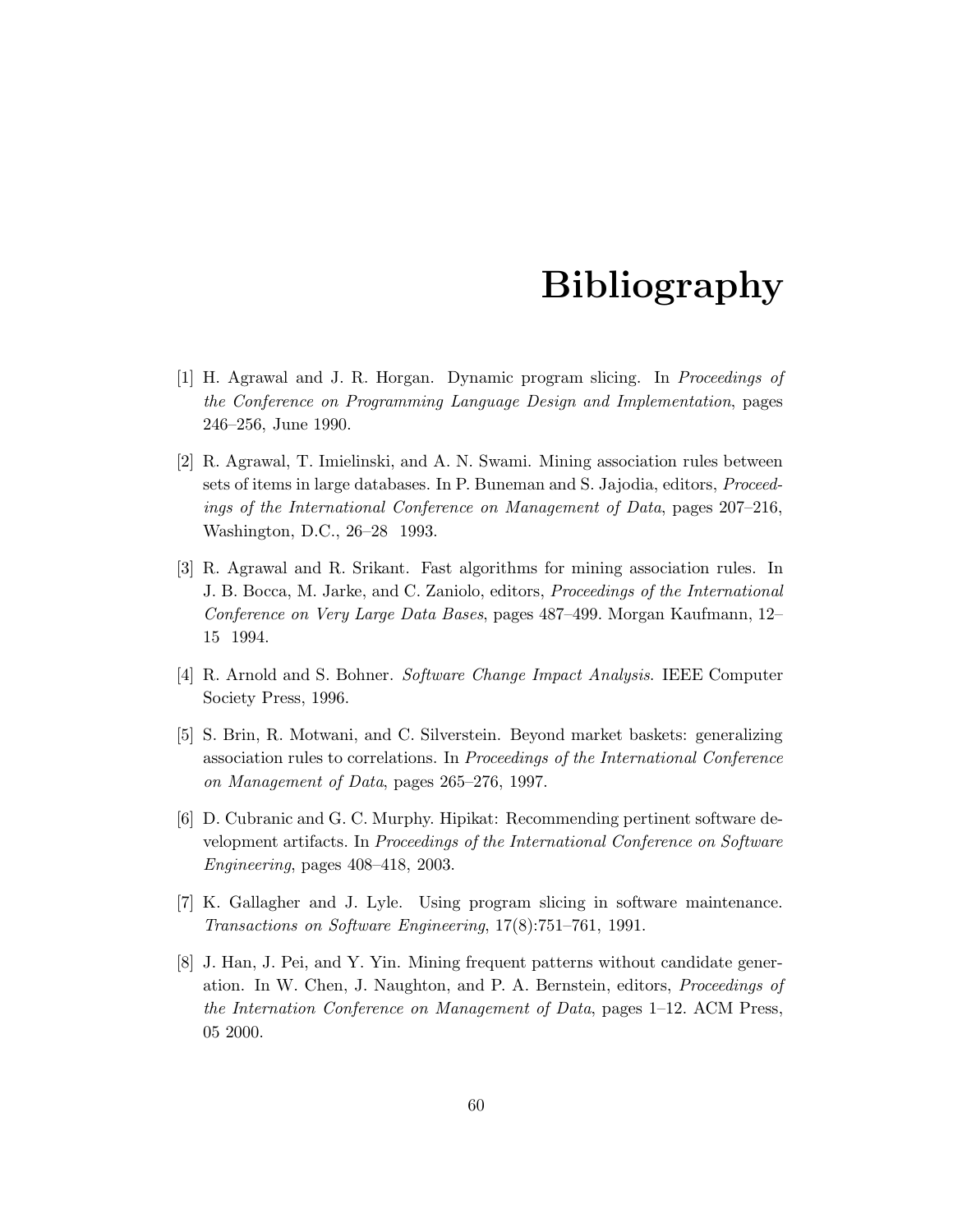- [9] S. M. Jelber Sayyad Shirabad, Timothy C. Lethbridge. Supporting maintenance of legacy software with data mining techniques. In Proceedings of the Conference of the Centre for Advanced Studies on Collaborative Research, 2000.
- [10] M. Kamber, J. Han, and J. Chiang. Metarule-guided mining of multidimensional association rules using data cubes. In Knowledge Discovery and Data Mining, pages 207–210, 1997.
- [11] B. Magnusson and U. Asklund. Fine grained version control of configurations in coop/orm. In Proceedings of the International Synposium on System Configuration Management, pages 31–48, 1996.
- [12] A. Michail. Data mining library reuse patterns in user-selected applications. In Proceedings of the International Conference on Automated Software Engineering, pages 24–33, 1999.
- [13] A. Michail. Data mining library reuse patterns using generalized association rules. In Proceedings of the International Conference on Software Engineering, pages 167–176, 2000.
- [14] A. Mockus, R. T. Fielding, and J. Herbsleb. Two case studies of open source software development: Apache and Mozilla. Transactions on Software Engineering and Methodology, 11(3):1–38, July 2002.
- [15] J. S. Park, M.-S. Chen, and P. S. Yu. Using a hash-based method with transaction trimming for mining association rules. In Transactions on Knowledge and Data Engineering, pages 813–825, 1997.
- [16] D. L. Parnas. On the criteria to be used in decomposing systems into module. In Communications of ACM, pages 1053–1058, 1972.
- [17] R. Srikant and R. Agrawal. Mining quantitative association rules in large relational tables. In H. V. Jagadish and I. S. Mumick, editors, Proceedings of the International Conference on Management of Data, pages 1–12, Montreal, Quebec, Canada, 4–6 1996.
- [18] R. Srikant and R. Agrawal. Mining generalized association rules. Future Generation Computer Systems, 13(2–3):161–180, 1997.
- [19] P. L. Tarr, H. Ossher, W. H. Harrison, and S. M. Sutton. N degrees of separation: Multi-dimensional separation of concerns. In Proceedings of the International Conference on Software Engineering, pages 107–119, 1999.